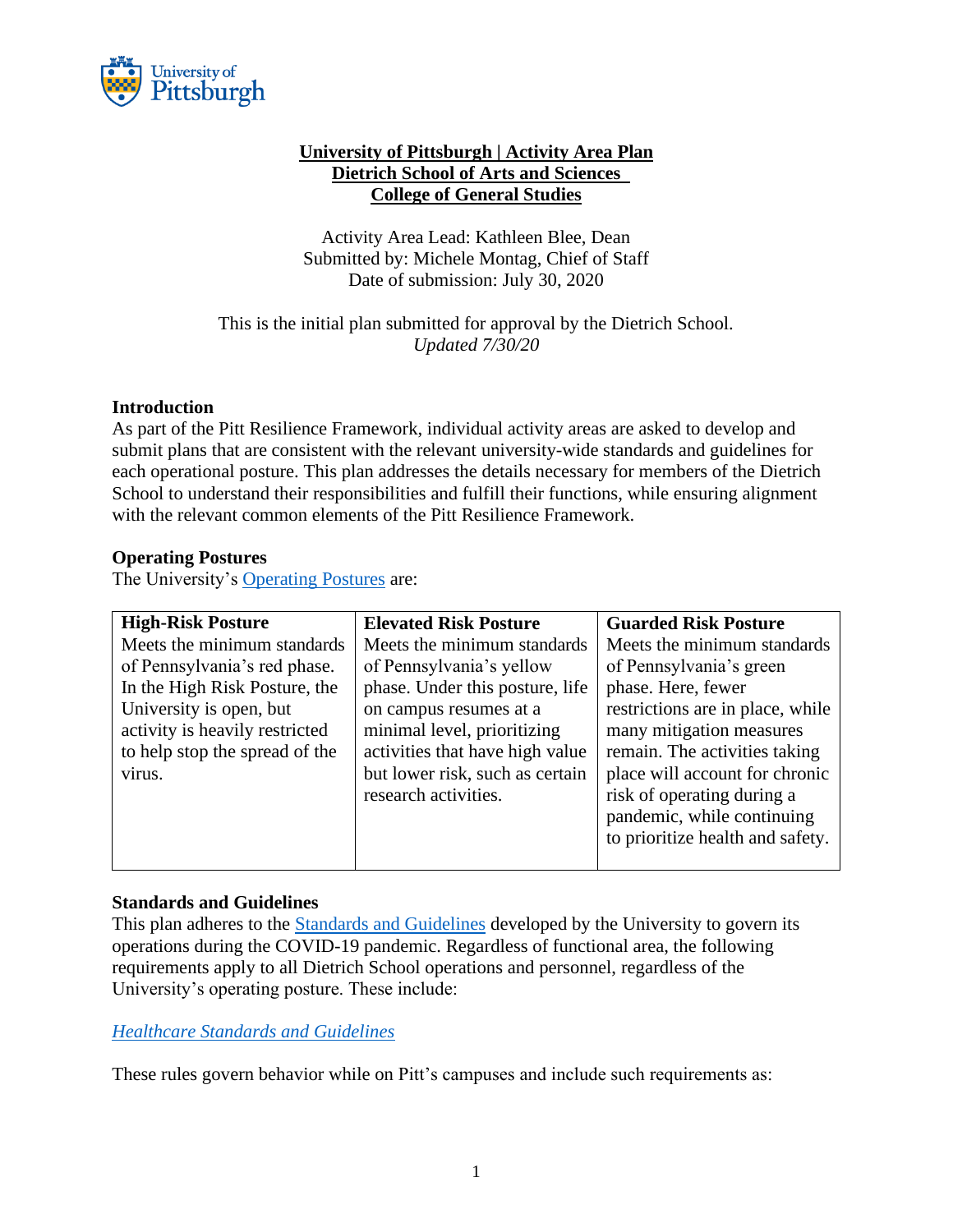- Face coverings should be used in campus buildings, except when eating or in an enclosed private single-occupancy space such as a personal office.
- Ensure physical distancing of at least six feet between University members
	- o Chairs and desks in shared spaces should be removed or marked as not for use to ensure proper physical distancing.
- Limits on gathering sizes and defaulting to remote gatherings when possible
	- o In High Risk posture: no gatherings of more than 10 people
	- o In Elevated Risk posture: no gatherings of more than 25 people
	- o In Guarded Risk posture: no gatherings of more than 250 people

## *[Personnel Standards and Guidelines](https://www.policy.pitt.edu/university-policies-and-procedures/covid-19-standards-and-guidelines)*

These rules are established to help reduce the number of people on campus, while maintaining support for students' living and learning, and include such requirements as:

- All personnel should work from home, to the maximum extent possible, for the duration of the COVID-19 pandemic.
- Every attempt should be made to minimize the number of individuals required to be on campus to support authorized activities.
- Faculty and staff who are returning to on-campus work will be required to complete a mandatory training.
- Supervisors should follow Office of Human Resources guidance when making accommodations for personnel.

## *[Employee Training Standards and Guidelines](https://www.policy.pitt.edu/sites/default/files/covid/Train_Stds_and_Guide.pdf)*

All employees must understand COVID-19 transmission and symptoms; be aware of actions taken by the University to support their health, safety and well-being on campus; and understand expectations for their behavior under new protocols and requirements resulting from the COVID19 pandemic.

- Employees must complete training before they return to work on campus. Training completion for employees must be confirmed by supervisors, department chairs, associate deans/vice presidents or deans/regional presidents to the Office of Human Resources. (**training link TBD**)
- Training for supervisors, department chairs, associate deans, vice presidents, deans and regional presidents will consist of an overview of employee training content and obligations, plus additional content on the roles and responsibilities of these positions. Training must be completed no later than August 31, 2020, or within seven days of assuming such a position. (training link TBD)

## *[Health Attestation and Contact Tracing](https://www.policy.pitt.edu/sites/default/files/covid/Employee%20Health%20Attestation%20and%20Contact%20Tracing%20FINAL.pdf)*

Regardless of a University campus' operational posture, employees who work on campus must attest that they are not known to have COVID-19, are not experiencing symptoms of COVID-19, and are not at greater risk of having COVID-19, per the Standards determined by the Healthcare Advisory Committee. Unless authorized to use a different attestation method by the COVID-19 Medical Response Office, employees should use the Pitt health attestation application to provide this attestation.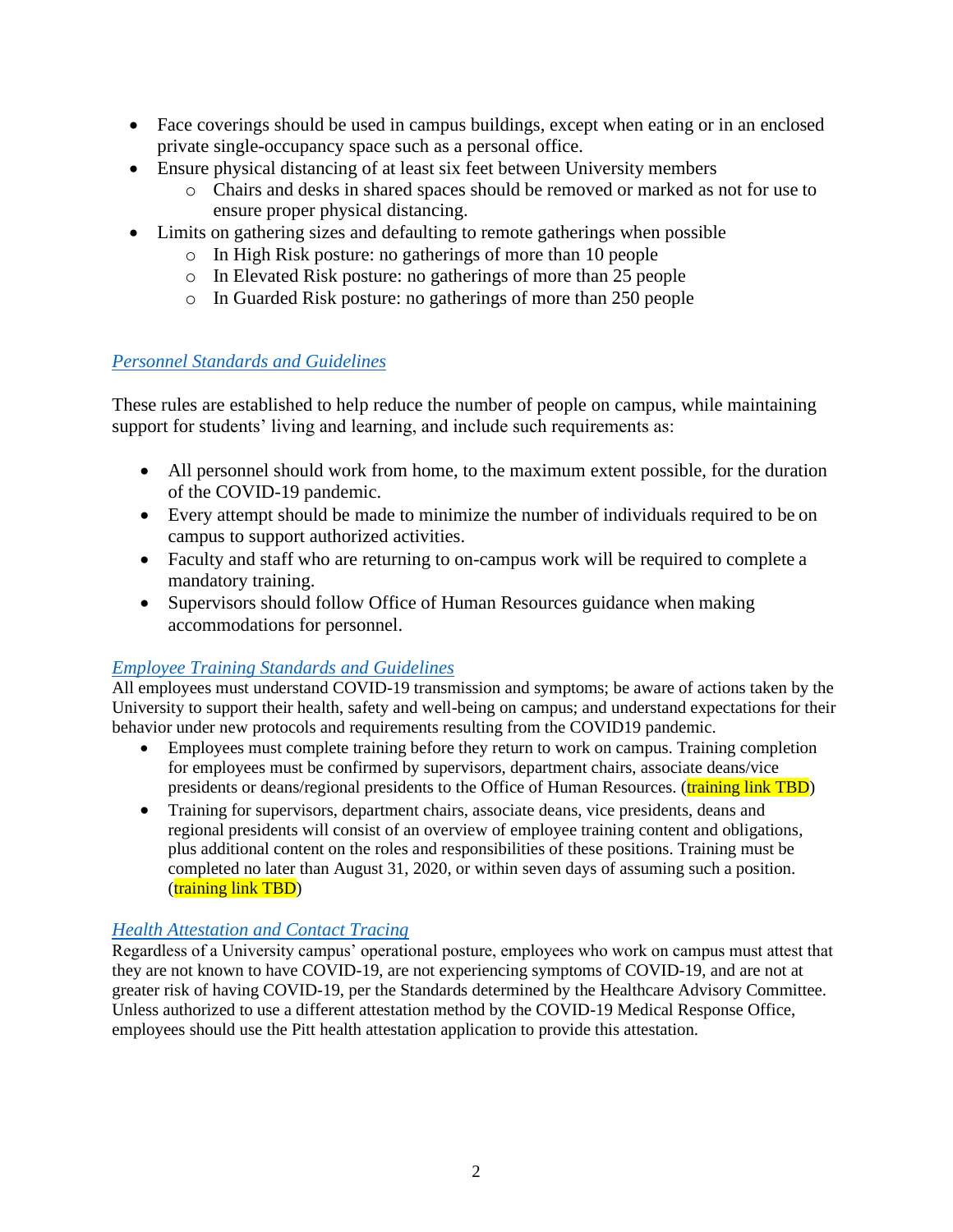Any employee experiencing COVID-19 symptoms should not come to campus and should consult their health care provider and MyHealth@Work. See [Guidelines for Responding to Symptomatic](https://www.coronavirus.pitt.edu/covid-19-campus/guidance-supervisors-symptomatic-or-positive-employees) [Individuals](https://www.coronavirus.pitt.edu/covid-19-campus/guidance-supervisors-symptomatic-or-positive-employees) for information regarding steps to take if you are experiencing symptoms.

All employees who are confirmed by a health care professional to have COVID-19 must inform their supervisor, dean or department chair, and [MyHealth@Work](https://www.hr.pitt.edu/current-employees/work-life-balance/wellness-life/myhealthwork-center) of their diagnosis. Such members must also participate in contact tracing efforts conducted by the COVID-19 Medical Response Office, or other University or public health officials, to identify and notify persons with whom the member may have come in close contact with during the infectious period.

#### *[On Campus and Remote Work Guidelines](https://www.policy.pitt.edu/sites/default/files/covid/On-Campus%20and%20Remote%20Work.pdf)*

Dietrich School employees will work remotely, to the maximum extent possible regardless of operational posture, until the University declares it has resumed normal operations. Employees authorized to work on campus in each operational posture, primarily those engaged in research or instructional activities, are detailed in this Activity Area Plan.

Employees who engage in remote work must take appropriate steps to ensure that confidential and private information is safeguarded. Employees should ensure that they:

- have access and use of a wired ethernet connection or an encrypted wireless router;
- have changed default passwords for wireless routers to a strong password;
- understand the security obligations and potential loss of privacy associated with use of a personal device to conduct University business;
- only download sensitive data such as personally identifiable information (PII), personal health information (PHI), and high value intellectual property on Pitt owned devices that are managed and configured by Pitt IT or a departmental IT;
- encrypt all sensitive information during storage and electronic transmission; and
- follow secure handling and destruction processes for any materials printed while working remotely.

#### *[Accommodations for Employees Returning to Campus](https://www.policy.pitt.edu/sites/default/files/covid/Accommodations%20Standards%26Guidelines%20FINAL.pdf)*

Modifications to work schedules during the pandemic are available for employees in the following categories as defined within the [guideline:](https://www.policy.pitt.edu/sites/default/files/covid/Accommodations%20Standards%26Guidelines%20FINAL.pdf) (1) employees who have COVID-19 and/or are under isolation or quarantine due to exposure to COVID-19; (2) employees who fit the definition of a Vulnerable Employee; and (3) employees requesting a Courtesy Accommodation.

By submission of this plan, the Dietrich School commits to following the above guidelines in all operating postures, along with other University guidelines as described in this document.

#### **I. Overview**

The Dietrich School's operations encompass an extraordinary breadth of functions. Teaching and research is conducted across 30 academic departments, 9 programs, and the College of General Studies, serving 12,000 undergraduate students and 1,300 graduate students. Administrative units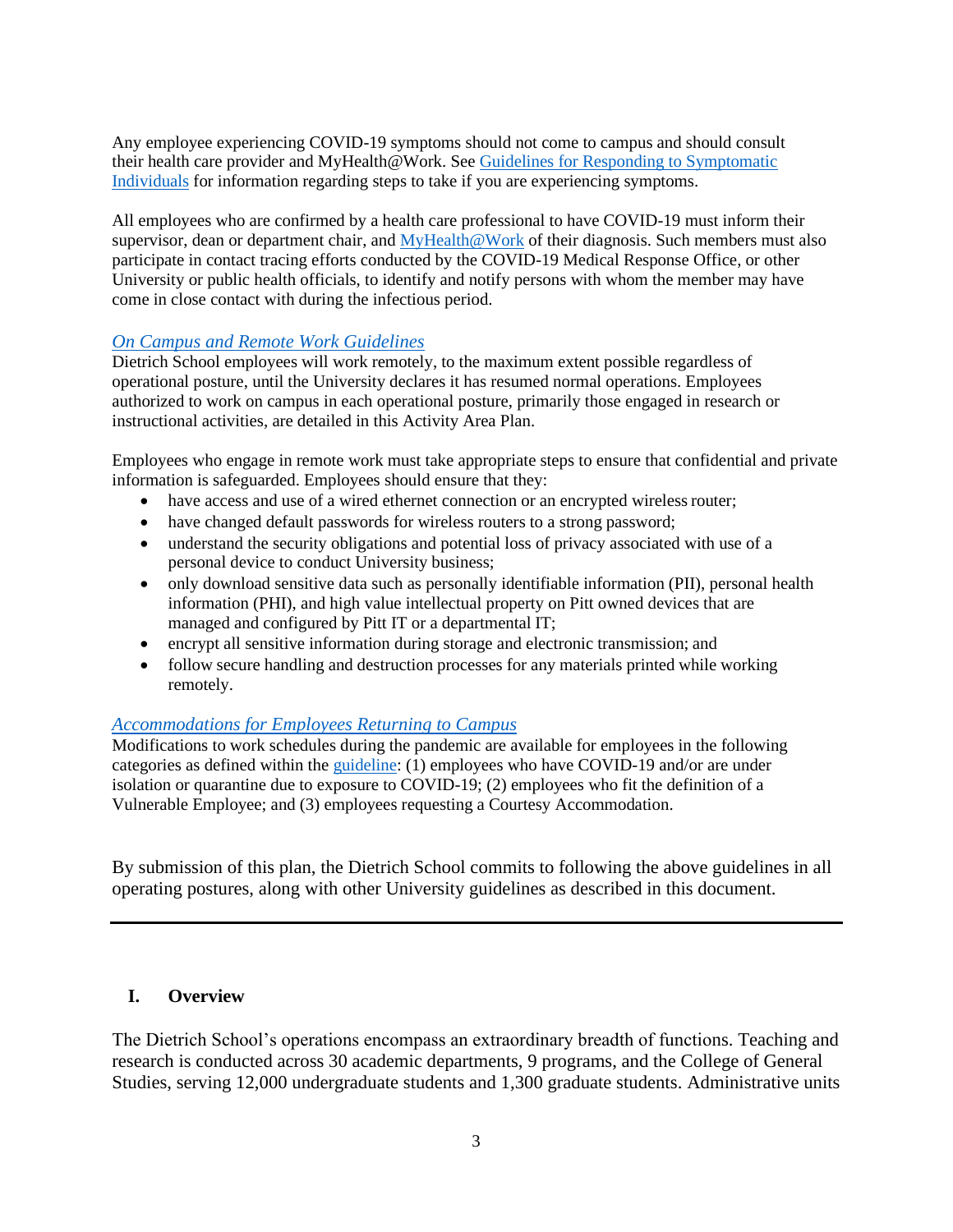provide academic support to undergraduate and graduate students as well as operational functions including business, communication, event and program management, faculty support, IT, payroll, recruiting for students, faculty, and staff, and research support services. The school employs over 1,700 faculty and staff members. The school operates in 26 buildings, including 23 on the Oakland campus, plus the Allegheny Observatory, the Pymatuning Laboratory of Ecology, and Lexington Technology Park.

This plan provides guidelines for each defined University operating posture that will apply to functional areas broadly across the School. Key functional areas covered include:

- Academic Support Services (see page 6)
- Business and Operations (see page 11), including:
	- o IT Services
	- o Payroll/Personnel Support
	- o Financial Administration
	- o Undergraduate Recruitment
	- o Communications
	- o Student Academic Records Management
	- o Undergraduate and Graduate Programs/ Student Administration
	- o Shared Research Support Services
- Instruction (see page 17)
- Meetings, Conferences, and Events (see page 22)
- Research (see page 26)
- Travel (see page 27)
- Visitors (see page 29)

## **II. Functions in Each Operational Posture**

A chart for each functional area defining how the School will shift operations based on posture is attached.

## **III. Transitions between Operational Postures**

The key differences in each operational posture are defined on the attached charts, and they include any necessary requirements to obtain approval for activities as postures may shift, particularly from less restrictive to more restrictive. As the university prepares to make a shift between operational postures, it will be the responsibility of the leader of each department, unit, or function to convey the changes that will result from the shift, and how, if at all, individual university members within that unit will be affected by the change. Employees who must return to campus to perform some or all of their required responsibilities should be given at least one week's notice prior to returning to campus.

## **IV. Stakeholder Outreach**

In July 2020 the Dietrich School Communications Team—as part of a University initiative led by Ellen Moran, Vice Chancellor of Strategic Communications and Marketing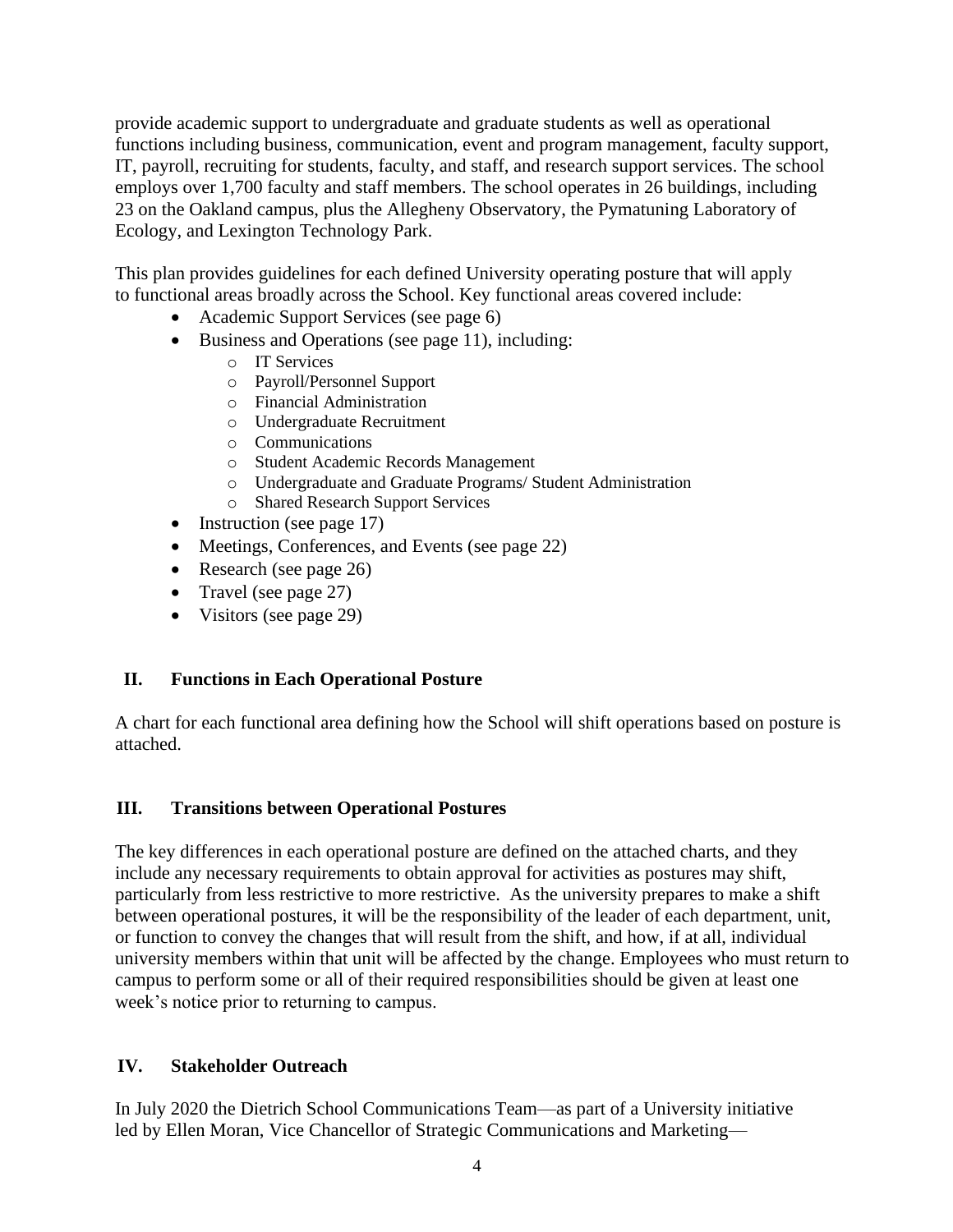conducted a comprehensive audit of regular, ongoing communications outlets used by and throughout the school. The purpose of the audit was, in part, to identify all possible communications channels

through which information about the Chancellor's Resilience Plan—and other priority messages related to essential University-wide issues—could be delivered.

The outlets identified by the Dietrich School Communications Team included departmentcentric as well as school-spanning tools, and ranged from social media (Dietrich School Twitter feed, Dietrich School Instagram account, departmental Facebook pages, etc.), to Web sites (as.pitt.edu, mystory.pitt.edu, cgs.pitt.edu, asundergrad.pitt.edu, all departmental Web sites, etc.), to e-blasts and e-newsletters (Dietrich School Snapshot e-newsletter, Dietrich School Bulletin, English Department "Fifth Floor" e-newsletter, regular "Emma" e-blast communication from Advising Center and Office of Undergraduate Research, Scholarship, and Creative Activity, etc.), to print pieces (Pitt Pride family newsletter, annual Academic Communities brochure from First Year Programs, etc.), to high profile meetings (Chairs and Directors Meetings, Full Faculty Meetings, Board of Visitors Meetings, etc.) and reflected efforts to reach audiences including prospective and current students, families of current and prospective students, faculty, staff, alumni, prospective and current donors, and the media. The audit identified in excess of 100 unique communications channels.

When communicating about key aspects of the Dietrich School's Activity Area Plan, the school's Director of Communications and Undergraduate Recruitment will work closely with her team and in full cooperation with Vice Chancellor Moran's team in order to strategically target messaging to appropriate existing Dietrich School communications outlets.

## **V. Monitoring and Amendment**

The Dean of the Dietrich School is responsible for monitoring compliance with this activity area plan. Any revisions to this plan will be submitted for approval to the Provost and Senior Vice Chancellor prior to implementation.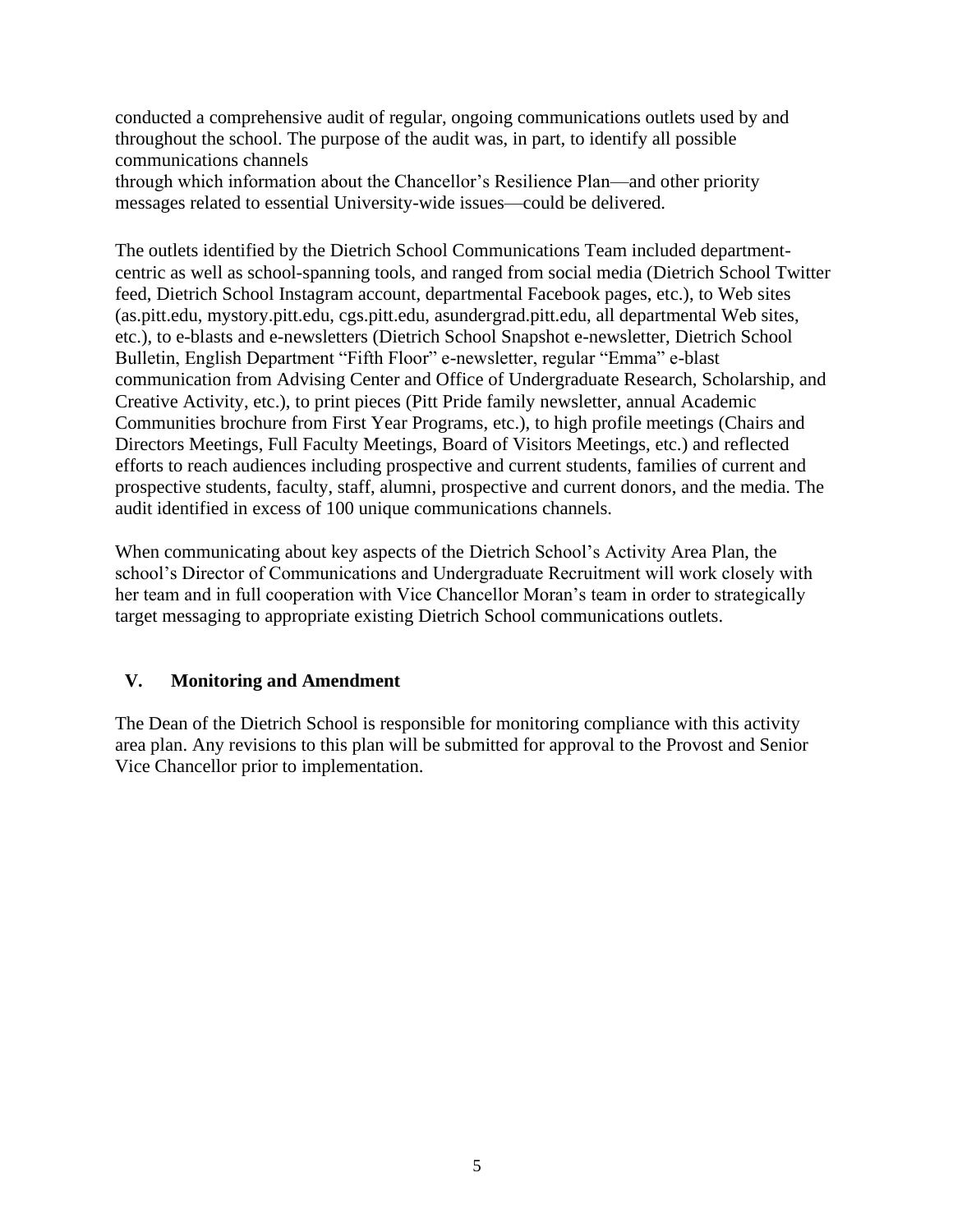## Dietrich School Activity Area Plan: **Academic Support Services Functions** (*updated 7/30/20)*

| <b>Function/Service</b>                                                                                              |                                                                   | <b>High Risk Posture</b>                              | <b>Elevated Risk</b><br>Posture                                        | <b>Guarded Risk</b><br><b>Posture</b>                                                                                                                                                                                                                                                                                                                                      |
|----------------------------------------------------------------------------------------------------------------------|-------------------------------------------------------------------|-------------------------------------------------------|------------------------------------------------------------------------|----------------------------------------------------------------------------------------------------------------------------------------------------------------------------------------------------------------------------------------------------------------------------------------------------------------------------------------------------------------------------|
| What is being done?<br>Student Advising by<br><b>Staff Advisors</b>                                                  | How it is being<br>done (IT and<br>document<br>requirements etc.) | Remote appointments<br>and electronic<br>notekeeping. | Remote appointments<br>and electronic<br>notekeeping.                  | Remote appointments<br>and electronic<br>notekeeping. With<br>approval from the<br>Chief of Staff, staff<br>may request to work in<br>their office on a one-<br>time or recurring basis.<br>Staff working on<br>campus adhere to<br><b>Shared Spaces,</b><br>Cleaning, Disinfection,<br>Hygiene, and Face<br>coverings, PPE, and<br><b>Personal Hygiene</b><br>Guidelines. |
|                                                                                                                      | Number of<br>people/positions<br>required on campus               | None                                                  | None                                                                   | <15                                                                                                                                                                                                                                                                                                                                                                        |
|                                                                                                                      | Space and<br>buildings<br>involved/required<br>access             | N/A                                                   | <b>Langley Hall</b><br>Posvar Hall<br>Sennott Square<br>Thackeray Hall | Langley Hall<br>Posvar Hall<br>Sennott Square<br>Thackeray Hall                                                                                                                                                                                                                                                                                                            |
|                                                                                                                      | Transition between<br>postures                                    | All staff shift to<br>remote only.                    | All staff shift to remote<br>only.                                     | With approval from<br>the Chief of Staff, staff<br>may request to work in<br>their office on a one-<br>time or recurring basis.                                                                                                                                                                                                                                            |
| <b>Function/Service</b>                                                                                              |                                                                   | <b>High Risk Posture</b>                              | <b>Elevated Risk Posture</b>                                           | <b>Guarded Risk Posture</b>                                                                                                                                                                                                                                                                                                                                                |
| What is being done?<br>Student Advising by<br><b>Faculty Advisors</b><br>(Graduate and<br>Undergraduate<br>Students) | How it is being<br>done (IT and<br>document<br>requirements etc.) | Remote appointments<br>and electronic<br>notekeeping. | Remote appointments<br>and electronic<br>notekeeping.                  | In person or remote by<br>faculty choice, with<br>remote option<br>recommended. In<br>person meetings adhere<br>to Shared Spaces and<br>Cleaning,<br>Disinfection, Hygiene<br>Guidelines.                                                                                                                                                                                  |
|                                                                                                                      | Number of<br>people/positions<br>required on campus               | None                                                  | None                                                                   | Varied up to<br>approximately 1,000<br>faculty members,<br>though schedules,<br>buildings, and<br>occupied spaces will<br>vary widely,<br>allowing for reduced<br>density.                                                                                                                                                                                                 |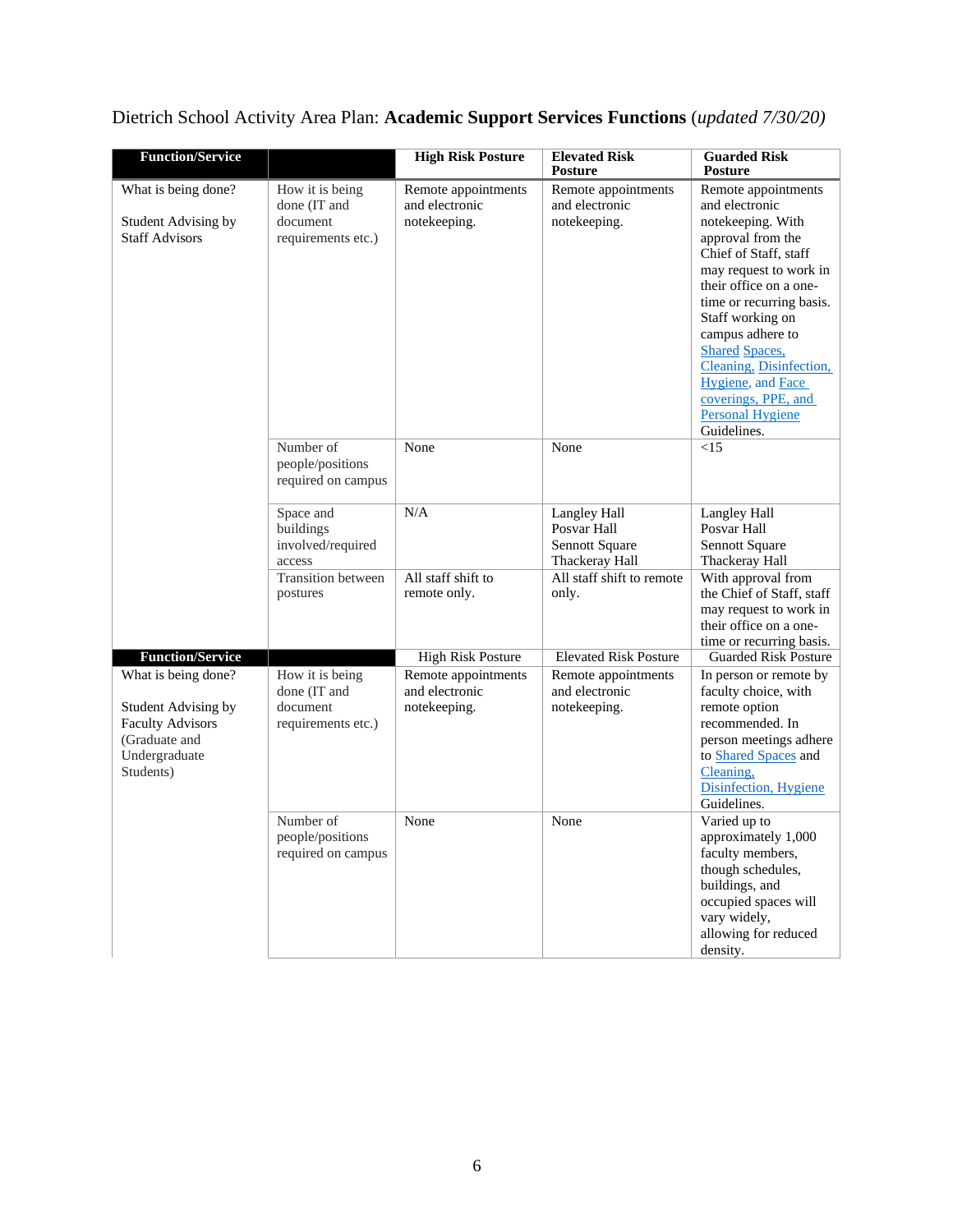|                                                 | Space and<br>buildings<br>involved/required<br>access | N/A                                      | Allen Hall<br><b>Bellefield Hall</b><br>Cathedral of Learning<br>Chevron Hall<br>Clapp Hall<br>O'Hara Student Ctr.<br>Crawford Hall<br><b>Eberly Hall</b><br>Frick Fine Arts<br><b>GSCC</b><br>Langley Hall<br>Life Sciences Annex<br>Music<br><b>NPL</b><br><b>OEH</b><br>Posvar<br>Sennott Square<br><b>SRCC</b><br>Thackeray Hall<br>Thaw Hall | Allen Hall<br><b>Bellefield Hall</b><br>Cathedral of Learning<br>Chevron Hall<br>Clapp Hall<br>O'Hara Student Ctr.<br>Crawford Hall<br><b>Eberly Hall</b><br>Frick Fine Arts<br><b>GSCC</b><br>Langley Hall<br>Life Sciences Annex<br>Music<br><b>NPL</b><br><b>OEH</b><br>Posvar<br>Sennott Square<br><b>SRCC</b><br>Thackeray Hall<br>Thaw Hall |
|-------------------------------------------------|-------------------------------------------------------|------------------------------------------|---------------------------------------------------------------------------------------------------------------------------------------------------------------------------------------------------------------------------------------------------------------------------------------------------------------------------------------------------|---------------------------------------------------------------------------------------------------------------------------------------------------------------------------------------------------------------------------------------------------------------------------------------------------------------------------------------------------|
|                                                 | <b>Transition</b> between<br>postures                 | All employees shift to<br>remote only.   | All employees shift to<br>remote only.                                                                                                                                                                                                                                                                                                            | No transition                                                                                                                                                                                                                                                                                                                                     |
| <b>Function/Service</b>                         |                                                       | <b>High Risk Posture</b>                 | <b>Elevated Risk Posture</b>                                                                                                                                                                                                                                                                                                                      | Guarded Risk Posture                                                                                                                                                                                                                                                                                                                              |
| What is being done?                             | How it is being                                       | Remote appointments                      | Remote appointments                                                                                                                                                                                                                                                                                                                               | Remote appointments                                                                                                                                                                                                                                                                                                                               |
|                                                 | done (IT and                                          | and electronic                           | and electronic                                                                                                                                                                                                                                                                                                                                    | and electronic                                                                                                                                                                                                                                                                                                                                    |
| Tutoring and student                            | document                                              | notekeeping.                             | notekeeping.                                                                                                                                                                                                                                                                                                                                      | notekeeping.                                                                                                                                                                                                                                                                                                                                      |
| support services,<br>including Study Lab,       | requirements etc.)<br>Number of                       | None                                     | None                                                                                                                                                                                                                                                                                                                                              | None                                                                                                                                                                                                                                                                                                                                              |
| Writing Center, Math                            | people/positions                                      |                                          |                                                                                                                                                                                                                                                                                                                                                   |                                                                                                                                                                                                                                                                                                                                                   |
| <b>Assistance Center</b>                        | required on campus                                    |                                          |                                                                                                                                                                                                                                                                                                                                                   |                                                                                                                                                                                                                                                                                                                                                   |
|                                                 | Space and<br>buildings<br>involved/required<br>access | N/A                                      | N/A                                                                                                                                                                                                                                                                                                                                               | N/A                                                                                                                                                                                                                                                                                                                                               |
|                                                 | <b>Transition</b> between<br>postures                 | No transition                            | No transition                                                                                                                                                                                                                                                                                                                                     | No transition                                                                                                                                                                                                                                                                                                                                     |
| <b>Function/Service</b>                         |                                                       | <b>High Risk Posture</b>                 | <b>Elevated Risk Posture</b>                                                                                                                                                                                                                                                                                                                      | <b>Guarded Risk Posture</b>                                                                                                                                                                                                                                                                                                                       |
| What is being done?                             | How it is being                                       | Remote access to                         | Remote access to                                                                                                                                                                                                                                                                                                                                  | Remote access to                                                                                                                                                                                                                                                                                                                                  |
|                                                 | done (IT and                                          | electronic files and                     | electronic files and                                                                                                                                                                                                                                                                                                                              | electronic files and                                                                                                                                                                                                                                                                                                                              |
| Support for                                     | document                                              | systems for                              | systems for                                                                                                                                                                                                                                                                                                                                       | systems for                                                                                                                                                                                                                                                                                                                                       |
| undergraduate research<br>and creative activity | requirements etc.)                                    | administration.<br>Student appointments  | administration. All<br>student records                                                                                                                                                                                                                                                                                                            | administration. All<br>student records                                                                                                                                                                                                                                                                                                            |
|                                                 |                                                       | with OUR or faculty                      | maintained in                                                                                                                                                                                                                                                                                                                                     | maintained in electronic                                                                                                                                                                                                                                                                                                                          |
|                                                 |                                                       | conducted remotely.                      | electronic form.                                                                                                                                                                                                                                                                                                                                  | form. Student                                                                                                                                                                                                                                                                                                                                     |
|                                                 |                                                       | All student records                      | Student appointments                                                                                                                                                                                                                                                                                                                              | appointments with OUR                                                                                                                                                                                                                                                                                                                             |
|                                                 |                                                       | maintained in                            | with OUR staff or                                                                                                                                                                                                                                                                                                                                 | staff or faculty                                                                                                                                                                                                                                                                                                                                  |
|                                                 |                                                       | electronic form.                         | faculty conducted                                                                                                                                                                                                                                                                                                                                 | conducted remotely.                                                                                                                                                                                                                                                                                                                               |
|                                                 |                                                       | Student research<br>experiences may only | remotely. Student<br>research may be                                                                                                                                                                                                                                                                                                              | Student research may<br>be conducted remotely                                                                                                                                                                                                                                                                                                     |
|                                                 |                                                       | be conducted                             | conducted remotely                                                                                                                                                                                                                                                                                                                                | or in person. All in                                                                                                                                                                                                                                                                                                                              |
|                                                 |                                                       | remotely.                                | or in person. All in                                                                                                                                                                                                                                                                                                                              | person experiences                                                                                                                                                                                                                                                                                                                                |
|                                                 |                                                       |                                          | person experiences                                                                                                                                                                                                                                                                                                                                | adhere to the                                                                                                                                                                                                                                                                                                                                     |
|                                                 |                                                       |                                          | must be approved by                                                                                                                                                                                                                                                                                                                               | appropriate research                                                                                                                                                                                                                                                                                                                              |
|                                                 |                                                       |                                          | the Dean and adhere                                                                                                                                                                                                                                                                                                                               | restart plan and all                                                                                                                                                                                                                                                                                                                              |
|                                                 |                                                       |                                          | to the appropriate                                                                                                                                                                                                                                                                                                                                | Research guidance,                                                                                                                                                                                                                                                                                                                                |
|                                                 |                                                       |                                          | research restart plan<br>and all Research                                                                                                                                                                                                                                                                                                         | along with to Shared<br>Spaces, Cleaning,                                                                                                                                                                                                                                                                                                         |
|                                                 |                                                       |                                          | guidance, along with                                                                                                                                                                                                                                                                                                                              | Disinfection, Hygiene,                                                                                                                                                                                                                                                                                                                            |
|                                                 |                                                       |                                          | <b>Shared Spaces,</b>                                                                                                                                                                                                                                                                                                                             | and Face coverings,                                                                                                                                                                                                                                                                                                                               |
|                                                 |                                                       |                                          | Cleaning,                                                                                                                                                                                                                                                                                                                                         | PPE, and Personal                                                                                                                                                                                                                                                                                                                                 |
|                                                 |                                                       |                                          | Disinfection,                                                                                                                                                                                                                                                                                                                                     | <b>Hygiene</b> Guidelines.                                                                                                                                                                                                                                                                                                                        |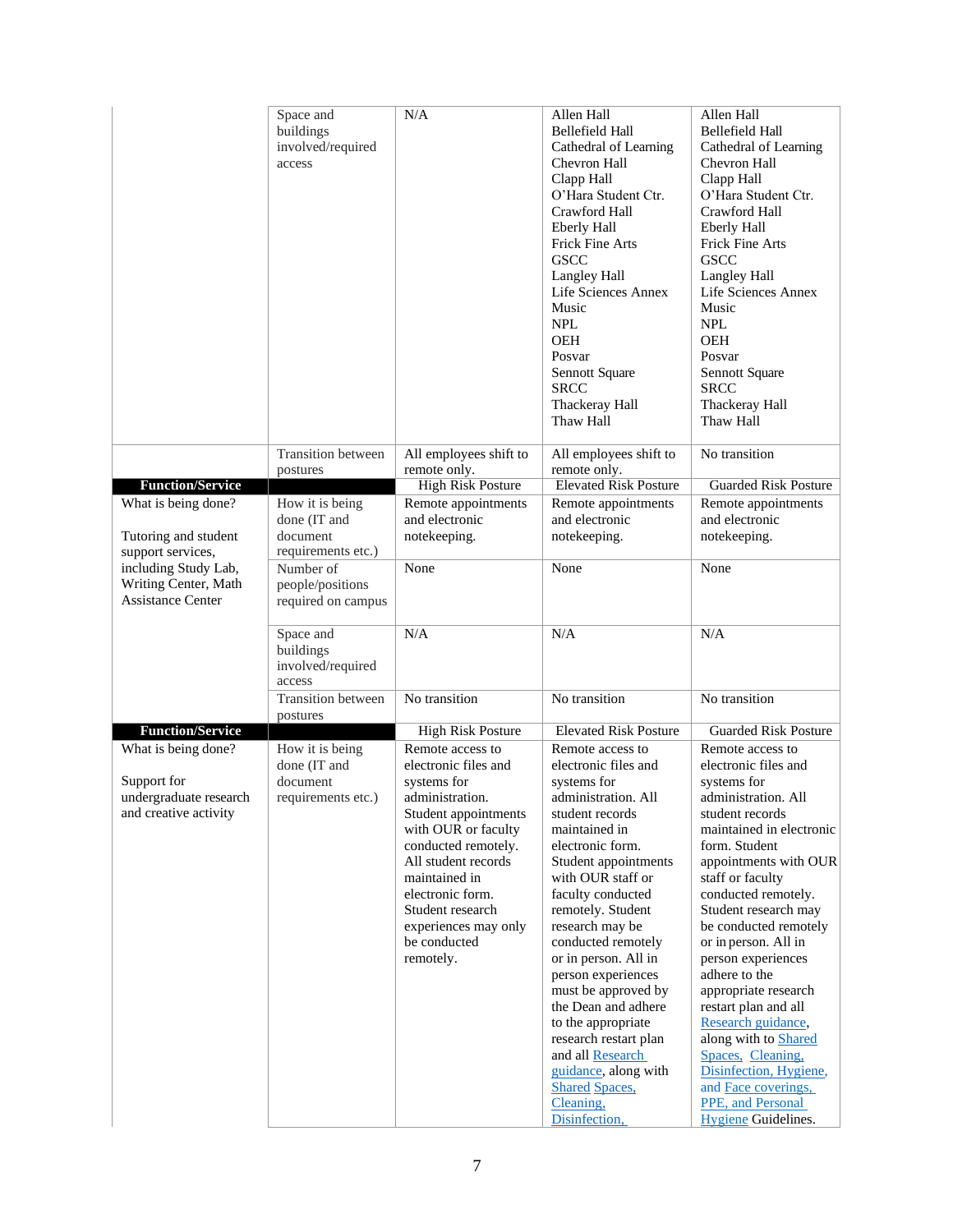| Number of<br>people/positions<br>required on campus   | None                                                       | Hygiene, and Face<br>coverings, PPE, and<br><b>Personal Hygiene</b><br>Guidelines.<br>Varied, up to approx<br>500 faculty members<br>plus students, though<br>schedules, buildings,<br>and spaces occupied<br>will vary widely,<br>allowing for reduced<br>density.                                                                                                                                                                                                                  | Varied, up to approx<br>500 faculty members<br>plus students, though<br>schedules, buildings,<br>and spaces occupied<br>will vary widely,<br>allowing for reduced<br>density.                                                                                                                                                                                                                                                                                                     |
|-------------------------------------------------------|------------------------------------------------------------|--------------------------------------------------------------------------------------------------------------------------------------------------------------------------------------------------------------------------------------------------------------------------------------------------------------------------------------------------------------------------------------------------------------------------------------------------------------------------------------|-----------------------------------------------------------------------------------------------------------------------------------------------------------------------------------------------------------------------------------------------------------------------------------------------------------------------------------------------------------------------------------------------------------------------------------------------------------------------------------|
| Space and<br>buildings<br>involved/required<br>access | N/A                                                        | Allen Hall<br>Alumni Hall<br>Bellefield Hall<br>Cathedral of Learning<br>Chevron Hall<br>Clapp Hall<br>The O'Hara St. Student<br>$C$ tr.<br>Crawford Hall<br><b>Eberly Hall</b><br><b>Frick Fine Arts</b><br><b>GSCC</b><br>Langley Hall<br>Life Sciences Annex<br>Music<br><b>NPL</b><br><b>OEH</b><br>Posvar<br>Sennott Square<br><b>SRCC</b><br>Stephen Foster<br>Memorial Theatre<br>Thackeray Hall<br>Thaw Hall<br>Allegheny Observatory<br>Pymatuning Lab<br>Parkvale Building | Allen Hall<br>Alumni Hall<br>Bellefield Hall<br>Cathedral of Learning<br>Chevron Hall<br>Clapp Hall<br>The O'Hara St.<br>Student Ctr.<br>Crawford Hall<br><b>Eberly Hall</b><br>Frick Fine Arts<br><b>GSCC</b><br>Langley Hall<br>Life Sciences Annex<br>Music<br><b>NPL</b><br><b>OEH</b><br>Posvar<br>Sennott Square<br><b>SRCC</b><br>Stephen Foster<br><b>Memorial Theatre</b><br>Thackeray Hall<br>Thaw Hall<br>Allegheny Observatory<br>Pymatuning Lab<br>Parkvale Building |
| <b>Transition between</b><br>postures                 | Undergraduate<br>research occurs via<br>remote means only. | In-person experiences<br>must have approval<br>from the Associate<br>Dean for<br>Undergraduate or<br>Graduate Studies, as<br>appropriate.                                                                                                                                                                                                                                                                                                                                            | In-person experiences<br>can occur, provided<br>they follow relevant<br>University standards<br>and guidelines.                                                                                                                                                                                                                                                                                                                                                                   |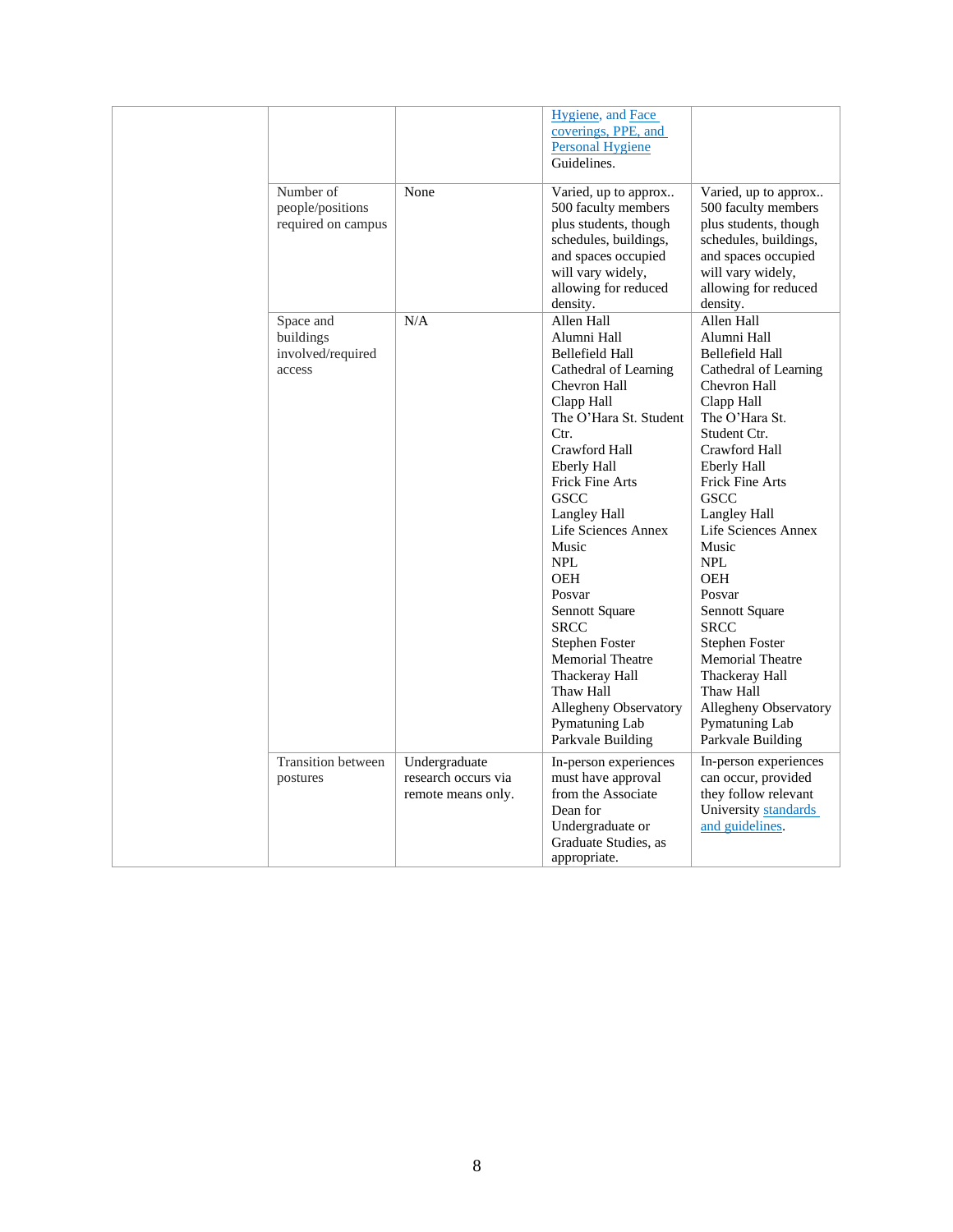| <b>Function/Service</b>          |                                                       | <b>High Risk Posture</b>                                                                                                                                                                                       | <b>Elevated Risk Posture</b>                                                                                                                                                                                                                                                                                                                                                                                                                                                                                           | Guarded Risk Posture                                                                                                                                                                                                                                                                                                                                                                                                                                                                                                   |
|----------------------------------|-------------------------------------------------------|----------------------------------------------------------------------------------------------------------------------------------------------------------------------------------------------------------------|------------------------------------------------------------------------------------------------------------------------------------------------------------------------------------------------------------------------------------------------------------------------------------------------------------------------------------------------------------------------------------------------------------------------------------------------------------------------------------------------------------------------|------------------------------------------------------------------------------------------------------------------------------------------------------------------------------------------------------------------------------------------------------------------------------------------------------------------------------------------------------------------------------------------------------------------------------------------------------------------------------------------------------------------------|
| What is being done?              | How it is being<br>done (IT and                       | Remote access to<br>electronic files and                                                                                                                                                                       | Remote access to<br>electronic files and                                                                                                                                                                                                                                                                                                                                                                                                                                                                               | Remote access to<br>electronic files and                                                                                                                                                                                                                                                                                                                                                                                                                                                                               |
| College in High School           | document<br>requirements etc.)                        | registration systems.<br>Student appointments<br>conducted remotely.<br>All student records<br>maintained in<br>electronic form.<br>Instruction conducted<br>according to individual<br>high school protocols. | systems. Student<br>appointments<br>conducted remotely.<br>All student records<br>maintained in<br>electronic form.<br>Instruction conducted<br>according to individual<br>high school protocols.<br>With approval from<br>the Chief of Staff, staff<br>may request to work in<br>their office on a one-<br>time or recurring basis.<br>Staff working on<br>campus adhere to<br><b>Shared Spaces,</b><br>Cleaning, Disinfection,<br>Hygiene, and Face<br>coverings, PPE, and<br><b>Personal Hygiene</b><br>Guidelines. | systems. Student<br>appointments<br>conducted remotely.<br>All student records<br>maintained in<br>electronic form.<br>Instruction conducted<br>according to individual<br>high school protocols.<br>With approval from<br>the Chief of Staff, staff<br>may request to work in<br>their office on a one-<br>time or recurring basis.<br>Staff working on<br>campus adhere to<br><b>Shared Spaces,</b><br>Cleaning, Disinfection,<br>Hygiene, and Face<br>coverings, PPE, and<br><b>Personal Hygiene</b><br>Guidelines. |
|                                  | Number of                                             | None                                                                                                                                                                                                           | $<$ 5                                                                                                                                                                                                                                                                                                                                                                                                                                                                                                                  | $<$ 5                                                                                                                                                                                                                                                                                                                                                                                                                                                                                                                  |
|                                  | people/positions<br>required on campus                |                                                                                                                                                                                                                |                                                                                                                                                                                                                                                                                                                                                                                                                                                                                                                        |                                                                                                                                                                                                                                                                                                                                                                                                                                                                                                                        |
|                                  | Space and<br>buildings<br>involved/required<br>access | N/A                                                                                                                                                                                                            | <b>GSCC</b>                                                                                                                                                                                                                                                                                                                                                                                                                                                                                                            | <b>GSCC</b>                                                                                                                                                                                                                                                                                                                                                                                                                                                                                                            |
|                                  | Transition between<br>postures                        | All staff shift to<br>remote only.                                                                                                                                                                             | With approval from the<br>Chief of Staff, staff<br>may request to work in<br>their office on a one-                                                                                                                                                                                                                                                                                                                                                                                                                    | With approval from<br>the Chief of Staff, staff<br>may request to work in<br>their office on a one-                                                                                                                                                                                                                                                                                                                                                                                                                    |
|                                  |                                                       |                                                                                                                                                                                                                | time or recurring basis.                                                                                                                                                                                                                                                                                                                                                                                                                                                                                               | time or recurring basis.                                                                                                                                                                                                                                                                                                                                                                                                                                                                                               |
| <b>Function/Service</b>          |                                                       | <b>High Risk Posture</b>                                                                                                                                                                                       | <b>Elevated Risk Posture</b>                                                                                                                                                                                                                                                                                                                                                                                                                                                                                           | <b>Guarded Risk Posture</b>                                                                                                                                                                                                                                                                                                                                                                                                                                                                                            |
| What is being done?              | How it is being<br>done (IT and                       | Remote access to<br>electronic files and                                                                                                                                                                       | Remote access to<br>electronic files and                                                                                                                                                                                                                                                                                                                                                                                                                                                                               | Remote access to<br>electronic files and                                                                                                                                                                                                                                                                                                                                                                                                                                                                               |
| Undergraduate Student<br>Records | document<br>requirements etc.)                        | systems. Student<br>appointments<br>conducted remotely.<br>All student records<br>maintained in<br>electronic form.                                                                                            | systems. Student<br>appointments<br>conducted remotely.<br>All student records<br>maintained in<br>electronic form. With<br>approval from the<br>Chief of Staff, staff<br>may request to work in<br>their office on a one-<br>time or recurring basis.<br>Staff working on<br>campus adhere to<br><b>Shared Spaces,</b><br>Cleaning, Disinfection,<br>Hygiene, and Face<br>coverings, PPE, and<br><b>Personal Hygiene</b><br>Guidelines.                                                                               | systems. Student<br>appointments<br>conducted remotely.<br>All student records<br>maintained in<br>electronic form. With<br>approval from the<br>Chief of Staff, staff<br>may request to work in<br>their office on a one-<br>time or recurring basis.<br>Staff working on<br>campus adhere to<br><b>Shared Spaces,</b><br>Cleaning, Disinfection,<br>Hygiene, and Face<br>coverings, PPE, and<br><b>Personal Hygiene</b><br>Guidelines.                                                                               |
|                                  | Number of<br>people/positions<br>required on campus   | None                                                                                                                                                                                                           | $<$ 5                                                                                                                                                                                                                                                                                                                                                                                                                                                                                                                  | $<$ 5                                                                                                                                                                                                                                                                                                                                                                                                                                                                                                                  |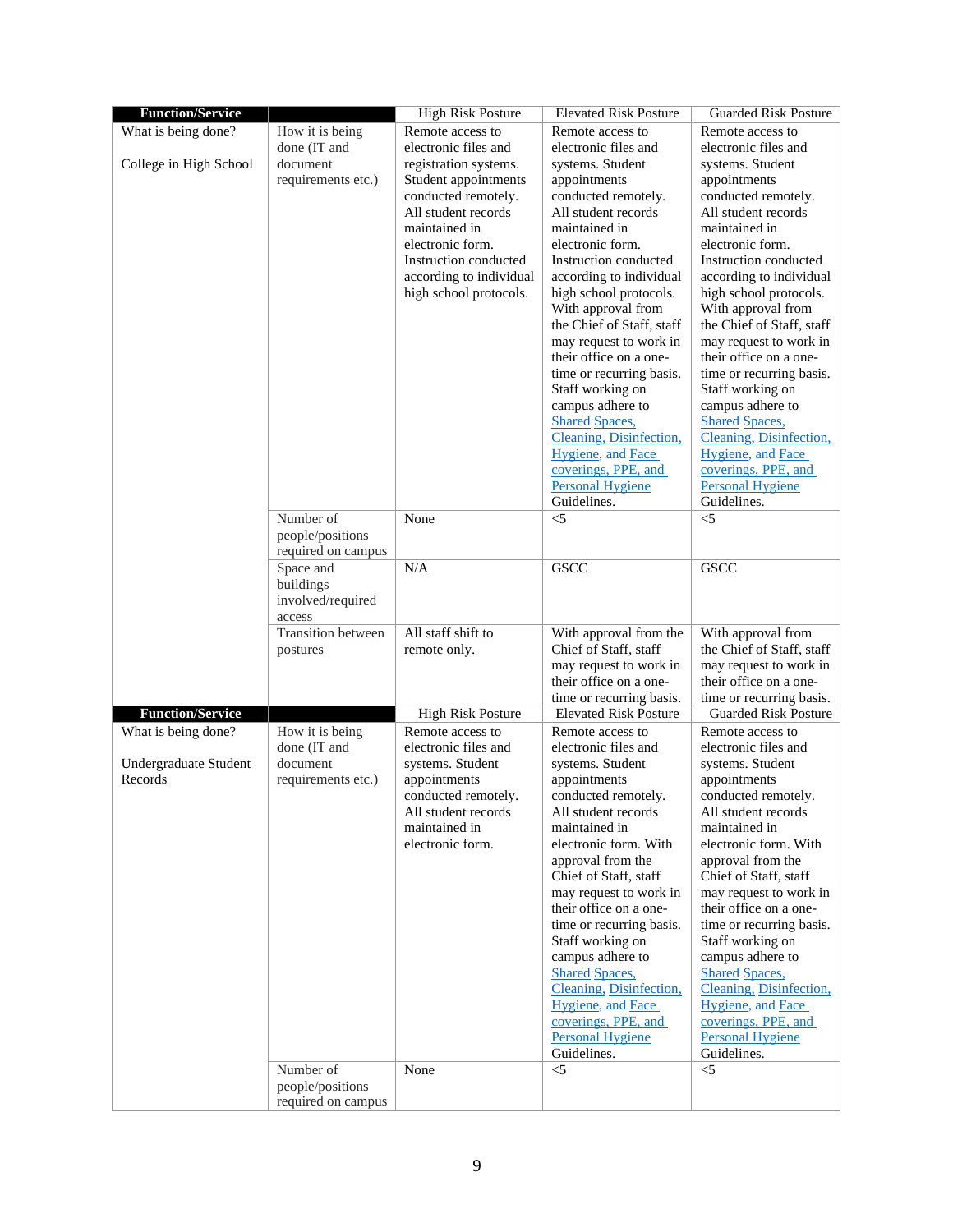|                                                                                                                                                          | Space and<br>buildings<br>involved/required<br>access                          | N/A                                                                                                                                                             | Thackeray Hall                                                                                                                                                  | Thackeray Hall                                                                                                                                                                                                                                                                                                                                                             |
|----------------------------------------------------------------------------------------------------------------------------------------------------------|--------------------------------------------------------------------------------|-----------------------------------------------------------------------------------------------------------------------------------------------------------------|-----------------------------------------------------------------------------------------------------------------------------------------------------------------|----------------------------------------------------------------------------------------------------------------------------------------------------------------------------------------------------------------------------------------------------------------------------------------------------------------------------------------------------------------------------|
|                                                                                                                                                          | <b>Transition</b> between<br>postures                                          | All staff shift to<br>remote only.                                                                                                                              | With approval from the<br>Chief of Staff, staff<br>may request to work in<br>their office on a one-<br>time or recurring basis.                                 | With approval from<br>the Chief of Staff, staff<br>may request to work in<br>their office on a one-<br>time or recurring basis.                                                                                                                                                                                                                                            |
| <b>Function/Service</b>                                                                                                                                  |                                                                                | <b>High Risk Posture</b>                                                                                                                                        | <b>Elevated Risk Posture</b>                                                                                                                                    | <b>Guarded Risk Posture</b>                                                                                                                                                                                                                                                                                                                                                |
| What is being done?<br>Graduate Student<br>Admissions, Records,<br>and Support, including<br>the office of the<br>Associate Dean and<br>department-level | How it is being<br>done (IT and<br>document<br>requirements etc.)              | Remote access to<br>electronic files and<br>systems. Student<br>appointments<br>conducted remotely.<br>All student records<br>maintained in<br>electronic form. | Remote access to<br>electronic files and<br>systems. Student<br>appointments<br>conducted remotely.<br>All student records<br>maintained in<br>electronic form. | Remote access to<br>electronic files and<br>systems. Student<br>appointments conducted<br>remotely. All student<br>records maintained in<br>electronic form.                                                                                                                                                                                                               |
| <b>Graduate Administrators</b>                                                                                                                           | Number of<br>people/positions<br>required on campus                            | None                                                                                                                                                            | None                                                                                                                                                            | None                                                                                                                                                                                                                                                                                                                                                                       |
|                                                                                                                                                          | Space and<br>buildings<br>involved/required<br>access                          | N/A                                                                                                                                                             | N/A                                                                                                                                                             | N/A                                                                                                                                                                                                                                                                                                                                                                        |
|                                                                                                                                                          | Transition between<br>postures                                                 | No transition                                                                                                                                                   | No transition                                                                                                                                                   | No transition                                                                                                                                                                                                                                                                                                                                                              |
| <b>Function/Service</b>                                                                                                                                  |                                                                                | <b>High Risk Posture</b>                                                                                                                                        | <b>Elevated Risk Posture</b>                                                                                                                                    | <b>Guarded Risk Posture</b>                                                                                                                                                                                                                                                                                                                                                |
| What is being done?<br>Veteran Services                                                                                                                  | How it is being<br>done (IT and<br>document<br>requirements etc.)<br>Number of | Remote access to<br>electronic files and<br>systems. Student<br>appointments<br>conducted remotely.<br>None                                                     | Remote access to<br>electronic files and<br>systems. Student<br>appointments<br>conducted remotely.<br>None                                                     | Remote access to<br>electronic files and<br>systems. Most student<br>appointments<br>conducted remotely,<br>with limited in-person<br>appointments<br>conducted by<br>appointment only. In<br>person appointments<br>adhere to Shared<br>Spaces, Cleaning,<br>Disinfection,<br>Hygiene, and Face<br>coverings, PPE, and<br><b>Personal Hygiene</b><br>Guidelines.<br>$<$ 5 |
|                                                                                                                                                          | people/positions<br>required on campus                                         |                                                                                                                                                                 |                                                                                                                                                                 |                                                                                                                                                                                                                                                                                                                                                                            |
|                                                                                                                                                          | Space and<br>buildings<br>involved/required<br>access                          | $\rm N/A$                                                                                                                                                       | N/A                                                                                                                                                             | Posvar Hall                                                                                                                                                                                                                                                                                                                                                                |
|                                                                                                                                                          | Transition between<br>postures                                                 | No transition                                                                                                                                                   | All staff shift to remote<br>only.                                                                                                                              | Limited in person<br>appointments may<br>occur if they adhere to<br><b>Shared Spaces,</b><br>Cleaning, Disinfection,<br>Hygiene, and Face<br>coverings, PPE, and<br><b>Personal Hygiene</b><br>Guidelines.                                                                                                                                                                 |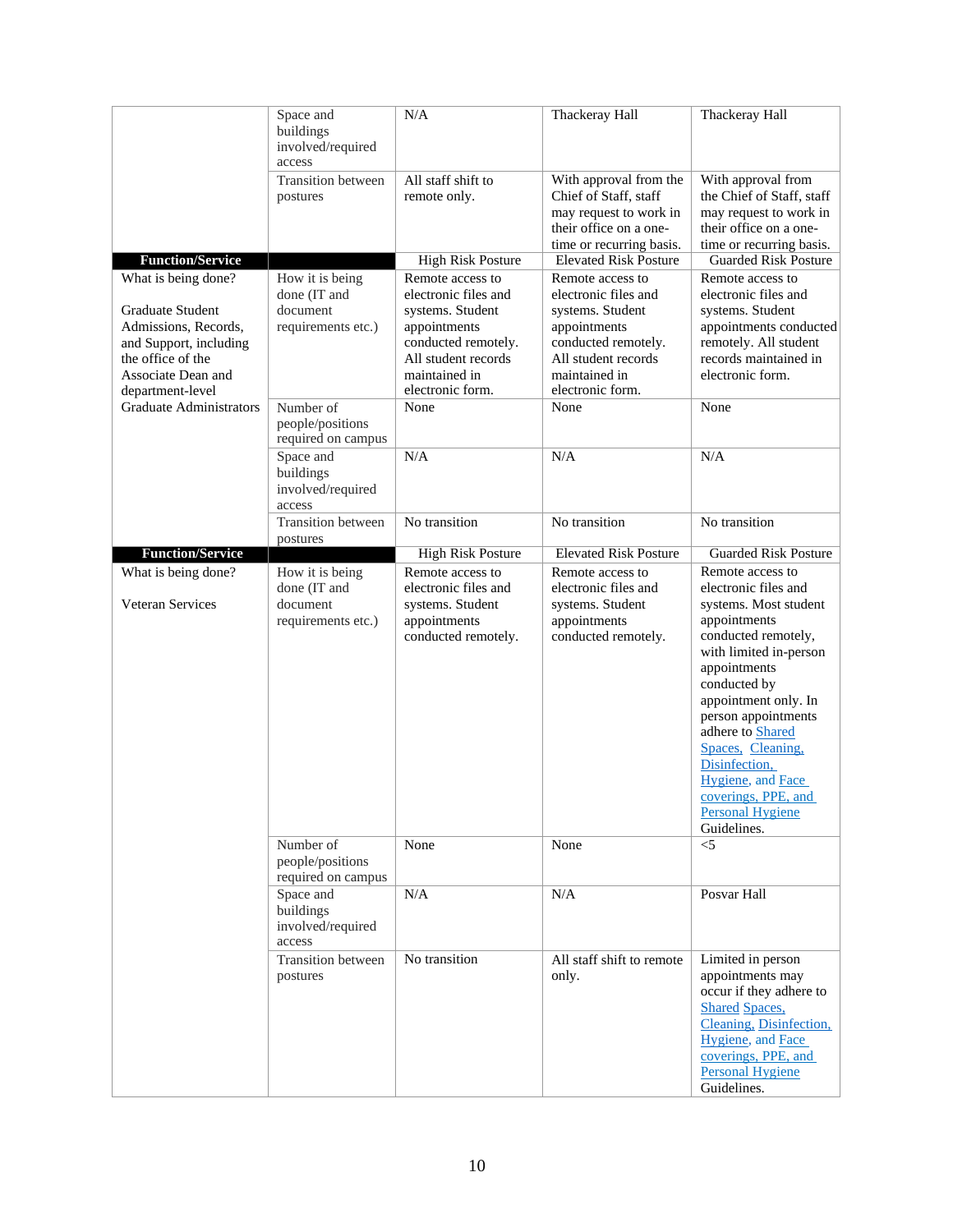## Dietrich School Activity Area Plan: **Business and Operations** *(updated 7/30/20)*

This chart covers the following Business and Operations functions in the Dietrich School:

- IT Services
- Payroll/Personnel Support
- Financial Administration
- Undergraduate Recruitment
- Communications
- Student Academic Records Management
- Undergraduate and Graduate Programs/ Student Administration
- Shared Research Support Services

| <b>Function/Service</b>                      |                                                       | <b>High Risk Posture</b>                                                                                                                                                                                                                                                                                                                                                                                                        | <b>Elevated Risk</b><br><b>Posture</b>                                                                                                                                                                                                                                                                                                                                                                                   | <b>Guarded Risk</b><br><b>Posture</b>                                                                                                                                                                                                                                                                                                                                                                                           |
|----------------------------------------------|-------------------------------------------------------|---------------------------------------------------------------------------------------------------------------------------------------------------------------------------------------------------------------------------------------------------------------------------------------------------------------------------------------------------------------------------------------------------------------------------------|--------------------------------------------------------------------------------------------------------------------------------------------------------------------------------------------------------------------------------------------------------------------------------------------------------------------------------------------------------------------------------------------------------------------------|---------------------------------------------------------------------------------------------------------------------------------------------------------------------------------------------------------------------------------------------------------------------------------------------------------------------------------------------------------------------------------------------------------------------------------|
| What is being done?<br>IT Services: Computer | How it is being<br>done (IT and<br>document           | Most support is<br>conducted remotely.<br>Staff are on call to                                                                                                                                                                                                                                                                                                                                                                  | Most support is<br>conducted remotely.<br>Staff assigned rotating                                                                                                                                                                                                                                                                                                                                                        | Most support is<br>conducted remotely.<br>Staff assigned rotating                                                                                                                                                                                                                                                                                                                                                               |
| and server support                           | requirements etc.)                                    | provide support on-site<br>as needed. Any in-<br>person support will<br>adhere to Shared<br>Spaces and<br>Cleaning, Disinfection,<br><b>Hygiene</b> Guidelines.                                                                                                                                                                                                                                                                 | schedules to provide<br>support on-site.<br>Number of personnel<br>and schedules will be<br>adjusted according to<br>demand. Any in-person<br>support will adhere to<br><b>Shared Spaces</b> and<br>Cleaning, Disinfection,<br><b>Hygiene</b> Guidelines.                                                                                                                                                                | schedules to provide<br>support on-site. Number<br>of personnel and<br>schedules will be<br>adjusted according to<br>demand. Any in-person<br>support will adhere to<br><b>Shared Spaces and</b><br>Cleaning, Disinfection,<br><b>Hygiene Guidelines.</b>                                                                                                                                                                       |
|                                              | Number of<br>people/positions<br>required on campus   | <10 total depending on<br>volume of support<br>needs across all<br>buildings and units.                                                                                                                                                                                                                                                                                                                                         | $<$ 10 total depending on<br>volume of support<br>needs across all<br>buildings and units.                                                                                                                                                                                                                                                                                                                               | <10 total depending on<br>volume of support<br>needs across all<br>buildings and units.                                                                                                                                                                                                                                                                                                                                         |
|                                              | Space and<br>buildings<br>involved/required<br>access | Allen Hall<br>Alumni Hall<br>Bellefield Hall<br>Cathedral of Learning<br>Chevron Hall<br>Clapp Hall<br>O'Hara Student Ctr.<br>Crawford Hall<br><b>Eberly Hall</b><br>Frick Fine Arts<br><b>GSCC</b><br>Langley Hall<br>Life Sciences Annex<br>Music<br><b>NPL</b><br><b>OEH</b><br>Posvar<br>Sennott Square<br><b>SRCC</b><br><b>Stephen Foster</b><br><b>Memorial Theatre</b><br>Thackeray Hall<br>Thaw Hall<br>Pymatuning Lab | Allen Hall<br>Alumni Hall<br><b>Bellefield Hall</b><br>Cathedral of Learning<br>Chevron Hall<br>Clapp Hall<br>O'Hara Student Ctr.<br>Crawford Hall<br><b>Eberly Hall</b><br>Frick Fine Arts<br><b>GSCC</b><br>Langley Hall<br>Life Sciences Annex<br>Music<br><b>NPL</b><br>OEH<br>Posvar<br>Sennott Square<br><b>SRCC</b><br>Stephen Foster<br><b>Memorial Theatre</b><br>Thackeray Hall<br>Thaw Hall<br>Pymatuning Lab | Allen Hall<br>Alumni Hall<br>Bellefield Hall<br>Cathedral of Learning<br>Chevron Hall<br>Clapp Hall<br>O'Hara Student Ctr.<br>Crawford Hall<br><b>Eberly Hall</b><br>Frick Fine Arts<br><b>GSCC</b><br>Langley Hall<br>Life Sciences Annex<br>Music<br><b>NPL</b><br><b>OEH</b><br>Posvar<br>Sennott Square<br><b>SRCC</b><br><b>Stephen Foster</b><br><b>Memorial Theatre</b><br>Thackeray Hall<br>Thaw Hall<br>Pymatuning Lab |
|                                              | <b>Transition</b> between<br>postures                 | Parkvale Building<br>Personnel will be<br>informed that on-site                                                                                                                                                                                                                                                                                                                                                                 | Parkvale Building<br>Supervisor will work<br>with staff members to                                                                                                                                                                                                                                                                                                                                                       | Parkvale Building<br>Supervisor will work<br>with staff members to                                                                                                                                                                                                                                                                                                                                                              |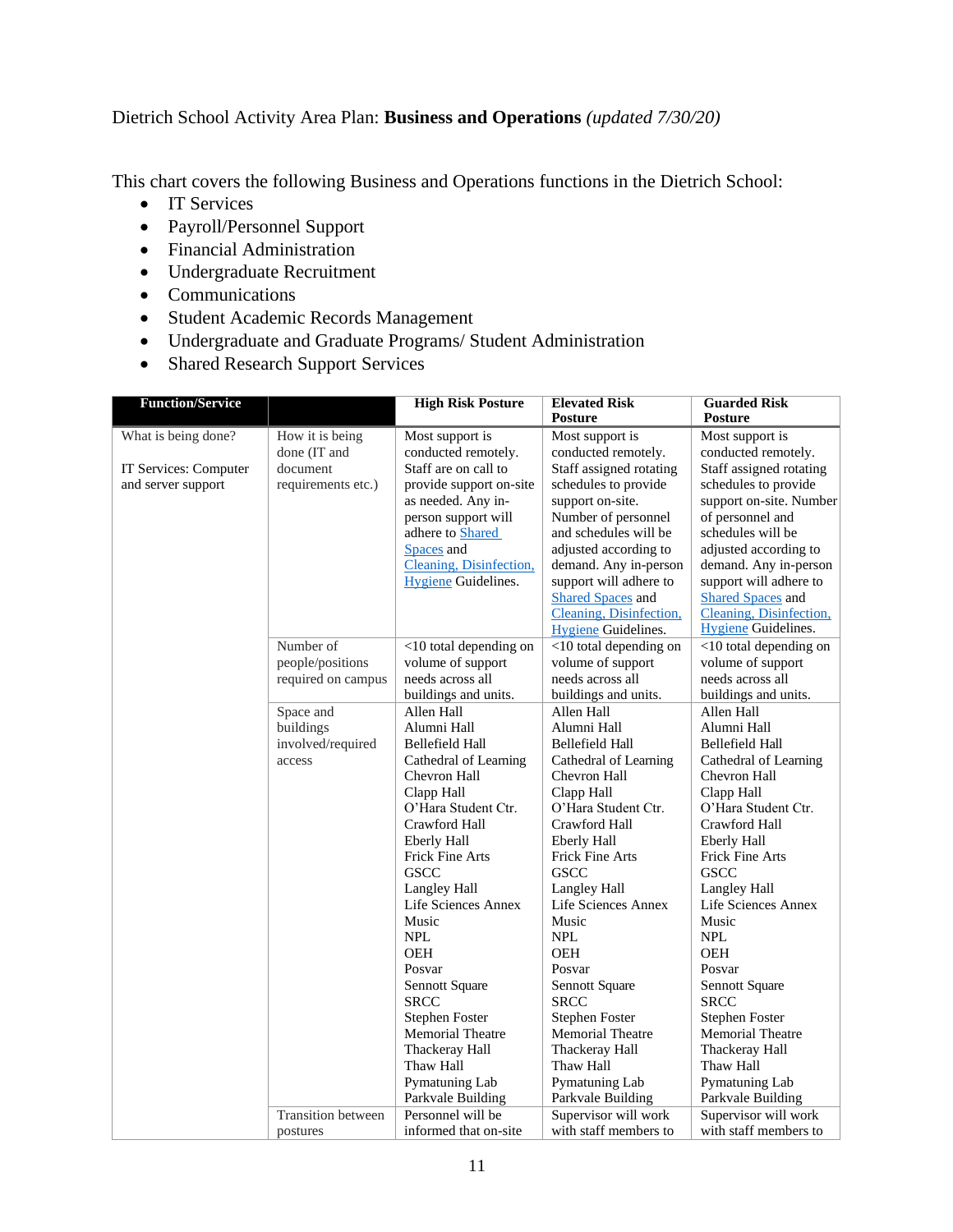|                                                                  |                                                                   | work will be done on-<br>call only. | develop a rotating<br>schedule of on-site<br>support.                                                                                                                                    | develop a rotating<br>schedule of on-site<br>support.                                                                                                                                    |
|------------------------------------------------------------------|-------------------------------------------------------------------|-------------------------------------|------------------------------------------------------------------------------------------------------------------------------------------------------------------------------------------|------------------------------------------------------------------------------------------------------------------------------------------------------------------------------------------|
| <b>Function/Service</b>                                          |                                                                   | <b>High Risk Posture</b>            | <b>Elevated Risk Posture</b>                                                                                                                                                             | <b>Guarded Risk Posture</b>                                                                                                                                                              |
| What is being done?<br>IT Services: Analytics<br>and Development | How it is being<br>done (IT and<br>document<br>requirements etc.) | All work is conducted<br>remotely.  | All work is conducted<br>remotely.                                                                                                                                                       | All work is conducted<br>remotely.                                                                                                                                                       |
|                                                                  | Number of<br>people/positions<br>required on campus               | N/A                                 | N/A                                                                                                                                                                                      | N/A                                                                                                                                                                                      |
|                                                                  | Space and<br>buildings<br>involved/required<br>access             | N/A                                 | N/A                                                                                                                                                                                      | N/A                                                                                                                                                                                      |
|                                                                  | <b>Transition</b> between<br>postures                             | No access permitted                 | N/A                                                                                                                                                                                      | N/A                                                                                                                                                                                      |
| <b>Function/Service</b>                                          |                                                                   | <b>High Risk Posture</b>            | <b>Elevated Risk Posture</b>                                                                                                                                                             | <b>Guarded Risk Posture</b>                                                                                                                                                              |
| What is being done?<br>Payroll/Personnel<br>Support              | How it is being<br>done (IT and<br>document<br>requirements etc.) | All work is conducted<br>remotely.  | All regular work is<br>conducted remotely.<br>Occasional entry to<br>office locations may be<br>required to retrieve<br>documentation<br>necessary for payroll/<br>personnel processing. | All regular work is<br>conducted remotely.<br>Occasional entry to<br>office locations may be<br>required to retrieve<br>documentation<br>necessary for payroll/<br>personnel processing. |
|                                                                  | Number of<br>people/positions<br>required on campus               | N/A                                 | $<$ 20                                                                                                                                                                                   | $<$ 20                                                                                                                                                                                   |
|                                                                  | Space and<br>buildings<br>involved/required<br>access             | N/A                                 | Allen Hall<br>Cathedral of Learning<br>Chevron Hall<br>Clapp Hall<br>Langley Hall<br>Posvar<br>Sennott Square<br>Thackeray Hall                                                          | Allen Hall<br>Cathedral of Learning<br>Chevron Hall<br>Clapp Hall<br>Langley Hall<br>Posvar<br>Sennott Square<br>Thackeray Hall                                                          |
|                                                                  | Transition between<br>postures                                    | No access permitted                 | Occasional entry<br>provided with approval<br>from the Chief of Staff.                                                                                                                   | Occasional entry<br>provided with approval<br>from the Chief of<br>Staff.                                                                                                                |
| <b>Function/Service</b>                                          |                                                                   | <b>High Risk Posture</b>            | <b>Elevated Risk Posture</b>                                                                                                                                                             | <b>Guarded Risk Posture</b>                                                                                                                                                              |
| What is being done?<br>Financial<br>Administration               | How it is being<br>done (IT and<br>document<br>requirements etc.) | All work is conducted<br>remotely.  | All regular work is<br>conducted remotely.<br>Occasional entry to<br>office locations may be<br>required to retrieve<br>documentation<br>necessary for financial<br>processing.          | All regular work is<br>conducted remotely.<br>Occasional entry to<br>office locations may be<br>required to retrieve<br>documentation<br>necessary for financial<br>processing.          |
|                                                                  | Number of<br>people/positions<br>required on campus               | N/A                                 | < 50                                                                                                                                                                                     | $<$ 50                                                                                                                                                                                   |
|                                                                  | Space and<br>buildings<br>involved/required<br>access             | N/A                                 | Allen Hall<br>Alumni Hall<br>Bellefield Hall<br>Cathedral of Learning                                                                                                                    | Allen Hall<br>Alumni Hall<br>Bellefield Hall<br>Cathedral of Learning                                                                                                                    |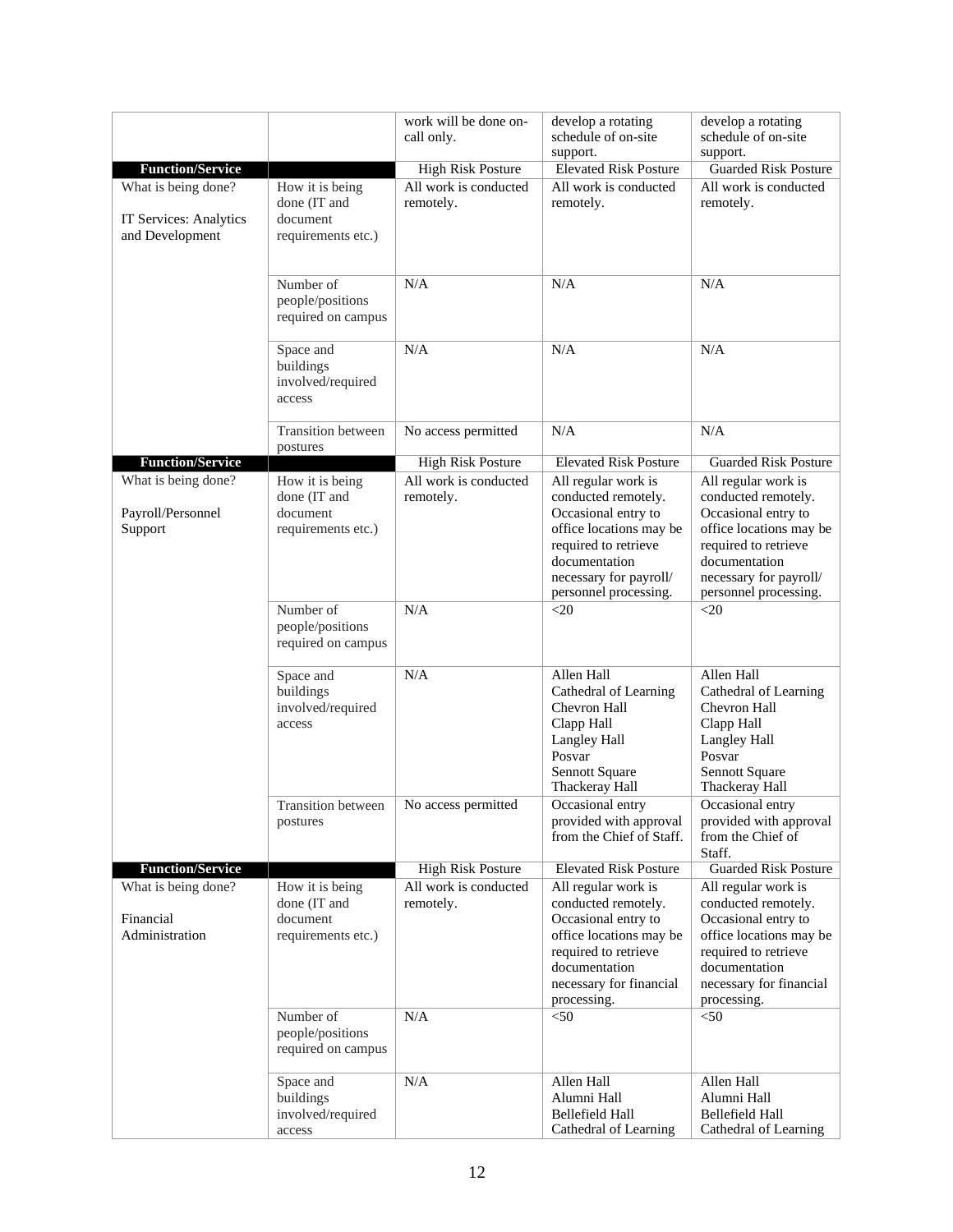|                                                                                    | <b>Transition</b> between<br>postures                             | No access permitted                | Chevron Hall<br>Clapp Hall<br>O'Hara Student Ctr.<br>Crawford Hall<br><b>Eberly Hall</b><br><b>Frick Fine Arts</b><br><b>GSCC</b><br><b>Langley Hall</b><br>Life Sciences Annex<br>Music<br><b>NPL</b><br><b>OEH</b><br>Posvar<br>Sennott Square<br><b>SRCC</b><br><b>Stephen Foster</b><br><b>Memorial Theatre</b><br>Thackeray Hall<br>Thaw Hall<br>Pymatuning Lab<br>Parkvale Building<br>Occasional entry<br>provided with approval | Chevron Hall<br>Clapp Hall<br>O'Hara Student Ctr.<br>Crawford Hall<br><b>Eberly Hall</b><br><b>Frick Fine Arts</b><br><b>GSCC</b><br><b>Langley Hall</b><br>Life Sciences Annex<br>Music<br><b>NPL</b><br><b>OEH</b><br>Posvar<br>Sennott Square<br><b>SRCC</b><br><b>Stephen Foster</b><br>Memorial Theatre<br>Thackeray Hall<br>Thaw Hall<br>Pymatuning Lab<br>Parkvale Building<br>Occasional entry<br>provided with approval |
|------------------------------------------------------------------------------------|-------------------------------------------------------------------|------------------------------------|-----------------------------------------------------------------------------------------------------------------------------------------------------------------------------------------------------------------------------------------------------------------------------------------------------------------------------------------------------------------------------------------------------------------------------------------|----------------------------------------------------------------------------------------------------------------------------------------------------------------------------------------------------------------------------------------------------------------------------------------------------------------------------------------------------------------------------------------------------------------------------------|
|                                                                                    |                                                                   |                                    | from the Chief of Staff.                                                                                                                                                                                                                                                                                                                                                                                                                | from the Chief of<br>Staff.                                                                                                                                                                                                                                                                                                                                                                                                      |
| <b>Function/Service</b>                                                            |                                                                   | <b>High Risk Posture</b>           | <b>Elevated Risk Posture</b>                                                                                                                                                                                                                                                                                                                                                                                                            | <b>Guarded Risk Posture</b>                                                                                                                                                                                                                                                                                                                                                                                                      |
| What is being done?<br>Undergraduate and<br><b>Graduate Student</b><br>Recruitment | How it is being<br>done (IT and<br>document<br>requirements etc.) | All work is conducted<br>remotely. | All regular work is<br>conducted remotely.<br>Occasional entry to<br>office locations may be<br>required to retrieve<br>documentation<br>necessary for<br>recruitment processing<br>or creation of virtual<br>tours.                                                                                                                                                                                                                    | All regular work is<br>conducted remotely.<br>Occasional entry to<br>office locations may be<br>required to retrieve<br>documentation<br>necessary for<br>recruitment processing<br>or creation of virtual<br>tours.                                                                                                                                                                                                             |
|                                                                                    | Number of<br>people/positions<br>required on campus               | N/A                                | $<$ 20                                                                                                                                                                                                                                                                                                                                                                                                                                  | $<$ 20                                                                                                                                                                                                                                                                                                                                                                                                                           |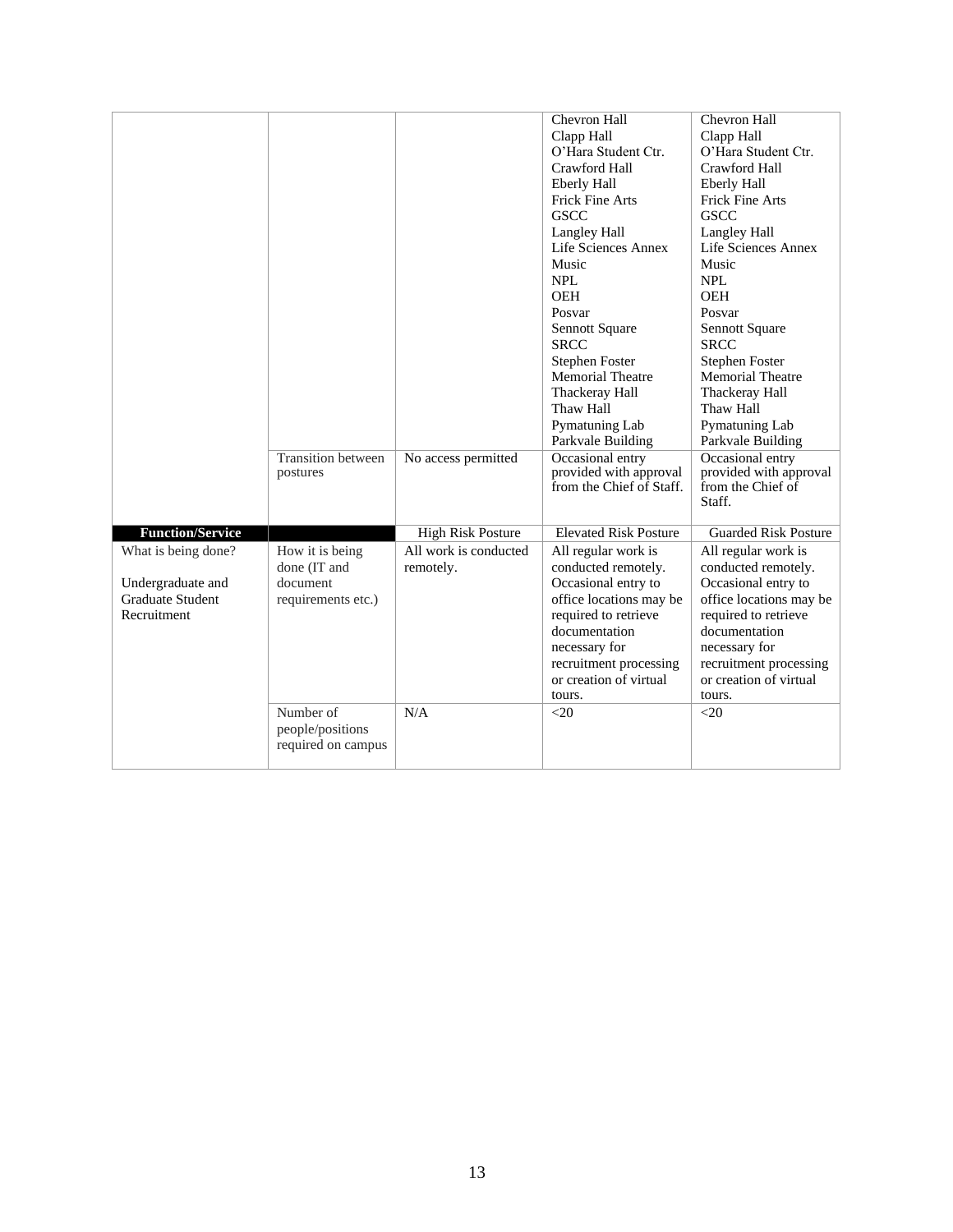|                         | Space and                             | N/A                      | Allen Hall                   | Allen Hall                  |
|-------------------------|---------------------------------------|--------------------------|------------------------------|-----------------------------|
|                         | buildings                             |                          | Alumni Hall                  | Alumni Hall                 |
|                         | involved/required                     |                          | <b>Bellefield Hall</b>       | <b>Bellefield Hall</b>      |
|                         | access                                |                          | Cathedral of Learning        | Cathedral of Learning       |
|                         |                                       |                          | Chevron Hall                 | Chevron Hall                |
|                         |                                       |                          | Clapp Hall                   | Clapp Hall                  |
|                         |                                       |                          | O'Hara Student Ctr.          | O'Hara Student Ctr.         |
|                         |                                       |                          | Crawford Hall                | Crawford Hall               |
|                         |                                       |                          | <b>Eberly Hall</b>           | <b>Eberly Hall</b>          |
|                         |                                       |                          | <b>Frick Fine Arts</b>       | Frick Fine Arts             |
|                         |                                       |                          | <b>GSCC</b>                  | <b>GSCC</b>                 |
|                         |                                       |                          | Langley Hall                 | Langley Hall                |
|                         |                                       |                          | Life Sciences Annex          | Life Sciences Annex         |
|                         |                                       |                          | Music                        | Music                       |
|                         |                                       |                          | <b>NPL</b>                   | <b>NPL</b>                  |
|                         |                                       |                          | <b>OEH</b>                   | <b>OEH</b>                  |
|                         |                                       |                          | Posvar                       | Posvar                      |
|                         |                                       |                          | Sennott Square               | Sennott Square              |
|                         |                                       |                          | <b>SRCC</b>                  | <b>SRCC</b>                 |
|                         |                                       |                          | <b>Stephen Foster</b>        | <b>Stephen Foster</b>       |
|                         |                                       |                          | <b>Memorial Theatre</b>      | <b>Memorial Theatre</b>     |
|                         |                                       |                          | Thackeray Hall               | Thackeray Hall              |
|                         |                                       |                          | Thaw Hall<br>Pymatuning Lab  | Thaw Hall<br>Pymatuning Lab |
|                         |                                       |                          | Parkvale Building            | Parkvale Building           |
|                         | <b>Transition</b> between             | No access permitted      | Occasional entry             | Occasional entry            |
|                         | postures                              |                          | provided with approval       | provided with approval      |
|                         |                                       |                          | from the Chief of Staff.     | from the Chief of           |
|                         |                                       |                          |                              | Staff.                      |
| <b>Function/Service</b> |                                       | <b>High Risk Posture</b> | <b>Elevated Risk Posture</b> | <b>Guarded Risk Posture</b> |
|                         |                                       |                          |                              |                             |
|                         |                                       | All work is conducted    | All work is conducted        |                             |
| What is being done?     | How it is being<br>done (IT and       |                          |                              | All work is conducted       |
| Communications          | document                              | remotely.                | remotely.                    | remotely.                   |
|                         | requirements etc.)                    |                          |                              |                             |
|                         |                                       |                          |                              |                             |
|                         |                                       |                          |                              |                             |
|                         | Number of                             | N/A                      | N/A                          | N/A                         |
|                         | people/positions                      |                          |                              |                             |
|                         | required on campus                    |                          |                              |                             |
|                         |                                       |                          |                              |                             |
|                         | Space and                             | N/A                      | N/A                          | N/A                         |
|                         | buildings                             |                          |                              |                             |
|                         | involved/required                     |                          |                              |                             |
|                         | access                                |                          |                              |                             |
|                         |                                       |                          |                              |                             |
|                         | <b>Transition</b> between<br>postures | N/A                      | N/A                          | N/A                         |
| <b>Function/Service</b> |                                       | <b>High Risk Posture</b> | <b>Elevated Risk Posture</b> | <b>Guarded Risk Posture</b> |
| What is being done?     | How it is being                       | All work is conducted    | All regular work is          | All regular work is         |
|                         | done (IT and                          | remotely.                | conducted remotely.          | conducted remotely.         |
| <b>Student Academic</b> | document                              |                          | Occasional entry to          | Occasional entry to         |
| Records Management      | requirements etc.)                    |                          | office locations may be      | office locations may be     |
|                         |                                       |                          | required to retrieve         | required to retrieve        |
|                         |                                       |                          | documentation                | documentation               |
|                         |                                       |                          | necessary for records        | necessary for records       |
|                         |                                       |                          | processing.                  | processing.                 |
|                         | Number of                             | N/A                      | $<$ 5                        | $\leq$                      |
|                         | people/positions                      |                          |                              |                             |
|                         | required on campus                    |                          |                              |                             |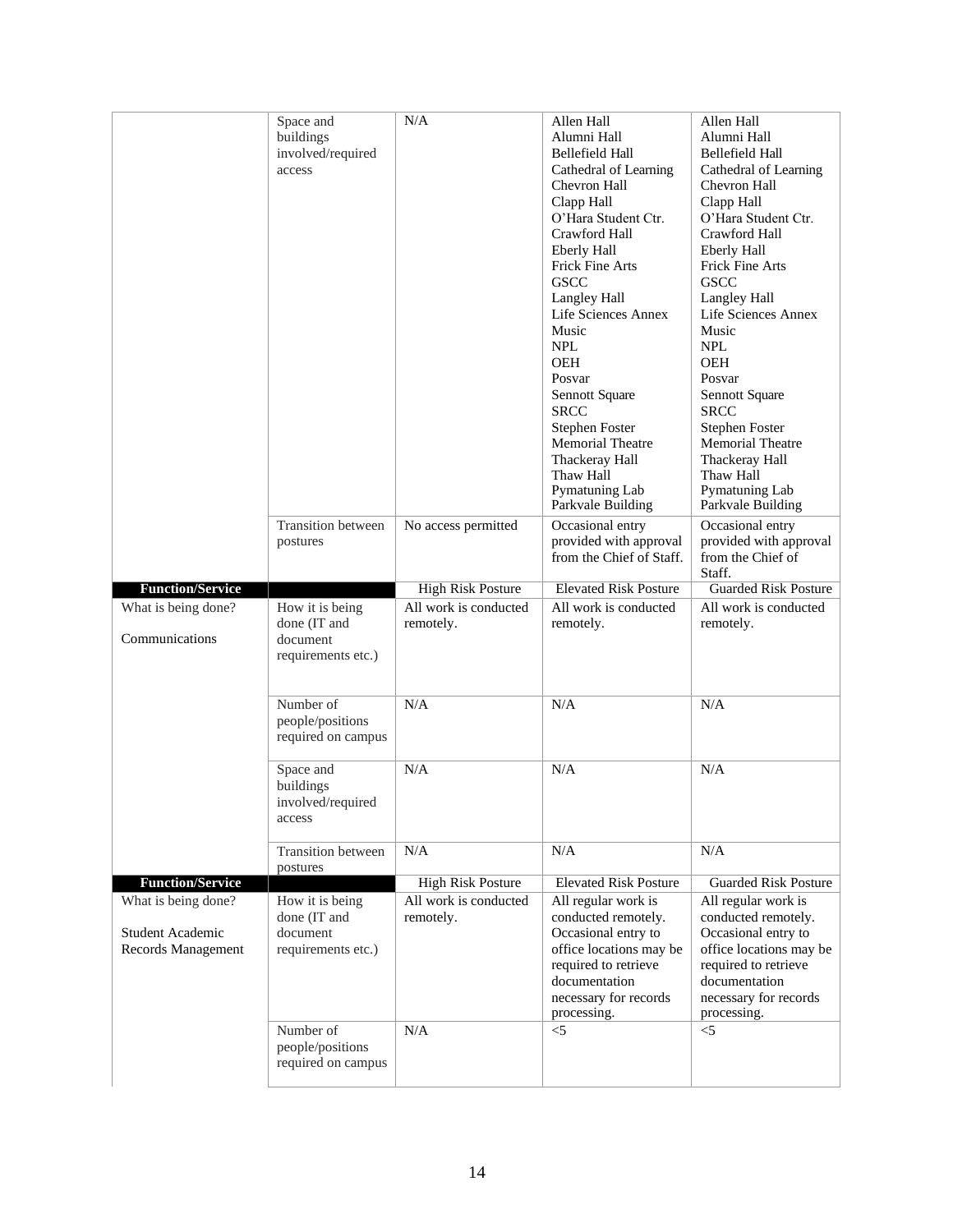|                                                                                                                                                                  | Space and<br>buildings<br>involved/required<br>access             | N/A                                                                | Sennott Square<br>Thackeray Hall                                                                                                                                                                                                                                                                                      | Sennott Square<br>Thackeray Hall                                                                                                                                                                                                                                                                                      |
|------------------------------------------------------------------------------------------------------------------------------------------------------------------|-------------------------------------------------------------------|--------------------------------------------------------------------|-----------------------------------------------------------------------------------------------------------------------------------------------------------------------------------------------------------------------------------------------------------------------------------------------------------------------|-----------------------------------------------------------------------------------------------------------------------------------------------------------------------------------------------------------------------------------------------------------------------------------------------------------------------|
|                                                                                                                                                                  | <b>Transition between</b><br>postures                             | No access permitted                                                | Occasional entry<br>provided with approval<br>from the Chief of Staff.                                                                                                                                                                                                                                                | Occasional entry<br>provided with approval<br>from the Chief of<br>Staff.                                                                                                                                                                                                                                             |
| <b>Function/Service</b>                                                                                                                                          |                                                                   | <b>High Risk Posture</b>                                           | <b>Elevated Risk Posture</b>                                                                                                                                                                                                                                                                                          | <b>Guarded Risk Posture</b>                                                                                                                                                                                                                                                                                           |
| What is being done?<br>Undergraduate and<br>Graduate Programs/<br>Student Administration.<br>Includes international<br>student administration<br>of ESL. See the | How it is being<br>done (IT and<br>document<br>requirements etc.) | All work is conducted<br>remotely.                                 | All regular work is<br>conducted remotely.<br>Occasional entry to<br>office locations may be<br>required to retrieve<br>documentation<br>necessary for records<br>processing.                                                                                                                                         | All regular work is<br>conducted remotely.<br>Occasional entry to<br>office locations may be<br>required to retrieve<br>documentation<br>necessary for records<br>processing.                                                                                                                                         |
| Instruction chart for<br>guidelines for teaching<br>ESL.                                                                                                         | Number of<br>people/positions<br>required on campus               | N/A                                                                | $<$ 20                                                                                                                                                                                                                                                                                                                | $<$ 20                                                                                                                                                                                                                                                                                                                |
|                                                                                                                                                                  | Space and<br>buildings<br>involved/required<br>access             | N/A                                                                | Allen Hall<br>Cathedral of Learning<br>Chevron Hall<br>Clapp Hall<br>O'Hara Student Ctr.<br>Crawford Hall<br><b>Eberly Hall</b><br><b>Frick Fine Arts</b><br><b>GSCC</b><br>Langley Hall<br>Music<br><b>NPL</b><br>OEH<br>Posvar<br>Sennott Square<br><b>SRCC</b><br>Thackeray Hall<br>Thaw Hall<br>Parkvale Building | Allen Hall<br>Cathedral of Learning<br>Chevron Hall<br>Clapp Hall<br>O'Hara Student Ctr.<br>Crawford Hall<br><b>Eberly Hall</b><br><b>Frick Fine Arts</b><br><b>GSCC</b><br>Langley Hall<br>Music<br><b>NPL</b><br>OEH<br>Posvar<br>Sennott Square<br><b>SRCC</b><br>Thackeray Hall<br>Thaw Hall<br>Parkvale Building |
|                                                                                                                                                                  | Transition between<br>postures                                    | N/A                                                                | Occasional entry<br>provided with approval<br>from the Chief of Staff.                                                                                                                                                                                                                                                | Occasional entry<br>provided with approval<br>from the Chief of<br>Staff.                                                                                                                                                                                                                                             |
| <b>Function/Service</b>                                                                                                                                          |                                                                   | <b>High Risk Posture</b>                                           | <b>Elevated Risk Posture</b>                                                                                                                                                                                                                                                                                          | <b>Guarded Risk Posture</b>                                                                                                                                                                                                                                                                                           |
| What is being done?<br><b>Shared Research</b><br>Support Services,<br>including:<br><b>Electronics Shop</b>                                                      | How it is being<br>done (IT and<br>document<br>requirements etc.) | See associated<br><b>Research Restart plans</b><br>for SRSS units. |                                                                                                                                                                                                                                                                                                                       |                                                                                                                                                                                                                                                                                                                       |
| Machine Shop<br>Glass Shop<br>Cryogenics<br>$\bullet$                                                                                                            | Number of<br>people/positions<br>required on campus               |                                                                    |                                                                                                                                                                                                                                                                                                                       |                                                                                                                                                                                                                                                                                                                       |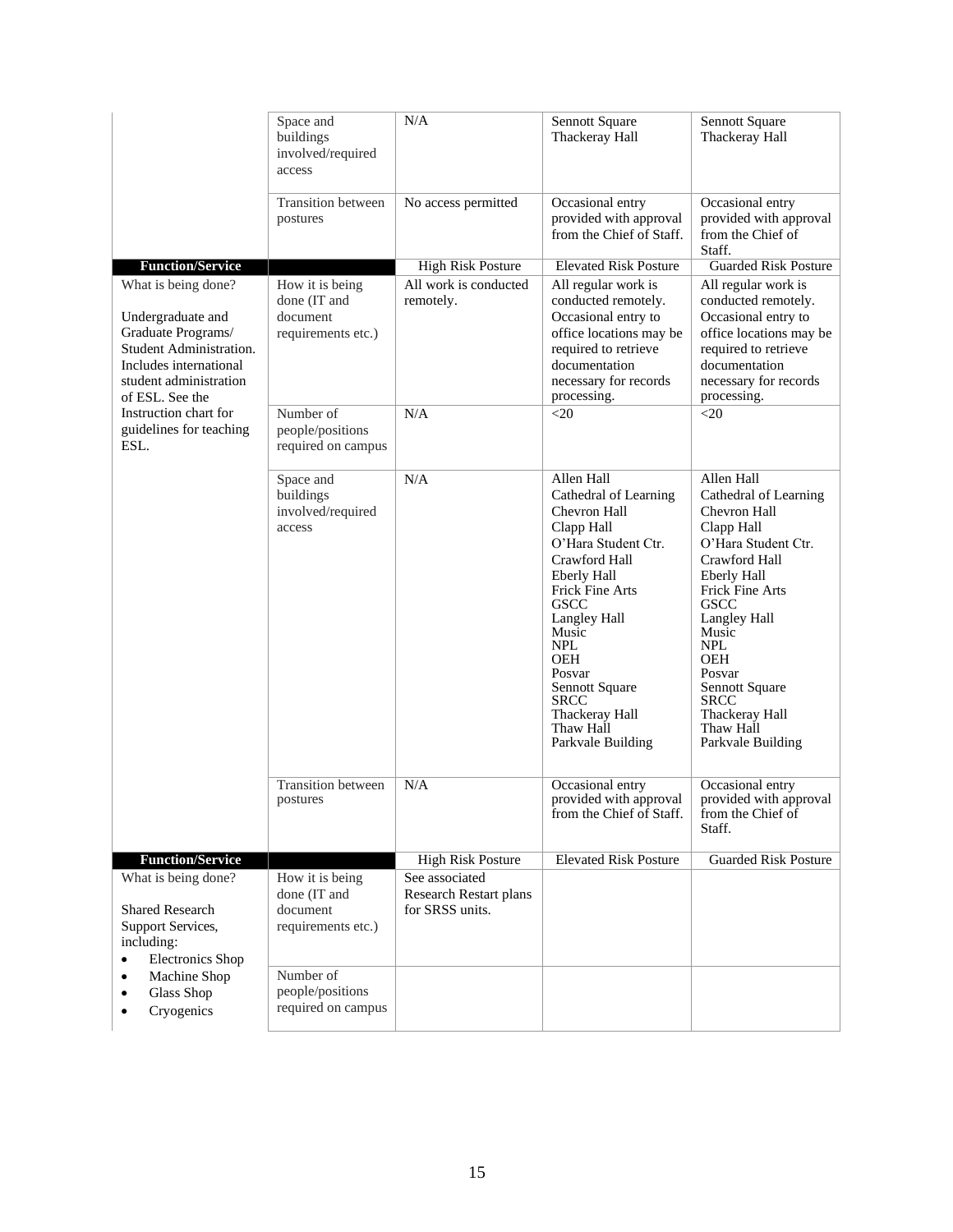| $\bullet$ | <b>Animal Facilities</b> | Space and                 | Allen Hall          | Allen Hall          | Allen Hall          |
|-----------|--------------------------|---------------------------|---------------------|---------------------|---------------------|
| ٠         | Stockroom                | buildings                 | Chevron Hall        | Chevron Hall        | Chevron Hall        |
| ٠         | <b>NMR</b>               | involved/required         | Clapp Hall          | Clapp Hall          | Clapp Hall          |
| ٠         | Microscopy               | access                    | Crawford Hall       | Crawford Hall       | Crawford Hall       |
| ٠         | MCL.                     |                           | Eberly Hall         | Eberly Hall         | Eberly Hall         |
|           | X-Ray                    |                           | <b>GSCC</b>         | <b>GSCC</b>         | <b>GSCC</b>         |
|           |                          |                           | Langley Hall        | Langley Hall        | Langley Hall        |
|           |                          |                           | Life Sciences Annex | Life Sciences Annex | Life Sciences Annex |
|           |                          |                           | <b>NPL</b>          | <b>NPL</b>          | <b>NPL</b>          |
|           |                          |                           | <b>OEH</b>          | <b>OEH</b>          | <b>OEH</b>          |
|           |                          |                           | <b>SRCC</b>         | <b>SRCC</b>         | <b>SRCC</b>         |
|           |                          |                           | Thaw Hall           | Thaw Hall           | Thaw Hall           |
|           |                          | <b>Transition between</b> |                     |                     |                     |
|           |                          | postures                  |                     |                     |                     |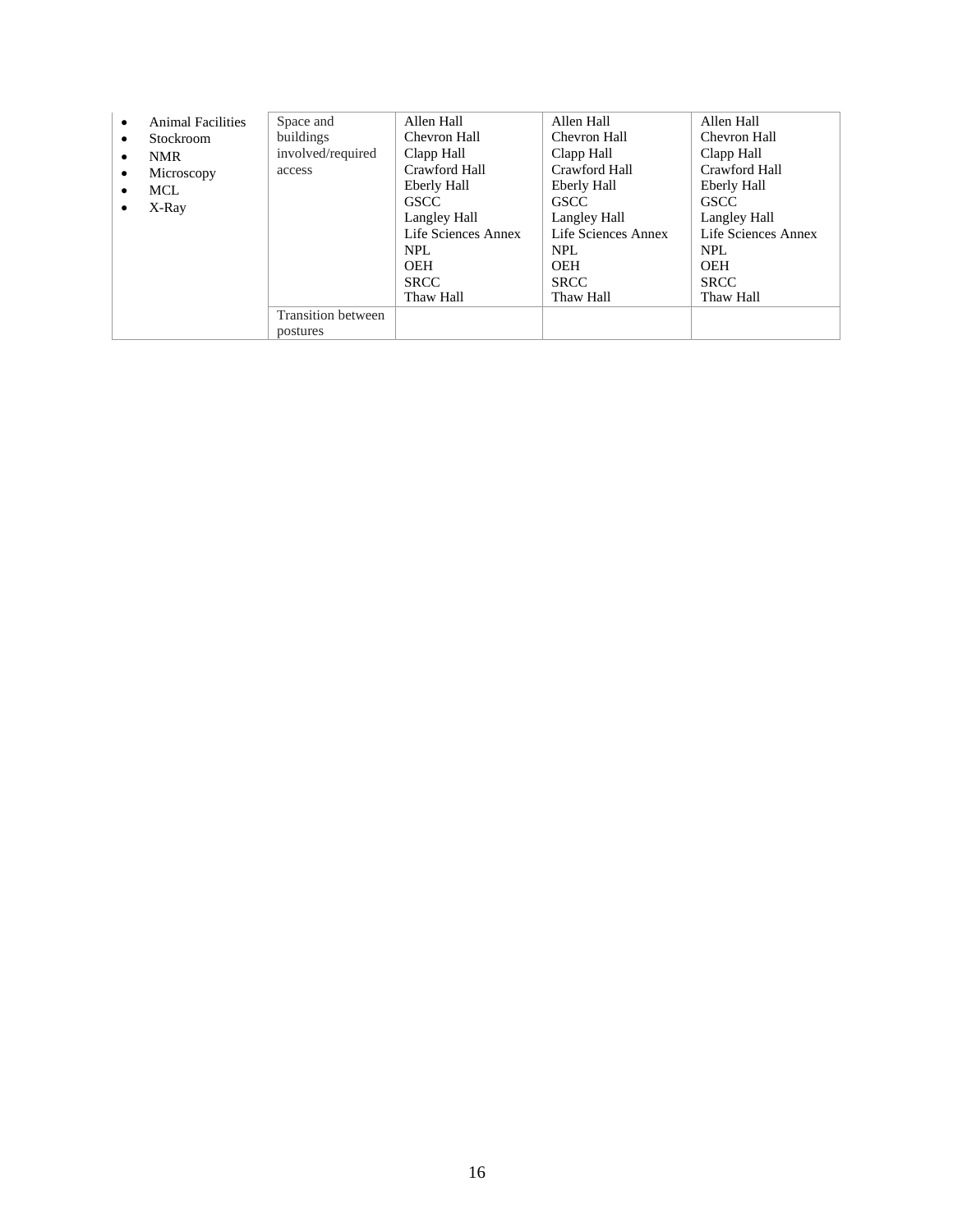## Dietrich School Activity Area Plan: **Instruction** (*updated 7/30/20)*

| <b>Function/Service</b>                               |                                                                   | <b>High Risk Posture</b>                               | <b>Elevated Risk Posture</b>                                                                                                                                                                                                                                                                                                                                                                                                                                                                                                                 | <b>Guarded Risk</b><br><b>Posture</b>                                                                                                                                                                                                                                                                                                                                                                                                                                                                                                               |
|-------------------------------------------------------|-------------------------------------------------------------------|--------------------------------------------------------|----------------------------------------------------------------------------------------------------------------------------------------------------------------------------------------------------------------------------------------------------------------------------------------------------------------------------------------------------------------------------------------------------------------------------------------------------------------------------------------------------------------------------------------------|-----------------------------------------------------------------------------------------------------------------------------------------------------------------------------------------------------------------------------------------------------------------------------------------------------------------------------------------------------------------------------------------------------------------------------------------------------------------------------------------------------------------------------------------------------|
| What is being done?<br>Classroom-Based<br>Instruction | How it is being<br>done (IT and<br>document<br>requirements etc.) | Instruction is remote<br>and under Flex@Pitt<br>model. | Most instruction is<br>remote and under<br>Flex@Pitt model.<br>In person meetings<br>must be approved by<br>the Dean and must<br>adhere to Instruction,<br><b>Shared Spaces</b> and<br>Cleaning, Disinfection,<br>Hygiene Guidelines.                                                                                                                                                                                                                                                                                                        | Flex@Pitt<br>In person meetings<br>adhere to <b>Instruction</b> ,<br><b>Shared Spaces and</b><br>Cleaning, Disinfection,<br><b>Hygiene</b> Guidelines.                                                                                                                                                                                                                                                                                                                                                                                              |
|                                                       | Number of<br>people/positions<br>required on campus               | None                                                   | Varied, up to approx.<br>1,500 instructors plus<br>students.                                                                                                                                                                                                                                                                                                                                                                                                                                                                                 | Varied, up to approx.<br>1,500 instructors plus<br>students.                                                                                                                                                                                                                                                                                                                                                                                                                                                                                        |
|                                                       | Space and<br>buildings<br>involved/required<br>access             | N/A                                                    | Allen Hall<br>Alumni Hall<br><b>Bellefield Hall</b><br>Cathedral of Learning<br>Chevron Hall<br>Clapp Hall<br>The O'Hara St. Student<br>Ctr.<br>Crawford Hall<br>Eberly Hall<br>Frick Fine Arts<br><b>GSCC</b><br>Langley Hall<br>Life Sciences Annex<br>Music<br>$\ensuremath{\mathsf{NPL}}$<br>OEH<br>Posvar<br>Sennott Square<br><b>SRCC</b><br>Stephen Foster<br><b>Memorial Theatre</b><br>Thackeray Hall<br>Thaw Hall<br>Allegheny Observatory<br>Pymatuning Lab<br>Parkvale Building<br>Other buildings<br>assigned from<br>Registrar | Allen Hall<br>Alumni Hall<br><b>Bellefield Hall</b><br>Cathedral of Learning<br>Chevron Hall<br>Clapp Hall<br>The O'Hara St.<br>Student Ctr.<br>Crawford Hall<br><b>Eberly Hall</b><br>Frick Fine Arts<br><b>GSCC</b><br>Langley Hall<br>Life Sciences Annex<br>Music<br>$\ensuremath{\mathsf{NPL}}$<br>OEH<br>Posvar<br>Sennott Square<br><b>SRCC</b><br>Stephen Foster<br><b>Memorial Theatre</b><br>Thackeray Hall<br>Thaw Hall<br>Allegheny Observatory<br>Pymatuning Lab<br>Parkvale Building<br>Other buildings<br>assigned from<br>Registrar |
|                                                       | <b>Transition</b> between<br>postures                             | All instruction shifts to<br>remote means only.        | In-person classes must<br>have approval from the<br>Associate Dean for<br>Undergraduate or<br>Graduate Studies, as<br>appropriate.                                                                                                                                                                                                                                                                                                                                                                                                           | Most classes have an<br>in-person component                                                                                                                                                                                                                                                                                                                                                                                                                                                                                                         |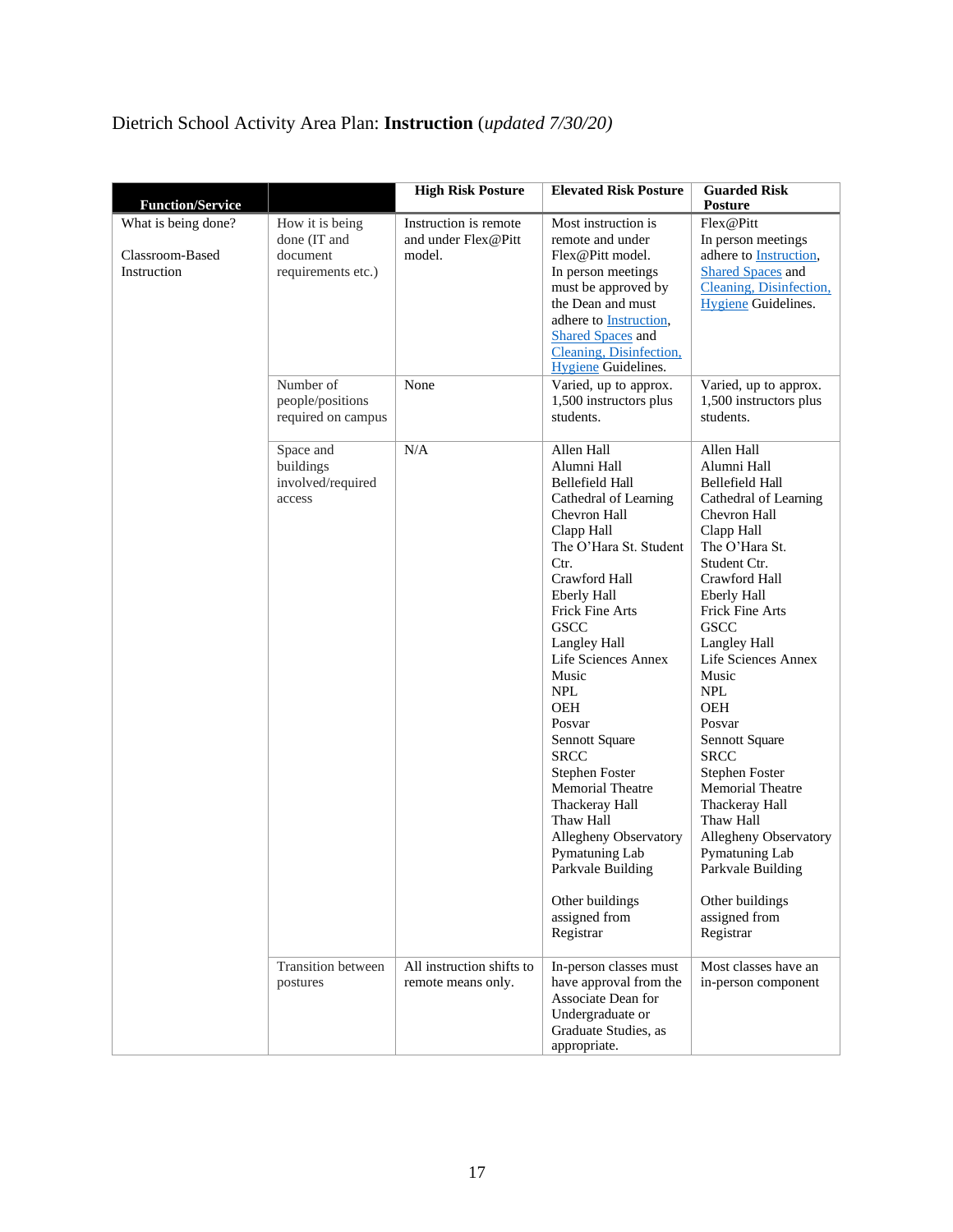| <b>Function/Service</b>                                |                                                                   | <b>High Risk Posture</b>                               | <b>Elevated Risk Posture</b>                                                                                                                                                                                                                         | <b>Guarded Risk Posture</b>                                                                                                                                                       |
|--------------------------------------------------------|-------------------------------------------------------------------|--------------------------------------------------------|------------------------------------------------------------------------------------------------------------------------------------------------------------------------------------------------------------------------------------------------------|-----------------------------------------------------------------------------------------------------------------------------------------------------------------------------------|
| What is being done?<br>Laboratory-Based<br>Instruction | How it is being<br>done (IT and<br>document<br>requirements etc.) | Instruction is remote<br>and under Flex@Pitt<br>model. | Most instruction is<br>remote and under<br>Flex@Pitt model.<br>In person meetings<br>must be approved by<br>the Dean and must<br>adhere to Instruction,<br><b>Shared Spaces</b> and<br>Cleaning, Disinfection,<br>Hygiene Guidelines.                | Flex@Pitt<br>In person meetings<br>adhere to Instruction,<br><b>Shared Spaces and</b><br>Cleaning, Disinfection,<br><b>Hygiene</b> Guidelines.                                    |
|                                                        | Number of<br>people/positions<br>required on campus               | None                                                   | Varied, up to<br>approximately 500<br>instructors plus<br>students                                                                                                                                                                                   | Varied, up to<br>approximately 500<br>instructors plus students                                                                                                                   |
|                                                        | Space and<br>buildings<br>involved/required<br>access             | N/A                                                    | Allen Hall<br>Chevron Hall<br>Clapp Hall<br>Crawford Hall<br><b>Eberly Hall</b><br>Langley Hall<br>Life Sciences Annex<br><b>NPL</b><br><b>OEH</b><br>Posvar<br><b>SRCC</b><br>Thaw Hall                                                             | Allen Hall<br>Chevron Hall<br>Clapp Hall<br>Crawford Hall<br><b>Eberly Hall</b><br>Langley Hall<br>Life Sciences Annex<br><b>NPL</b><br>OEH<br>Posvar<br><b>SRCC</b><br>Thaw Hall |
|                                                        | <b>Transition</b> between<br>postures                             | All instruction shifts to<br>remote means only.        | In-person classes must<br>have approval from the<br>Associate Dean for<br>Undergraduate or<br>Graduate Studies, as<br>appropriate.                                                                                                                   | Most classes have an<br>in-person component                                                                                                                                       |
| <b>Function/Service</b>                                |                                                                   | <b>High Risk Posture</b>                               | <b>Elevated Risk Posture</b>                                                                                                                                                                                                                         | <b>Guarded Risk Posture</b>                                                                                                                                                       |
| What is being done?<br>Studio-Based<br>Instruction     | How it is being<br>done (IT and<br>document<br>requirements etc.) | Instruction is remote<br>and under Flex@Pitt<br>model  | Most instruction is<br>remote and under<br>Flex@Pitt model.<br>In person meetings<br>must be approved by<br>the Dean and must<br>adhere to <b>Instruction</b> ,<br><b>Shared Spaces and</b><br>Cleaning, Disinfection,<br><b>Hygiene</b> Guidelines. | Flex@Pitt<br>In person meetings<br>adhere to <b>Instruction</b> ,<br><b>Shared Spaces</b> and<br>Cleaning, Disinfection,<br><b>Hygiene</b> Guidelines.                            |
|                                                        | Number of<br>people/positions<br>required on campus               | None                                                   | Varied, up to<br>approximately 50                                                                                                                                                                                                                    | Varied, up to<br>approximately 50                                                                                                                                                 |
|                                                        | Space and<br>buildings<br>involved/required<br>access             | N/A                                                    | Allen Hall<br>Frick Fine Arts                                                                                                                                                                                                                        | Allen Hall<br>Frick Fine Arts                                                                                                                                                     |
|                                                        | <b>Transition</b> between<br>postures                             | All instruction shifts to<br>remote means only.        | In-person classes must<br>have approval from the<br>Associate Dean for<br>Undergraduate or<br>Graduate Studies, as<br>appropriate.                                                                                                                   | Most classes have an<br>in-person componen                                                                                                                                        |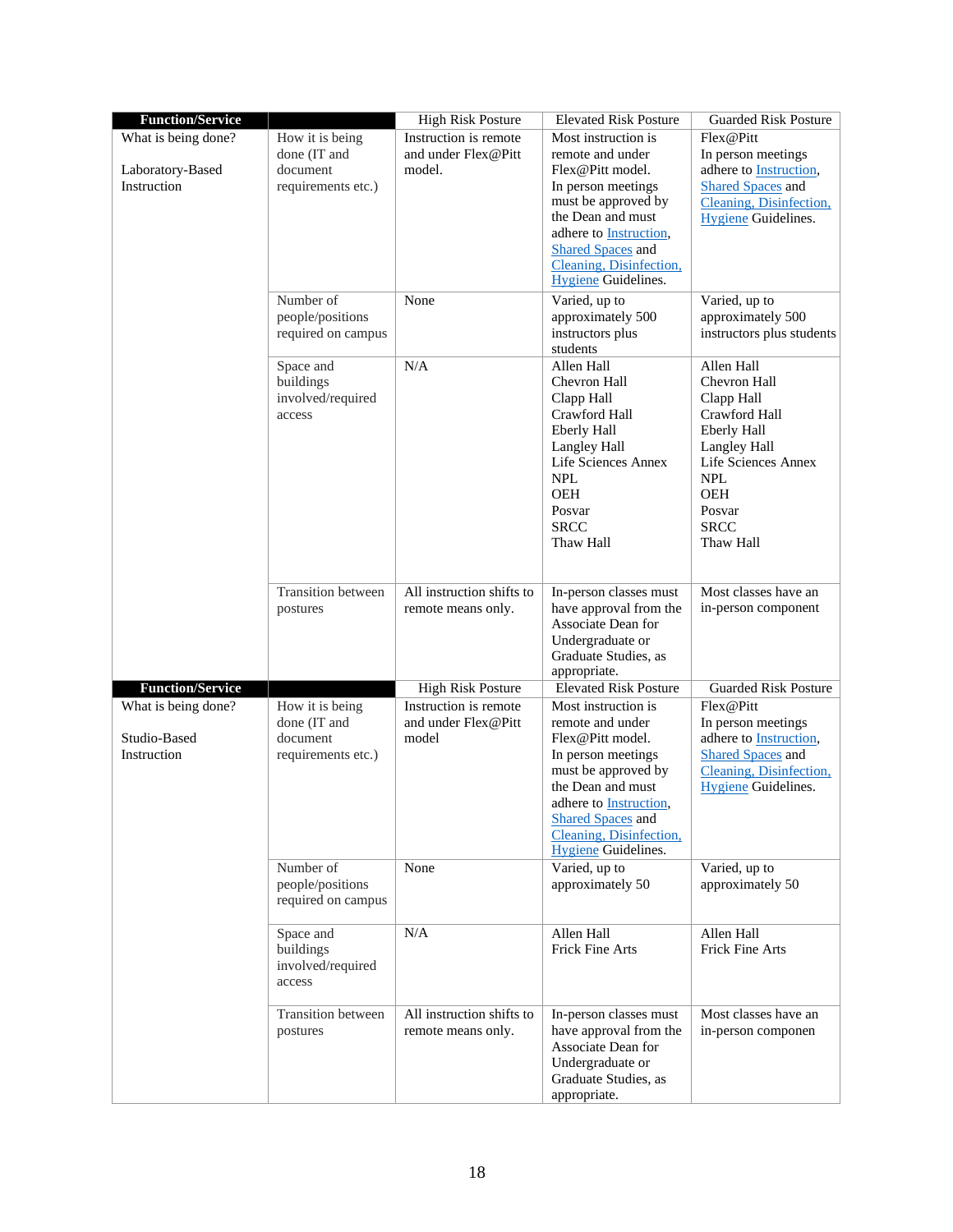| <b>Function/Service</b> |                           | <b>High Risk Posture</b>  | <b>Elevated Risk Posture</b>   | <b>Guarded Risk Posture</b>          |
|-------------------------|---------------------------|---------------------------|--------------------------------|--------------------------------------|
| What is being done?     | How it is being           | Instruction is remote     | Most instruction is            | Flex@Pitt                            |
|                         | done (IT and              | and under Flex@Pitt       | remote and under               | In-person classes                    |
| Music and Theatre       | document                  | model                     | Flex@Pitt model.               | involving vocal or wind              |
| Instruction             | requirements etc.)        |                           | In person meetings             | instrument performance               |
|                         |                           |                           | must be approved by            | must be approved by the              |
|                         |                           |                           | the Dean and must              | Dean. All in person                  |
|                         |                           |                           | adhere to <b>Instruction</b> , | meetings adhere to                   |
|                         |                           |                           | <b>Shared Spaces and</b>       | <b>Instruction</b> , Shared          |
|                         |                           |                           | Cleaning, Disinfection,        | Spaces and Cleaning,                 |
|                         |                           |                           | <b>Hygiene Guidelines.</b>     | Disinfection, Hygiene<br>Guidelines. |
|                         |                           |                           |                                |                                      |
|                         | Number of                 | None                      | Varied, up to                  | Varied, up to                        |
|                         | people/positions          |                           | approximately 75               | approximately 75                     |
|                         | required on campus        |                           |                                |                                      |
|                         | Space and                 | N/A                       | <b>Bellefield Hall</b>         | <b>Bellefield Hall</b>               |
|                         | buildings                 |                           | Cathedral of Learning          | Cathedral of Learning                |
|                         | involved/required         |                           | Music                          | Music                                |
|                         | access                    |                           | <b>Stephen Foster</b>          | Stephen Foster                       |
|                         |                           |                           |                                |                                      |
|                         | <b>Transition</b> between | All instruction shifts to | In-person classes must         | In-person vocal and                  |
|                         | postures                  | remote means only.        | have approval from the         | wind instrument                      |
|                         |                           |                           | Associate Dean for             | instruction must have                |
|                         |                           |                           | Undergraduate or               | approval from the                    |
|                         |                           |                           | Graduate Studies, as           | Associate Dean for                   |
|                         |                           |                           | appropriate.                   | Undergraduate or                     |
|                         |                           |                           |                                | Graduate Studies, as                 |
|                         |                           |                           |                                | appropriate.                         |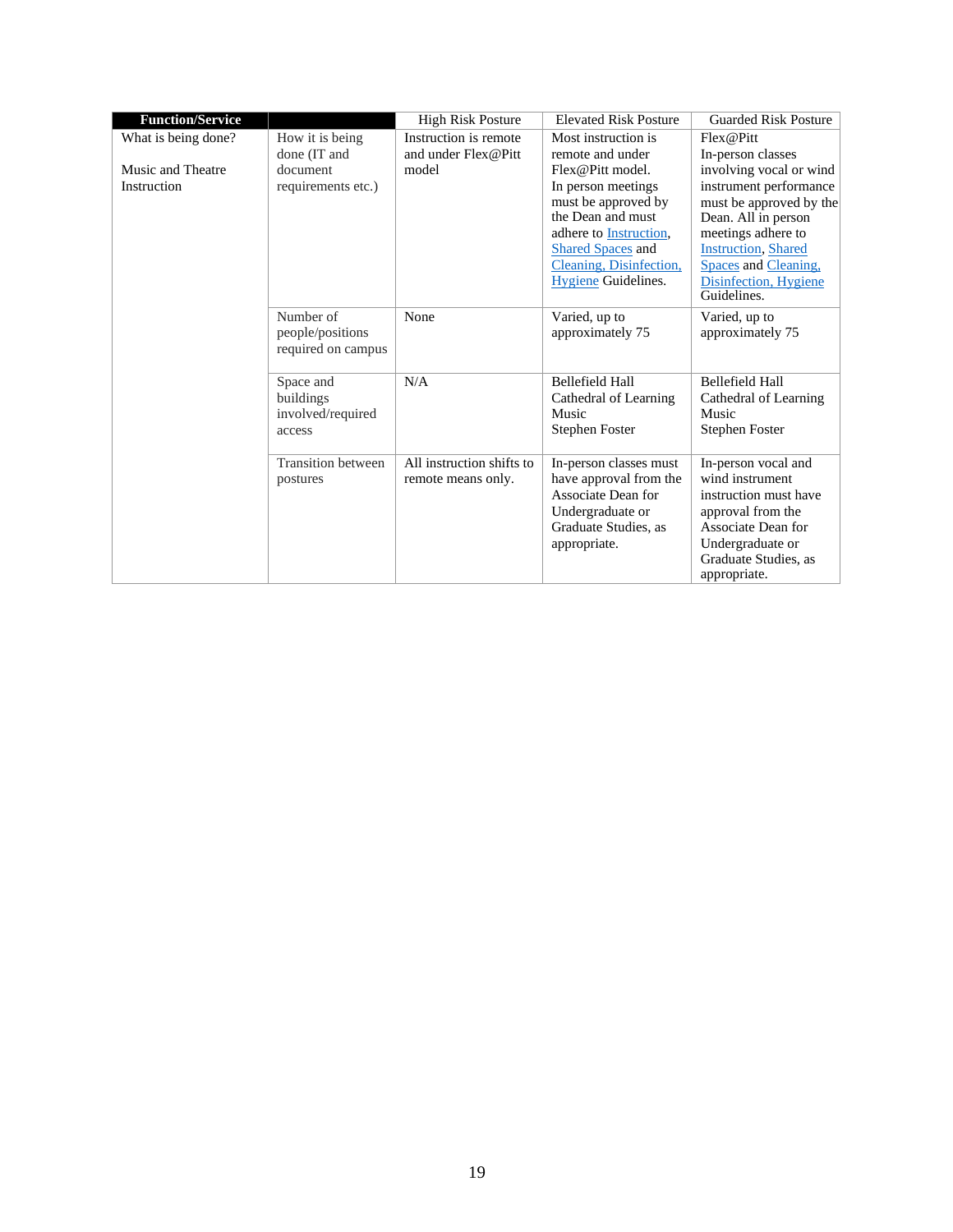| What is being done?<br>How it is being<br>Remote appointments<br>Remote appointments<br>In person or remote by<br>done (IT and<br>only.<br>faculty choice. In person<br>only.<br>Office Hours<br>document<br>meetings adhere to<br><b>Shared Spaces</b> and<br>requirements etc.)<br>Cleaning, Disinfection,<br><b>Hygiene</b> and <b>Academic</b><br><b>Student Support</b><br>Guidelines.<br>Number of<br>None<br>None<br>Varied, up to<br>people/positions<br>approximately 1,500<br>required on campus<br>N/A<br>Space and<br>N/A<br>Allen Hall<br>buildings<br>Alumni Hall<br>involved/required<br>Bellefield Hall<br>Cathedral of Learning<br>access<br>Chevron Hall<br>Clapp Hall<br>The O'Hara St.<br>Student Ctr.<br>Crawford Hall<br><b>Eberly Hall</b><br>Frick Fine Arts<br><b>GSCC</b><br><b>Langley Hall</b><br>Life Sciences Annex<br>Music<br><b>NPL</b><br><b>OEH</b><br>Posvar<br>Sennott Square<br><b>SRCC</b><br><b>Stephen Foster</b><br><b>Memorial Theatre</b><br>Thackeray Hall<br>Thaw Hall<br>Allegheny Observatory<br>Pymatuning Lab<br>Parkvale Building<br><b>Transition</b> between<br>All office hours shift<br>All office hours shift to<br>In-person office hours<br>permitted by faculty<br>to remote means only.<br>remote means only.<br>postures<br>choice<br><b>Elevated Risk Posture</b><br><b>Guarded Risk Posture</b><br><b>Function/Service</b><br><b>High Risk Posture</b><br>What is being done?<br>How it is being<br>Remote experiences<br>Remote experiences<br>Remote experiences are<br>are encouraged. In-<br>encouraged. In-person<br>done (IT and<br>only.<br>experiences occurring<br>document<br>person experiences<br>Internships, Practica,<br>occurring either on or<br>either on or off campus<br>Community-Based<br>requirements etc.)<br>off campus must have<br>must have approval from<br>Learning Experiences<br>approval from the<br>the Dean. Experiences | <b>Function/Service</b> | <b>High Risk Posture</b> | <b>Elevated Risk Posture</b> | <b>Guarded Risk Posture</b> |
|----------------------------------------------------------------------------------------------------------------------------------------------------------------------------------------------------------------------------------------------------------------------------------------------------------------------------------------------------------------------------------------------------------------------------------------------------------------------------------------------------------------------------------------------------------------------------------------------------------------------------------------------------------------------------------------------------------------------------------------------------------------------------------------------------------------------------------------------------------------------------------------------------------------------------------------------------------------------------------------------------------------------------------------------------------------------------------------------------------------------------------------------------------------------------------------------------------------------------------------------------------------------------------------------------------------------------------------------------------------------------------------------------------------------------------------------------------------------------------------------------------------------------------------------------------------------------------------------------------------------------------------------------------------------------------------------------------------------------------------------------------------------------------------------------------------------------------------------------------------------------------------------------------------------------|-------------------------|--------------------------|------------------------------|-----------------------------|
|                                                                                                                                                                                                                                                                                                                                                                                                                                                                                                                                                                                                                                                                                                                                                                                                                                                                                                                                                                                                                                                                                                                                                                                                                                                                                                                                                                                                                                                                                                                                                                                                                                                                                                                                                                                                                                                                                                                            |                         |                          |                              |                             |
|                                                                                                                                                                                                                                                                                                                                                                                                                                                                                                                                                                                                                                                                                                                                                                                                                                                                                                                                                                                                                                                                                                                                                                                                                                                                                                                                                                                                                                                                                                                                                                                                                                                                                                                                                                                                                                                                                                                            |                         |                          |                              |                             |
|                                                                                                                                                                                                                                                                                                                                                                                                                                                                                                                                                                                                                                                                                                                                                                                                                                                                                                                                                                                                                                                                                                                                                                                                                                                                                                                                                                                                                                                                                                                                                                                                                                                                                                                                                                                                                                                                                                                            |                         |                          |                              |                             |
|                                                                                                                                                                                                                                                                                                                                                                                                                                                                                                                                                                                                                                                                                                                                                                                                                                                                                                                                                                                                                                                                                                                                                                                                                                                                                                                                                                                                                                                                                                                                                                                                                                                                                                                                                                                                                                                                                                                            |                         |                          |                              |                             |
|                                                                                                                                                                                                                                                                                                                                                                                                                                                                                                                                                                                                                                                                                                                                                                                                                                                                                                                                                                                                                                                                                                                                                                                                                                                                                                                                                                                                                                                                                                                                                                                                                                                                                                                                                                                                                                                                                                                            |                         |                          |                              |                             |
|                                                                                                                                                                                                                                                                                                                                                                                                                                                                                                                                                                                                                                                                                                                                                                                                                                                                                                                                                                                                                                                                                                                                                                                                                                                                                                                                                                                                                                                                                                                                                                                                                                                                                                                                                                                                                                                                                                                            |                         |                          |                              |                             |
|                                                                                                                                                                                                                                                                                                                                                                                                                                                                                                                                                                                                                                                                                                                                                                                                                                                                                                                                                                                                                                                                                                                                                                                                                                                                                                                                                                                                                                                                                                                                                                                                                                                                                                                                                                                                                                                                                                                            |                         |                          |                              |                             |
|                                                                                                                                                                                                                                                                                                                                                                                                                                                                                                                                                                                                                                                                                                                                                                                                                                                                                                                                                                                                                                                                                                                                                                                                                                                                                                                                                                                                                                                                                                                                                                                                                                                                                                                                                                                                                                                                                                                            |                         |                          |                              |                             |
|                                                                                                                                                                                                                                                                                                                                                                                                                                                                                                                                                                                                                                                                                                                                                                                                                                                                                                                                                                                                                                                                                                                                                                                                                                                                                                                                                                                                                                                                                                                                                                                                                                                                                                                                                                                                                                                                                                                            |                         |                          |                              |                             |
|                                                                                                                                                                                                                                                                                                                                                                                                                                                                                                                                                                                                                                                                                                                                                                                                                                                                                                                                                                                                                                                                                                                                                                                                                                                                                                                                                                                                                                                                                                                                                                                                                                                                                                                                                                                                                                                                                                                            |                         |                          |                              |                             |
|                                                                                                                                                                                                                                                                                                                                                                                                                                                                                                                                                                                                                                                                                                                                                                                                                                                                                                                                                                                                                                                                                                                                                                                                                                                                                                                                                                                                                                                                                                                                                                                                                                                                                                                                                                                                                                                                                                                            |                         |                          |                              |                             |
|                                                                                                                                                                                                                                                                                                                                                                                                                                                                                                                                                                                                                                                                                                                                                                                                                                                                                                                                                                                                                                                                                                                                                                                                                                                                                                                                                                                                                                                                                                                                                                                                                                                                                                                                                                                                                                                                                                                            |                         |                          |                              |                             |
|                                                                                                                                                                                                                                                                                                                                                                                                                                                                                                                                                                                                                                                                                                                                                                                                                                                                                                                                                                                                                                                                                                                                                                                                                                                                                                                                                                                                                                                                                                                                                                                                                                                                                                                                                                                                                                                                                                                            |                         |                          |                              |                             |
|                                                                                                                                                                                                                                                                                                                                                                                                                                                                                                                                                                                                                                                                                                                                                                                                                                                                                                                                                                                                                                                                                                                                                                                                                                                                                                                                                                                                                                                                                                                                                                                                                                                                                                                                                                                                                                                                                                                            |                         |                          |                              |                             |
|                                                                                                                                                                                                                                                                                                                                                                                                                                                                                                                                                                                                                                                                                                                                                                                                                                                                                                                                                                                                                                                                                                                                                                                                                                                                                                                                                                                                                                                                                                                                                                                                                                                                                                                                                                                                                                                                                                                            |                         |                          |                              |                             |
|                                                                                                                                                                                                                                                                                                                                                                                                                                                                                                                                                                                                                                                                                                                                                                                                                                                                                                                                                                                                                                                                                                                                                                                                                                                                                                                                                                                                                                                                                                                                                                                                                                                                                                                                                                                                                                                                                                                            |                         |                          |                              |                             |
|                                                                                                                                                                                                                                                                                                                                                                                                                                                                                                                                                                                                                                                                                                                                                                                                                                                                                                                                                                                                                                                                                                                                                                                                                                                                                                                                                                                                                                                                                                                                                                                                                                                                                                                                                                                                                                                                                                                            |                         |                          |                              |                             |
|                                                                                                                                                                                                                                                                                                                                                                                                                                                                                                                                                                                                                                                                                                                                                                                                                                                                                                                                                                                                                                                                                                                                                                                                                                                                                                                                                                                                                                                                                                                                                                                                                                                                                                                                                                                                                                                                                                                            |                         |                          |                              |                             |
|                                                                                                                                                                                                                                                                                                                                                                                                                                                                                                                                                                                                                                                                                                                                                                                                                                                                                                                                                                                                                                                                                                                                                                                                                                                                                                                                                                                                                                                                                                                                                                                                                                                                                                                                                                                                                                                                                                                            |                         |                          |                              |                             |
|                                                                                                                                                                                                                                                                                                                                                                                                                                                                                                                                                                                                                                                                                                                                                                                                                                                                                                                                                                                                                                                                                                                                                                                                                                                                                                                                                                                                                                                                                                                                                                                                                                                                                                                                                                                                                                                                                                                            |                         |                          |                              |                             |
|                                                                                                                                                                                                                                                                                                                                                                                                                                                                                                                                                                                                                                                                                                                                                                                                                                                                                                                                                                                                                                                                                                                                                                                                                                                                                                                                                                                                                                                                                                                                                                                                                                                                                                                                                                                                                                                                                                                            |                         |                          |                              |                             |
|                                                                                                                                                                                                                                                                                                                                                                                                                                                                                                                                                                                                                                                                                                                                                                                                                                                                                                                                                                                                                                                                                                                                                                                                                                                                                                                                                                                                                                                                                                                                                                                                                                                                                                                                                                                                                                                                                                                            |                         |                          |                              |                             |
|                                                                                                                                                                                                                                                                                                                                                                                                                                                                                                                                                                                                                                                                                                                                                                                                                                                                                                                                                                                                                                                                                                                                                                                                                                                                                                                                                                                                                                                                                                                                                                                                                                                                                                                                                                                                                                                                                                                            |                         |                          |                              |                             |
|                                                                                                                                                                                                                                                                                                                                                                                                                                                                                                                                                                                                                                                                                                                                                                                                                                                                                                                                                                                                                                                                                                                                                                                                                                                                                                                                                                                                                                                                                                                                                                                                                                                                                                                                                                                                                                                                                                                            |                         |                          |                              |                             |
|                                                                                                                                                                                                                                                                                                                                                                                                                                                                                                                                                                                                                                                                                                                                                                                                                                                                                                                                                                                                                                                                                                                                                                                                                                                                                                                                                                                                                                                                                                                                                                                                                                                                                                                                                                                                                                                                                                                            |                         |                          |                              |                             |
|                                                                                                                                                                                                                                                                                                                                                                                                                                                                                                                                                                                                                                                                                                                                                                                                                                                                                                                                                                                                                                                                                                                                                                                                                                                                                                                                                                                                                                                                                                                                                                                                                                                                                                                                                                                                                                                                                                                            |                         |                          |                              |                             |
|                                                                                                                                                                                                                                                                                                                                                                                                                                                                                                                                                                                                                                                                                                                                                                                                                                                                                                                                                                                                                                                                                                                                                                                                                                                                                                                                                                                                                                                                                                                                                                                                                                                                                                                                                                                                                                                                                                                            |                         |                          |                              |                             |
|                                                                                                                                                                                                                                                                                                                                                                                                                                                                                                                                                                                                                                                                                                                                                                                                                                                                                                                                                                                                                                                                                                                                                                                                                                                                                                                                                                                                                                                                                                                                                                                                                                                                                                                                                                                                                                                                                                                            |                         |                          |                              |                             |
|                                                                                                                                                                                                                                                                                                                                                                                                                                                                                                                                                                                                                                                                                                                                                                                                                                                                                                                                                                                                                                                                                                                                                                                                                                                                                                                                                                                                                                                                                                                                                                                                                                                                                                                                                                                                                                                                                                                            |                         |                          |                              |                             |
|                                                                                                                                                                                                                                                                                                                                                                                                                                                                                                                                                                                                                                                                                                                                                                                                                                                                                                                                                                                                                                                                                                                                                                                                                                                                                                                                                                                                                                                                                                                                                                                                                                                                                                                                                                                                                                                                                                                            |                         |                          |                              |                             |
|                                                                                                                                                                                                                                                                                                                                                                                                                                                                                                                                                                                                                                                                                                                                                                                                                                                                                                                                                                                                                                                                                                                                                                                                                                                                                                                                                                                                                                                                                                                                                                                                                                                                                                                                                                                                                                                                                                                            |                         |                          |                              |                             |
|                                                                                                                                                                                                                                                                                                                                                                                                                                                                                                                                                                                                                                                                                                                                                                                                                                                                                                                                                                                                                                                                                                                                                                                                                                                                                                                                                                                                                                                                                                                                                                                                                                                                                                                                                                                                                                                                                                                            |                         |                          |                              |                             |
|                                                                                                                                                                                                                                                                                                                                                                                                                                                                                                                                                                                                                                                                                                                                                                                                                                                                                                                                                                                                                                                                                                                                                                                                                                                                                                                                                                                                                                                                                                                                                                                                                                                                                                                                                                                                                                                                                                                            |                         |                          |                              |                             |
|                                                                                                                                                                                                                                                                                                                                                                                                                                                                                                                                                                                                                                                                                                                                                                                                                                                                                                                                                                                                                                                                                                                                                                                                                                                                                                                                                                                                                                                                                                                                                                                                                                                                                                                                                                                                                                                                                                                            |                         |                          |                              |                             |
|                                                                                                                                                                                                                                                                                                                                                                                                                                                                                                                                                                                                                                                                                                                                                                                                                                                                                                                                                                                                                                                                                                                                                                                                                                                                                                                                                                                                                                                                                                                                                                                                                                                                                                                                                                                                                                                                                                                            |                         |                          |                              |                             |
|                                                                                                                                                                                                                                                                                                                                                                                                                                                                                                                                                                                                                                                                                                                                                                                                                                                                                                                                                                                                                                                                                                                                                                                                                                                                                                                                                                                                                                                                                                                                                                                                                                                                                                                                                                                                                                                                                                                            |                         |                          |                              |                             |
|                                                                                                                                                                                                                                                                                                                                                                                                                                                                                                                                                                                                                                                                                                                                                                                                                                                                                                                                                                                                                                                                                                                                                                                                                                                                                                                                                                                                                                                                                                                                                                                                                                                                                                                                                                                                                                                                                                                            |                         |                          |                              |                             |
|                                                                                                                                                                                                                                                                                                                                                                                                                                                                                                                                                                                                                                                                                                                                                                                                                                                                                                                                                                                                                                                                                                                                                                                                                                                                                                                                                                                                                                                                                                                                                                                                                                                                                                                                                                                                                                                                                                                            |                         |                          |                              |                             |
|                                                                                                                                                                                                                                                                                                                                                                                                                                                                                                                                                                                                                                                                                                                                                                                                                                                                                                                                                                                                                                                                                                                                                                                                                                                                                                                                                                                                                                                                                                                                                                                                                                                                                                                                                                                                                                                                                                                            |                         |                          |                              |                             |
|                                                                                                                                                                                                                                                                                                                                                                                                                                                                                                                                                                                                                                                                                                                                                                                                                                                                                                                                                                                                                                                                                                                                                                                                                                                                                                                                                                                                                                                                                                                                                                                                                                                                                                                                                                                                                                                                                                                            |                         |                          |                              |                             |
|                                                                                                                                                                                                                                                                                                                                                                                                                                                                                                                                                                                                                                                                                                                                                                                                                                                                                                                                                                                                                                                                                                                                                                                                                                                                                                                                                                                                                                                                                                                                                                                                                                                                                                                                                                                                                                                                                                                            |                         |                          |                              |                             |
|                                                                                                                                                                                                                                                                                                                                                                                                                                                                                                                                                                                                                                                                                                                                                                                                                                                                                                                                                                                                                                                                                                                                                                                                                                                                                                                                                                                                                                                                                                                                                                                                                                                                                                                                                                                                                                                                                                                            |                         |                          |                              |                             |
|                                                                                                                                                                                                                                                                                                                                                                                                                                                                                                                                                                                                                                                                                                                                                                                                                                                                                                                                                                                                                                                                                                                                                                                                                                                                                                                                                                                                                                                                                                                                                                                                                                                                                                                                                                                                                                                                                                                            |                         |                          |                              |                             |
|                                                                                                                                                                                                                                                                                                                                                                                                                                                                                                                                                                                                                                                                                                                                                                                                                                                                                                                                                                                                                                                                                                                                                                                                                                                                                                                                                                                                                                                                                                                                                                                                                                                                                                                                                                                                                                                                                                                            |                         |                          |                              |                             |
|                                                                                                                                                                                                                                                                                                                                                                                                                                                                                                                                                                                                                                                                                                                                                                                                                                                                                                                                                                                                                                                                                                                                                                                                                                                                                                                                                                                                                                                                                                                                                                                                                                                                                                                                                                                                                                                                                                                            |                         |                          |                              |                             |
|                                                                                                                                                                                                                                                                                                                                                                                                                                                                                                                                                                                                                                                                                                                                                                                                                                                                                                                                                                                                                                                                                                                                                                                                                                                                                                                                                                                                                                                                                                                                                                                                                                                                                                                                                                                                                                                                                                                            |                         |                          |                              |                             |
| Dean. Experiences<br>may be in-person at an                                                                                                                                                                                                                                                                                                                                                                                                                                                                                                                                                                                                                                                                                                                                                                                                                                                                                                                                                                                                                                                                                                                                                                                                                                                                                                                                                                                                                                                                                                                                                                                                                                                                                                                                                                                                                                                                                |                         |                          |                              |                             |
| may be in-person at an<br>off-campus site if the                                                                                                                                                                                                                                                                                                                                                                                                                                                                                                                                                                                                                                                                                                                                                                                                                                                                                                                                                                                                                                                                                                                                                                                                                                                                                                                                                                                                                                                                                                                                                                                                                                                                                                                                                                                                                                                                           |                         |                          |                              |                             |
| off-campus site if the<br>site's health and safety                                                                                                                                                                                                                                                                                                                                                                                                                                                                                                                                                                                                                                                                                                                                                                                                                                                                                                                                                                                                                                                                                                                                                                                                                                                                                                                                                                                                                                                                                                                                                                                                                                                                                                                                                                                                                                                                         |                         |                          |                              |                             |
| site's health and safety<br>guidelines meet or                                                                                                                                                                                                                                                                                                                                                                                                                                                                                                                                                                                                                                                                                                                                                                                                                                                                                                                                                                                                                                                                                                                                                                                                                                                                                                                                                                                                                                                                                                                                                                                                                                                                                                                                                                                                                                                                             |                         |                          |                              |                             |
| guidelines meet or<br>exceed the University's                                                                                                                                                                                                                                                                                                                                                                                                                                                                                                                                                                                                                                                                                                                                                                                                                                                                                                                                                                                                                                                                                                                                                                                                                                                                                                                                                                                                                                                                                                                                                                                                                                                                                                                                                                                                                                                                              |                         |                          |                              |                             |
| exceed the University's<br>standards and guidelines                                                                                                                                                                                                                                                                                                                                                                                                                                                                                                                                                                                                                                                                                                                                                                                                                                                                                                                                                                                                                                                                                                                                                                                                                                                                                                                                                                                                                                                                                                                                                                                                                                                                                                                                                                                                                                                                        |                         |                          |                              |                             |
| standards and<br>and the guidelines for                                                                                                                                                                                                                                                                                                                                                                                                                                                                                                                                                                                                                                                                                                                                                                                                                                                                                                                                                                                                                                                                                                                                                                                                                                                                                                                                                                                                                                                                                                                                                                                                                                                                                                                                                                                                                                                                                    |                         |                          |                              |                             |
| guidelines and the<br><b>Off-Campus Academic</b>                                                                                                                                                                                                                                                                                                                                                                                                                                                                                                                                                                                                                                                                                                                                                                                                                                                                                                                                                                                                                                                                                                                                                                                                                                                                                                                                                                                                                                                                                                                                                                                                                                                                                                                                                                                                                                                                           |                         |                          |                              |                             |
| guidelines for Off-<br>Experiences.                                                                                                                                                                                                                                                                                                                                                                                                                                                                                                                                                                                                                                                                                                                                                                                                                                                                                                                                                                                                                                                                                                                                                                                                                                                                                                                                                                                                                                                                                                                                                                                                                                                                                                                                                                                                                                                                                        |                         |                          |                              |                             |
| <b>Campus Academic</b><br>Experiences.                                                                                                                                                                                                                                                                                                                                                                                                                                                                                                                                                                                                                                                                                                                                                                                                                                                                                                                                                                                                                                                                                                                                                                                                                                                                                                                                                                                                                                                                                                                                                                                                                                                                                                                                                                                                                                                                                     |                         |                          |                              |                             |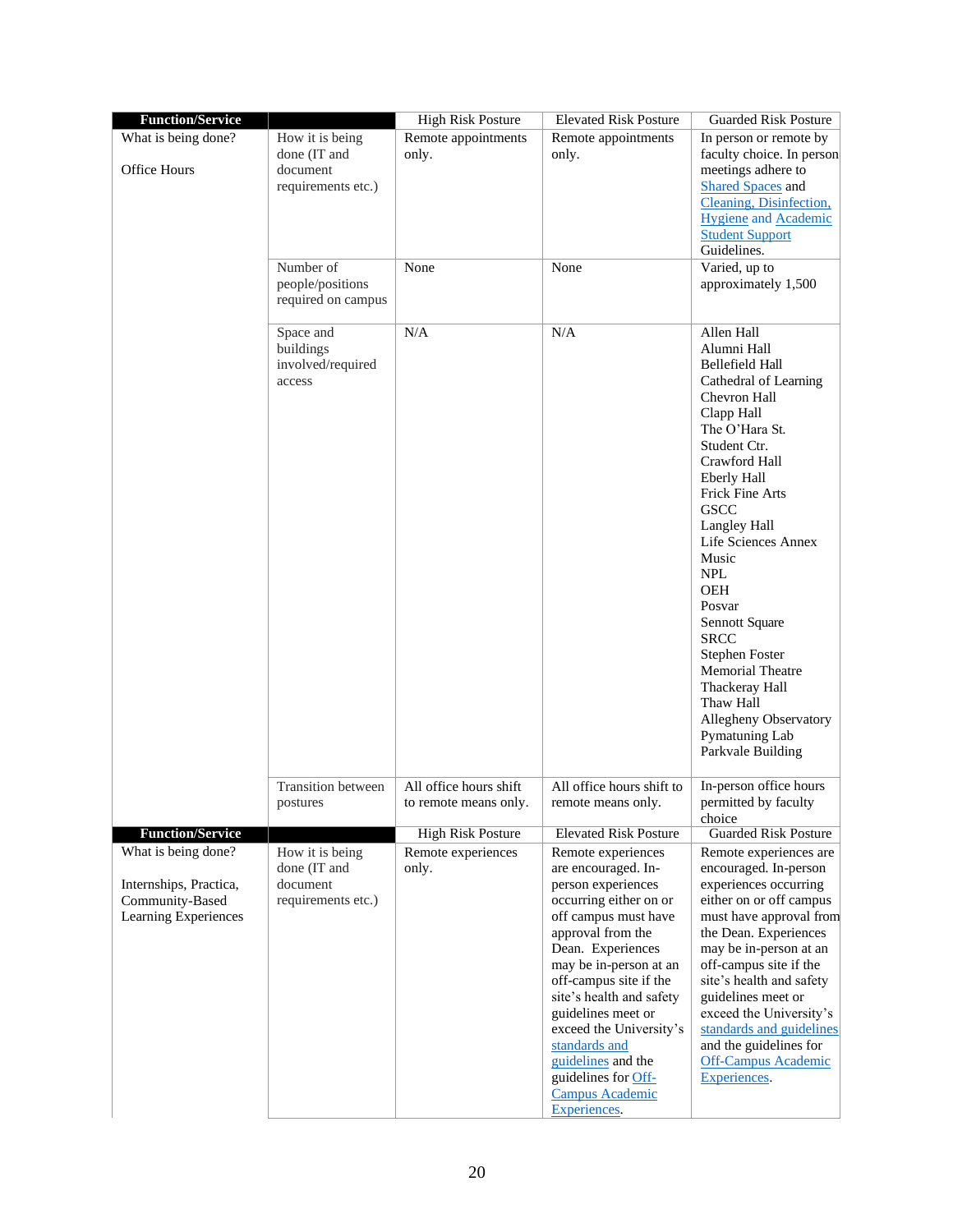| Number of<br>people/positions<br>required on campus   | None                                                                                                                                                                                                              | Varied                                                                                                                                                                                                                                                                                                                                                                                                                                                                                                                       | Varied                                                                                                                                                                                                                                                                                                                                                                                                                                                                                                             |
|-------------------------------------------------------|-------------------------------------------------------------------------------------------------------------------------------------------------------------------------------------------------------------------|------------------------------------------------------------------------------------------------------------------------------------------------------------------------------------------------------------------------------------------------------------------------------------------------------------------------------------------------------------------------------------------------------------------------------------------------------------------------------------------------------------------------------|--------------------------------------------------------------------------------------------------------------------------------------------------------------------------------------------------------------------------------------------------------------------------------------------------------------------------------------------------------------------------------------------------------------------------------------------------------------------------------------------------------------------|
| Space and<br>buildings<br>involved/required<br>access | N/A                                                                                                                                                                                                               | Allen Hall<br>Alumni Hall<br><b>Bellefield Hall</b><br>Cathedral of Learning<br>Chevron Hall<br>Clapp Hall<br>The O'Hara St. Student<br>$_{\rm Ctr.}$<br>Crawford Hall<br><b>Eberly Hall</b><br>Frick Fine Arts<br><b>GSCC</b><br>Langley Hall<br>Life Sciences Annex<br>Music<br><b>NPL</b><br><b>OEH</b><br>Posvar<br>Sennott Square<br><b>SRCC</b><br>Stephen Foster<br><b>Memorial Theatre</b><br>Thackeray Hall<br>Thaw Hall<br>Allegheny Observatory<br>Pymatuning Lab<br>Parkvale Building<br>Other off-campus sites. | Allen Hall<br>Alumni Hall<br><b>Bellefield Hall</b><br>Cathedral of Learning<br>Chevron Hall<br>Clapp Hall<br>The O'Hara St.<br>Student Ctr.<br>Crawford Hall<br><b>Eberly Hall</b><br>Frick Fine Arts<br>GSCC<br><b>Langley Hall</b><br>Life Sciences Annex<br>Music<br><b>NPL</b><br>OEH<br>Posvar<br>Sennott Square<br><b>SRCC</b><br><b>Stephen Foster</b><br><b>Memorial Theatre</b><br>Thackeray Hall<br>Thaw Hall<br>Allegheny Observatory<br>Pymatuning Lab<br>Parkvale Building<br>Other off-campus sites |
| Transition between<br>postures                        | All off-campus<br>learning experiences<br>shift to remote means<br>only. Faculty should<br>work with students to<br>provide alternate<br>means to complete<br>their experiences if<br>remote is not an<br>option. | In-person experiences<br>must have approval<br>from the Associate<br>Dean for<br>Undergraduate or<br>Graduate Studies, as<br>appropriate.                                                                                                                                                                                                                                                                                                                                                                                    | In-person experiences<br>must have approval from<br>the Associate Dean for<br>Undergraduate or<br>Graduate Studies, as<br>appropriate.                                                                                                                                                                                                                                                                                                                                                                             |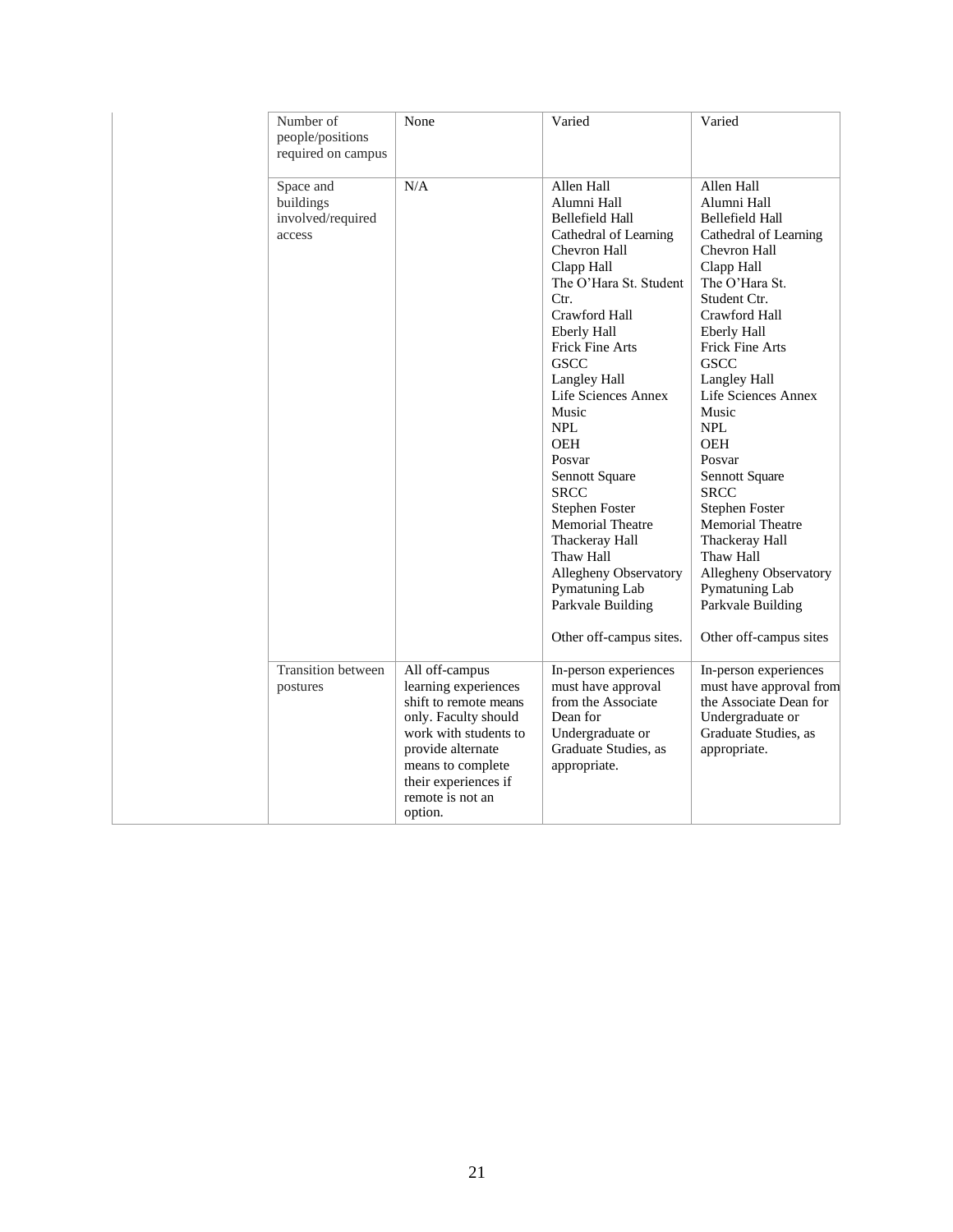# Dietrich School Activity Area Plan: **Meetings, Conferences, and Events** *(updated 7/30/20)*

| <b>Function/Service</b>         |                                                                                                              | <b>High Risk Posture</b>                                                                                                                                                                                                                                                                                                                                                                                                                                                                                            | <b>Elevated Risk</b><br><b>Posture</b>                                                                                                                                                                                                                                                                                                                                                                                                                                                                                                                                                         | <b>Guarded Risk</b><br><b>Posture</b>                                                                                                                                                                                                                                                                                                                                                                                                                                                                                                                                                                                                                                                                            |
|---------------------------------|--------------------------------------------------------------------------------------------------------------|---------------------------------------------------------------------------------------------------------------------------------------------------------------------------------------------------------------------------------------------------------------------------------------------------------------------------------------------------------------------------------------------------------------------------------------------------------------------------------------------------------------------|------------------------------------------------------------------------------------------------------------------------------------------------------------------------------------------------------------------------------------------------------------------------------------------------------------------------------------------------------------------------------------------------------------------------------------------------------------------------------------------------------------------------------------------------------------------------------------------------|------------------------------------------------------------------------------------------------------------------------------------------------------------------------------------------------------------------------------------------------------------------------------------------------------------------------------------------------------------------------------------------------------------------------------------------------------------------------------------------------------------------------------------------------------------------------------------------------------------------------------------------------------------------------------------------------------------------|
| What is being done?<br>Meetings | How it is being<br>done (IT and<br>document<br>requirements etc.)                                            | Meetings should<br>generally be remote. If<br>there is an identifiable<br>function that cannot be<br>achieved when holding<br>the meeting remotely,<br>in-person meetings<br>may occur but must<br>have prior approval<br>from the Dean's<br>Office. In-person<br>meetings are limited to<br>no more than 10<br>people and must<br>adhere to Shared<br>Spaces and Cleaning,<br>Disinfection, Hygiene<br>Guidelines. Options<br>must be provided for<br>participants to attend<br>remotely.                          | Meetings should<br>generally be remote,<br>but in-person meetings<br>are limited to no more<br>than 25 people. Not<br>including classes,<br>gatherings anticipated<br>to have more than 18<br>participants in person<br>must seek prior<br>approval from the<br>Dean's Office. In<br>person meetings must<br>adhere to Shared<br>Spaces and Cleaning,<br>Disinfection, Hygiene<br>Guidelines.<br>Options must be<br>provided for<br>participants to attend<br>remotely. Visitors from<br>outside of the<br>University community<br>must attend remotely.<br>No food or drink may<br>be served. | Meetings should<br>generally be remote, but<br>in-person meetings are<br>limited to no more than<br>250 people. Not<br>including classes,<br>gatherings anticipated to<br>have more than 185<br>participants in person<br>must seek prior approval<br>from the Dean's Office.<br>In person meetings must<br>adhere to Shared Spaces<br>and Cleaning,<br>Disinfection, Hygiene<br>Guidelines. Options<br>must be provided for<br>participants to attend<br>remotely. Visitors from<br>outside of the University<br>community must attend<br>remotely. No food or<br>drink may be served.<br>Signage may be placed<br>in the physical location<br>per Section V of the<br>Standards and<br>Guidelines for Signage. |
|                                 | Number of<br>people/positions<br>required on campus<br>Space and<br>buildings<br>involved/required<br>access | Varied, not more than<br>10 in a single space<br>Allen Hall<br>Alumni Hall<br>Bellefield Hall<br>Cathedral of Learning<br>Chevron Hall<br>Clapp Hall<br>O'Hara Student Ctr.<br>Crawford Hall<br><b>Eberly Hall</b><br>Frick Fine Arts<br><b>GSCC</b><br><b>Langley Hall</b><br>Life Sciences Annex<br>Music<br><b>NPL</b><br>OEH<br>Posvar<br>Sennott Square<br><b>SRCC</b><br>Stephen Foster<br>Memorial Theatre<br>Thackeray Hall<br>Thaw Hall<br>Allegheny<br>Observatory<br>Pymatuning Lab<br>Parkvale Building | Varied, not more than<br>25 in a single space<br>Allen Hall<br>Alumni Hall<br>Bellefield Hall<br>Cathedral of Learning<br>Chevron Hall<br>Clapp Hall<br>O'Hara Student Ctr.<br>Crawford Hall<br><b>Eberly Hall</b><br>Frick Fine Arts<br><b>GSCC</b><br>Langley Hall<br>Life Sciences Annex<br>Music<br><b>NPL</b><br>OEH<br>Posvar<br>Sennott Square<br><b>SRCC</b><br><b>Stephen Foster</b><br>Memorial Theatre<br>Thackeray Hall<br>Thaw Hall<br>Allegheny Observatory<br>Pymatuning Lab<br>Parkvale Building                                                                               | Varied, not more than<br>250 in a single space<br>Allen Hall<br>Alumni Hall<br>Bellefield Hall<br>Cathedral of Learning<br>Chevron Hall<br>Clapp Hall<br>O'Hara Student Ctr.<br>Crawford Hall<br><b>Eberly Hall</b><br>Frick Fine Arts<br><b>GSCC</b><br>Langley Hall<br>Life Sciences Annex<br>Music<br><b>NPL</b><br>OEH<br>Posvar<br>Sennott Square<br><b>SRCC</b><br><b>Stephen Foster</b><br>Memorial Theatre<br>Thackeray Hall<br>Thaw Hall<br>Allegheny Observatory<br>Pymatuning Lab<br>Parkvale Building                                                                                                                                                                                                |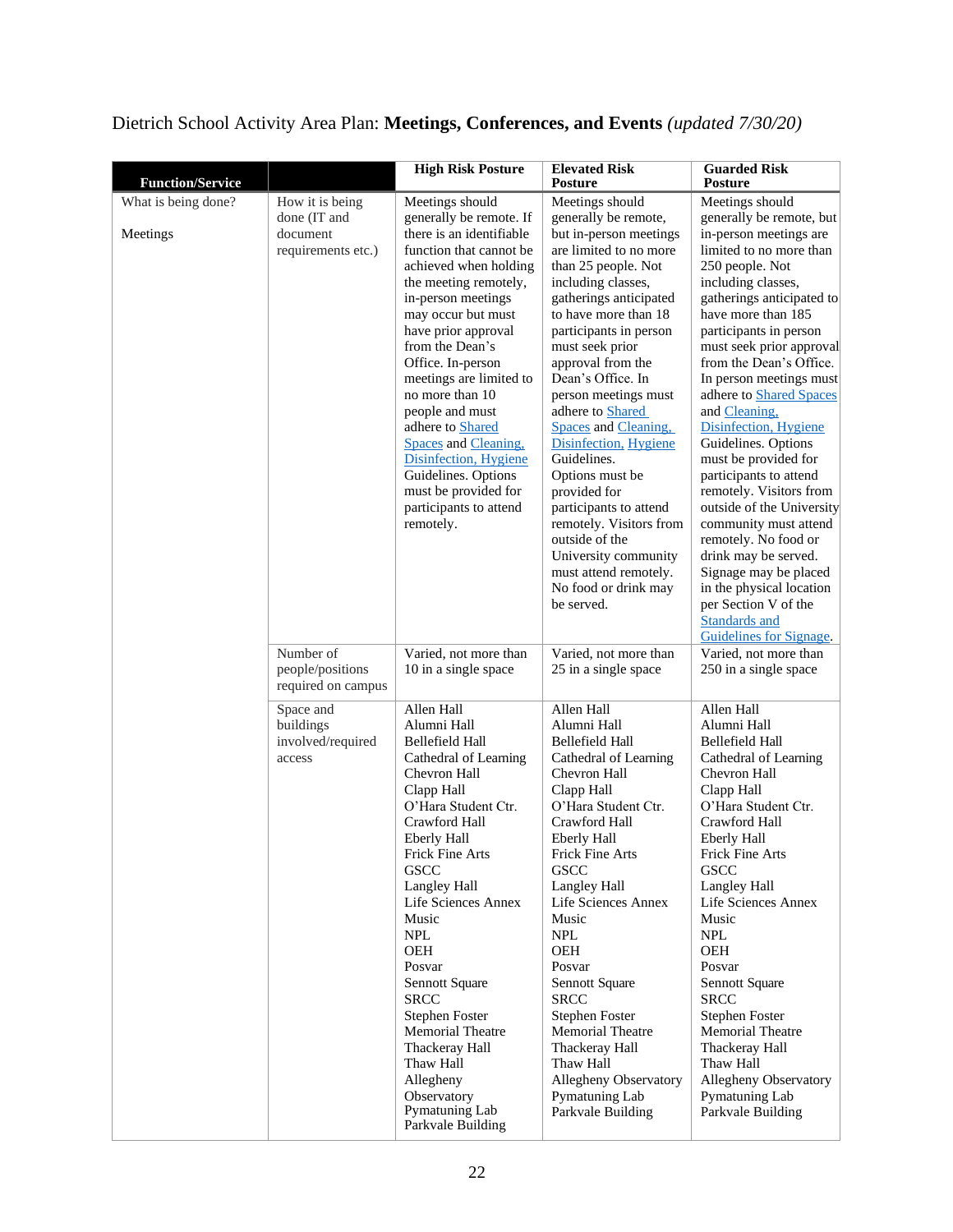|                         | <b>Transition</b> between<br>postures                 | Larger gatherings<br>planned under another<br>posture must be<br>limited to a maximum<br>of 10 in-person<br>Participants and must<br>be re-approved by the<br>Dean's Office. | Larger gatherings<br>planned under another<br>posture must be limited<br>to a maximum of 25<br>in-person participants.                                                                                                                                                                                                                                                                                                                                                                                                                                                  | Larger gatherings<br>planned under another<br>posture must be limited<br>to a maximum of 250 in-<br>person participants.                                                                                                                                                                                                                                                                                                                                                                                                                                                                                                                                                              |
|-------------------------|-------------------------------------------------------|------------------------------------------------------------------------------------------------------------------------------------------------------------------------------|-------------------------------------------------------------------------------------------------------------------------------------------------------------------------------------------------------------------------------------------------------------------------------------------------------------------------------------------------------------------------------------------------------------------------------------------------------------------------------------------------------------------------------------------------------------------------|---------------------------------------------------------------------------------------------------------------------------------------------------------------------------------------------------------------------------------------------------------------------------------------------------------------------------------------------------------------------------------------------------------------------------------------------------------------------------------------------------------------------------------------------------------------------------------------------------------------------------------------------------------------------------------------|
| <b>Function/Service</b> |                                                       | <b>High Risk Posture</b>                                                                                                                                                     | <b>Elevated Risk Posture</b>                                                                                                                                                                                                                                                                                                                                                                                                                                                                                                                                            | <b>Guarded Risk Posture</b>                                                                                                                                                                                                                                                                                                                                                                                                                                                                                                                                                                                                                                                           |
|                         |                                                       |                                                                                                                                                                              |                                                                                                                                                                                                                                                                                                                                                                                                                                                                                                                                                                         |                                                                                                                                                                                                                                                                                                                                                                                                                                                                                                                                                                                                                                                                                       |
| What is being done?     | How it is being                                       | Events must be                                                                                                                                                               | Events should                                                                                                                                                                                                                                                                                                                                                                                                                                                                                                                                                           | Events should generally                                                                                                                                                                                                                                                                                                                                                                                                                                                                                                                                                                                                                                                               |
| Events                  | done (IT and<br>document<br>requirements etc.)        | conducted remotely.                                                                                                                                                          | generally be remote,<br>but in-person events<br>are limited to no more<br>than 25 people. Not<br>including classes,<br>gatherings anticipated<br>to have more than 18<br>participants in person<br>must seek prior<br>approval from the<br>Dean's Office. In<br>person events must<br>adhere to Shared<br>Spaces and Cleaning,<br>Disinfection, Hygiene<br>Guidelines.<br>Options must be<br>provided for<br>participants to attend<br>remotely. Visitors from<br>outside of the<br>University community<br>must attend remotely.<br>No food or drink may<br>be served. | be remote, but in-person<br>events are limited to no<br>more than 250 people.<br>Not including classes,<br>gatherings anticipated to<br>have more than 185<br>participants in person<br>must seek prior approval<br>from the Dean's Office.<br>In person events adhere<br>to Shared Spaces and<br>Cleaning, Disinfection,<br><b>Hygiene</b> Guidelines.<br>Options must be<br>provided for participants<br>to attend remotely.<br>Visitors from outside of<br>the University<br>community must attend<br>remotely. Food or drink<br>may be served only if it<br>is provided in pre-<br>packaged form for<br>individual servings.<br>Signage may be placed<br>in the physical location |
|                         | Number of<br>people/positions                         | N/A                                                                                                                                                                          | Varied, not more than<br>25 in a single space                                                                                                                                                                                                                                                                                                                                                                                                                                                                                                                           | per Section V of the<br>Standards and<br><b>Guidelines</b> for<br>Signage.<br>Varied, not more than<br>250 in a single space                                                                                                                                                                                                                                                                                                                                                                                                                                                                                                                                                          |
|                         | required on campus                                    |                                                                                                                                                                              |                                                                                                                                                                                                                                                                                                                                                                                                                                                                                                                                                                         |                                                                                                                                                                                                                                                                                                                                                                                                                                                                                                                                                                                                                                                                                       |
|                         | Space and<br>buildings<br>involved/required<br>access | N/A                                                                                                                                                                          | Allen Hall<br>Alumni Hall<br><b>Bellefield Hall</b><br>Cathedral of Learning<br>Chevron Hall<br>Clapp Hall<br>O'Hara Student Ctr.<br>Crawford Hall<br><b>Eberly Hall</b><br>Frick Fine Arts<br><b>GSCC</b><br>Langley Hall<br>Life Sciences Annex<br>Music<br><b>NPL</b><br>OEH<br>Posvar<br>Sennott Square<br><b>SRCC</b>                                                                                                                                                                                                                                              | Allen Hall<br>Alumni Hall<br><b>Bellefield Hall</b><br>Cathedral of Learning<br>Chevron Hall<br>Clapp Hall<br>O'Hara Student Ctr.<br>Crawford Hall<br><b>Eberly Hall</b><br>Frick Fine Arts<br><b>GSCC</b><br>Langley Hall<br>Life Sciences Annex<br>Music<br><b>NPL</b><br>OEH<br>Posvar<br>Sennott Square<br><b>SRCC</b>                                                                                                                                                                                                                                                                                                                                                            |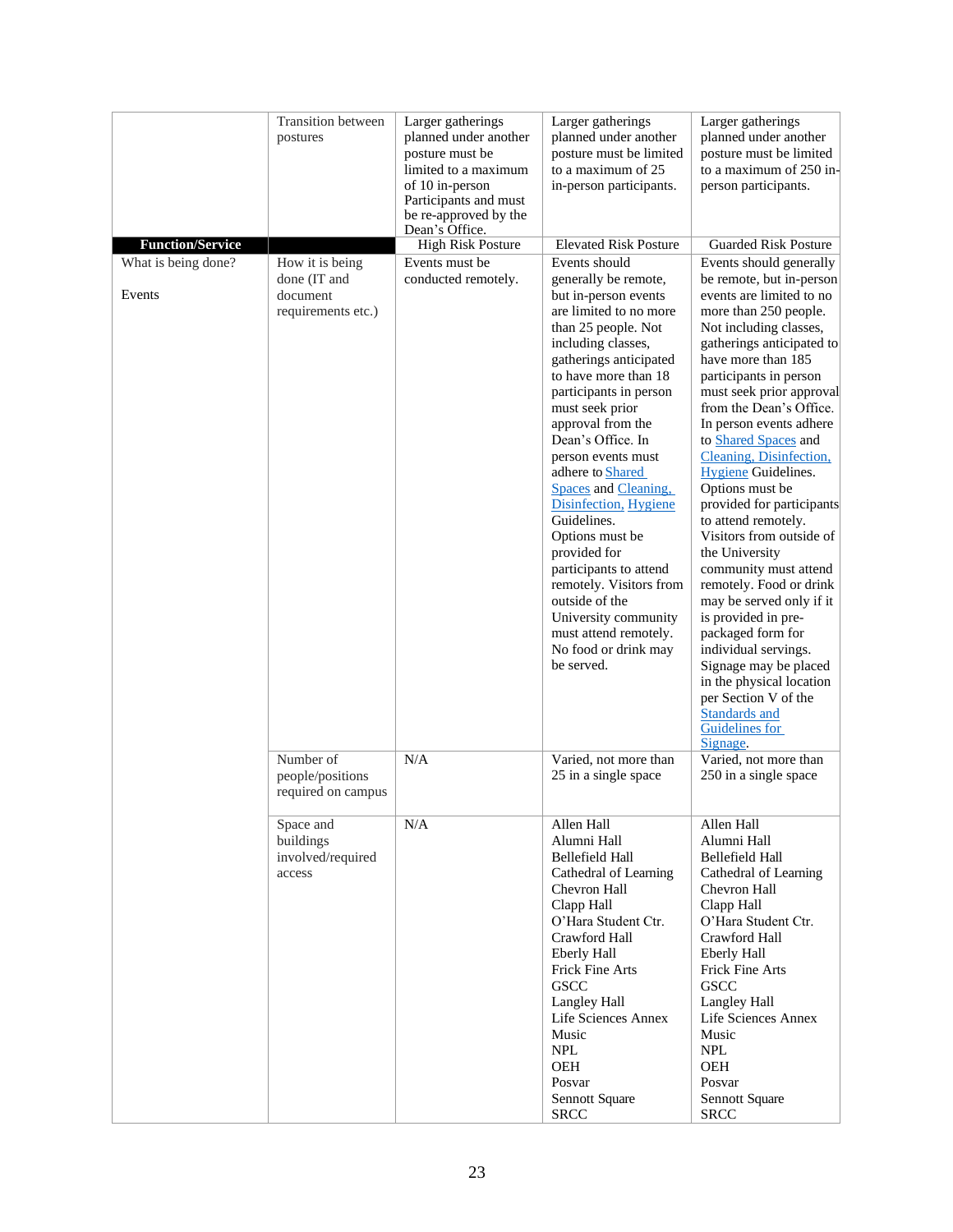|                                    | <b>Transition</b> between<br>postures                             | Larger gatherings<br>planned under another<br>posture must be<br>offered via remote<br>means only. | <b>Stephen Foster</b><br>Memorial Theatre<br>Thackeray Hall<br>Thaw Hall<br>Allegheny Observatory<br>Pymatuning Lab<br>Parkvale Building<br>Larger gatherings<br>planned under another<br>posture must be limited<br>to a maximum of 25<br>in-person participants.                                                                                                                                                                                                                                                                                                                            | Stephen Foster<br>Memorial Theatre<br>Thackeray Hall<br>Thaw Hall<br>Allegheny Observatory<br>Pymatuning Lab<br>Parkvale Building<br>Larger gatherings<br>planned under another<br>posture must be limited<br>to a maximum of 250 in-<br>person participants.                                                                                                                                                                                                                                                                                                                                                                                                                                                                                                                              |
|------------------------------------|-------------------------------------------------------------------|----------------------------------------------------------------------------------------------------|-----------------------------------------------------------------------------------------------------------------------------------------------------------------------------------------------------------------------------------------------------------------------------------------------------------------------------------------------------------------------------------------------------------------------------------------------------------------------------------------------------------------------------------------------------------------------------------------------|--------------------------------------------------------------------------------------------------------------------------------------------------------------------------------------------------------------------------------------------------------------------------------------------------------------------------------------------------------------------------------------------------------------------------------------------------------------------------------------------------------------------------------------------------------------------------------------------------------------------------------------------------------------------------------------------------------------------------------------------------------------------------------------------|
| <b>Function/Service</b>            |                                                                   | <b>High Risk Posture</b>                                                                           | <b>Elevated Risk Posture</b>                                                                                                                                                                                                                                                                                                                                                                                                                                                                                                                                                                  | <b>Guarded Risk Posture</b>                                                                                                                                                                                                                                                                                                                                                                                                                                                                                                                                                                                                                                                                                                                                                                |
| What is being done?<br>Conferences | How it is being<br>done (IT and<br>document<br>requirements etc.) | Conferences must be<br>conducted remotely.                                                         | Conferences should<br>generally be remote,<br>but in-person events<br>are limited to no more<br>than 25 people. Not<br>including classes,<br>gatherings anticipated<br>to have more than 18<br>participants in person<br>must seek prior<br>approval from the<br>Dean's Office. In<br>person events must<br>adhere to Shared<br>Spaces and Cleaning,<br>Disinfection, Hygiene<br>Guidelines.<br>Options must be<br>provided for<br>participants to attend<br>remotely. Visitors from<br>outside of the<br>University community<br>must attend remotely.<br>No food or drink may<br>be served. | Conferences should<br>generally be remote, but<br>in-person events are<br>limited to no more than<br>250 people. Not<br>including classes,<br>gatherings anticipated to<br>have more than 185<br>participants in person<br>must seek prior approval<br>from the Dean's Office.<br>In person events adhere<br>to Shared Spaces and<br>Cleaning, Disinfection,<br><b>Hygiene Guidelines.</b><br>Options must be<br>provided for participants<br>to attend remotely.<br>Visitors from outside of<br>the University<br>community must attend<br>remotely. Food or drink<br>may be served only if it<br>is provided in pre-<br>packaged form for<br>individual servings.<br>Signage may be placed<br>in the physical location<br>per Section V of the<br><b>Standards</b> and<br>Guidelines for |
|                                    | Number of<br>people/positions<br>required on campus               | N/A                                                                                                | Varied, not more than<br>25 in a single space                                                                                                                                                                                                                                                                                                                                                                                                                                                                                                                                                 | Signage.<br>Varied, not more than<br>250 in a single space                                                                                                                                                                                                                                                                                                                                                                                                                                                                                                                                                                                                                                                                                                                                 |
|                                    | Space and<br>buildings<br>involved/required<br>access             | N/A                                                                                                | Allen Hall<br>Alumni Hall<br><b>Bellefield Hall</b><br>Cathedral of Learning<br>Chevron Hall<br>Clapp Hall<br>O'Hara Student Ctr.<br>Crawford Hall<br><b>Eberly Hall</b><br>Frick Fine Arts<br><b>GSCC</b><br>Langley Hall<br>Life Sciences Annex<br>Music                                                                                                                                                                                                                                                                                                                                    | Allen Hall<br>Alumni Hall<br><b>Bellefield Hall</b><br>Cathedral of Learning<br>Chevron Hall<br>Clapp Hall<br>O'Hara Student Ctr.<br>Crawford Hall<br><b>Eberly Hall</b><br>Frick Fine Arts<br><b>GSCC</b><br>Langley Hall<br>Life Sciences Annex<br>Music                                                                                                                                                                                                                                                                                                                                                                                                                                                                                                                                 |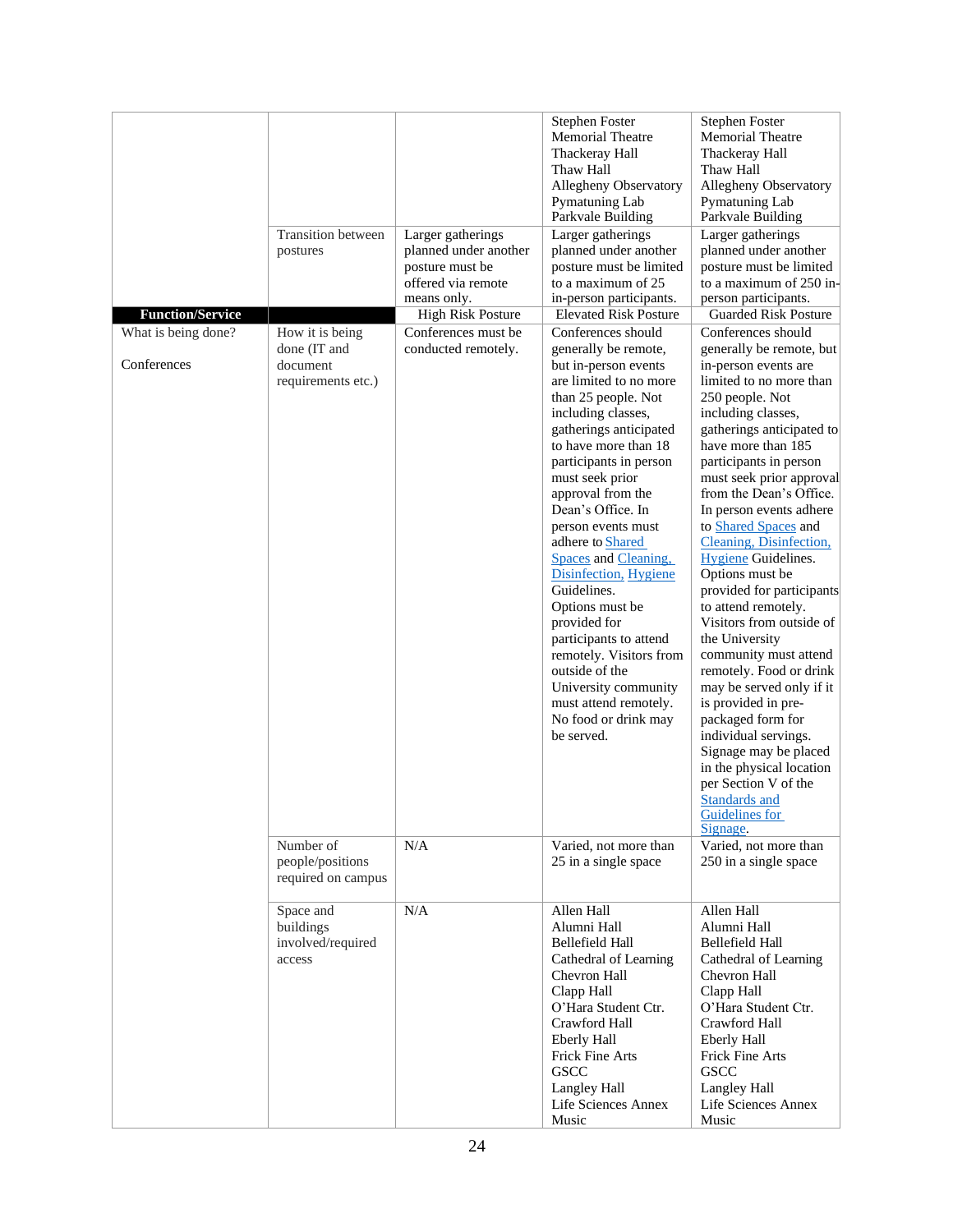|                           |                       | <b>NPL</b>                   | <b>NPL</b>                   |
|---------------------------|-----------------------|------------------------------|------------------------------|
|                           |                       | <b>OEH</b>                   | <b>OEH</b>                   |
|                           |                       | Posvar                       | Posvar                       |
|                           |                       | Sennott Square               | Sennott Square               |
|                           |                       | <b>SRCC</b>                  | <b>SRCC</b>                  |
|                           |                       | Stephen Foster               | Stephen Foster               |
|                           |                       | <b>Memorial Theatre</b>      | <b>Memorial Theatre</b>      |
|                           |                       | Thackeray Hall               | Thackeray Hall               |
|                           |                       | Thaw Hall                    | Thaw Hall                    |
|                           |                       | <b>Allegheny Observatory</b> | <b>Allegheny Observatory</b> |
|                           |                       | Pymatuning Lab               | Pymatuning Lab               |
|                           |                       | Parkvale Building            | Parkvale Building            |
| <b>Transition between</b> | Larger gatherings     | Larger gatherings            | Larger gatherings            |
| postures                  | planned under another | planned under another        | planned under another        |
|                           | posture must be       | posture must be limited      | posture must be<br>limited   |
|                           | offered via remote    | to a maximum of 25           | to a maximum of 250 in-      |
|                           | means only.           | in-person participants.      | person participants.         |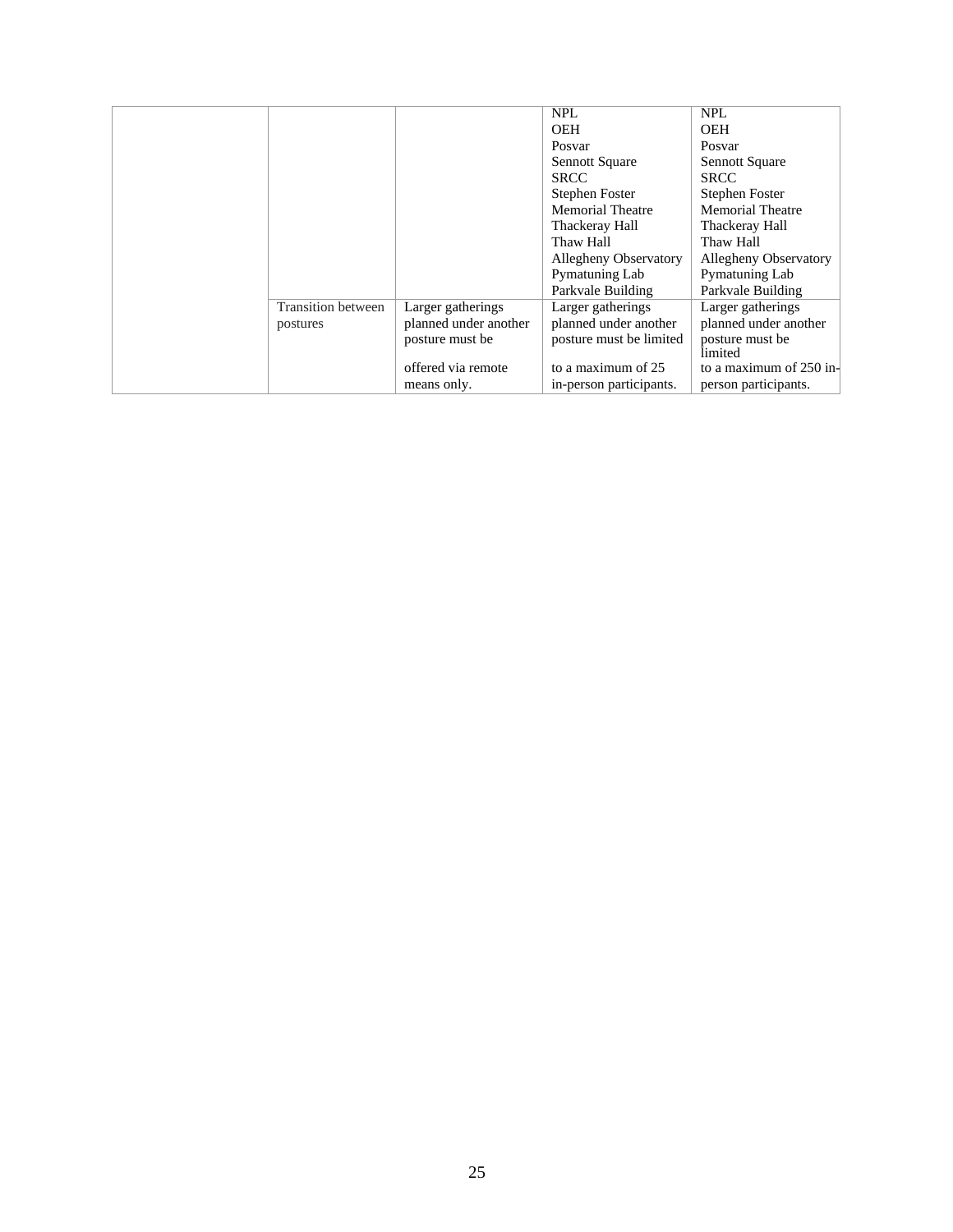Dietrich School Activity Area Plan: **Research** (*updated 7/30/20*)

All Dietrich School research, whether laboratory based, non-laboratory based, or human subjects research, must follow the [guidance and templates](https://www.svcresearch.pitt.edu/pitt-researchers/research-restart) provided by the Office of the Senior Vice Chancellor for Research associated [Research standards and guidelines.](https://www.policy.pitt.edu/university-policies-and-procedures/covid-19-standards-and-guidelines)

Each department, unit, or laboratory conducting research is required to have a detailed Conduct of Research plan in place and approved by the Dean prior to returning to any campus-based research or research involving human subjects. Conduct of Research Plans must include details about how the research operations will change based on the University's [operating posture](https://www.coronavirus.pitt.edu/return-campus/resilience-framework-operational-postures) and following the standards and guidelines included in the Dietrich School's Activity Area Plan and all [University](https://www.policy.pitt.edu/university-policies-and-procedures/covid-19-standards-and-guidelines) [Standards and Guidelines.](https://www.policy.pitt.edu/university-policies-and-procedures/covid-19-standards-and-guidelines)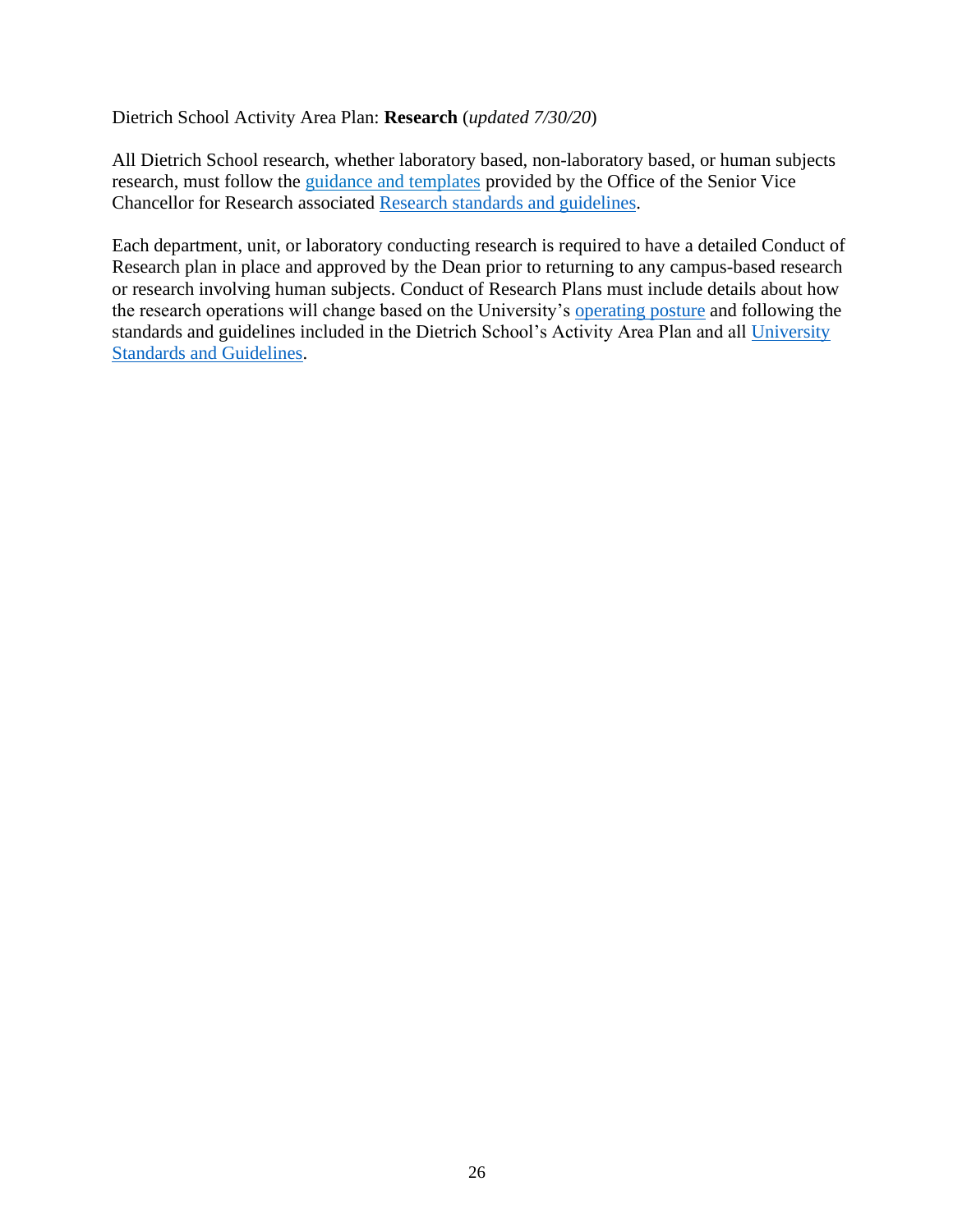Dietrich School Activity Area Plan: **Travel** (*updated 7/30/20)*

**As indicated in the University's [Safe Mobility](https://www.policy.pitt.edu/sites/default/files/covid/Safe%20Mobility.071320_0.pdf) Standards and Guidelines, regardless of the University's Operational Posture**, all Dietrich School community members who travel outside of the local region and adjacent counties should quarantine for some period of time not to exceed fourteen (14) days prior to returning to campus in order to monitor their health for COVID-like symptoms. Quarantine is strongly recommended after traveling to locations with a high number of COVID-19 cases; using airplanes, buses, or trains; visiting crowded places where maintaining 6 feet of distance is difficult, including day trips; staying at hotels, motels, or resorts or with non-household members; frequenting bars, restaurants, or shops; and engaging in travel that involves large in-person meetings or social gatherings.

A Dietrich School community member who is quarantining after travel may consider shortening the quarantine period if two negative tests are submitted to Student Health Service or Employee Health Services and following specified requirements from these services. Tests should be administered no sooner than 3 days after return from travel, with 48 hours between the two tests. Student travelers who live on campus must contact Student Affairs for further instructions regarding their quarantine.

| <b>Function/Service</b>                                                                               |                                                                   | <b>High Risk Posture</b>                                                                                                                                                                                                                                                                        | <b>Elevated Risk</b><br><b>Posture</b>                                                                                                                                                                                                                                                    | <b>Guarded Risk</b><br><b>Posture</b>                                                                                                                                                                                                                                                  |
|-------------------------------------------------------------------------------------------------------|-------------------------------------------------------------------|-------------------------------------------------------------------------------------------------------------------------------------------------------------------------------------------------------------------------------------------------------------------------------------------------|-------------------------------------------------------------------------------------------------------------------------------------------------------------------------------------------------------------------------------------------------------------------------------------------|----------------------------------------------------------------------------------------------------------------------------------------------------------------------------------------------------------------------------------------------------------------------------------------|
| What is being done?<br>University-related<br>business travel to<br>domestic and<br>regional locations | How it is being<br>done (IT and<br>document<br>requirements etc.) | No University-related<br>Travel is permitted to<br>domestic locations,<br>unless an exception is<br>granted. Exceptions<br>must be approved by<br>the Provost; will only<br>be approved in<br>limited<br>circumstances: and<br>only if it is necessary<br>to fulfill a primary job<br>function. | No University-related<br>Travel is permitted to<br>domestic locations,<br>unless an exception is<br>granted. Exceptions<br>must be approved by<br>the Dean; will only be<br>approved in limited<br>circumstances; and<br>only if it is necessary<br>to fulfill a primary job<br>function. | No University-related<br>Travel is permitted to<br>domestic locations,<br>unless an exception is<br>granted. Exceptions<br>must be approved by the<br>Dean; will only be<br>approved in limited<br>circumstances; and only<br>if it is necessary to fulfill<br>a primary job function. |
|                                                                                                       | Number of<br>people/positions<br>required on campus               | N/A                                                                                                                                                                                                                                                                                             | N/A                                                                                                                                                                                                                                                                                       | N/A                                                                                                                                                                                                                                                                                    |
|                                                                                                       | Space and<br>buildings<br>involved/required<br>access             | N/A                                                                                                                                                                                                                                                                                             | N/A                                                                                                                                                                                                                                                                                       | N/A                                                                                                                                                                                                                                                                                    |
|                                                                                                       | <b>Transition</b> between<br>postures                             | Travel that was<br>previously approved<br>under a different<br>posture but not yet<br>taken must be<br>canceled unless re-<br>approved by the<br>Provost.                                                                                                                                       | Travel that was<br>previously approved<br>under a different<br>posture but not yet<br>taken must be canceled<br>unless re-approved by<br>the Dean.                                                                                                                                        | Travel that was<br>previously approved<br>under normal operations<br>but not yet taken must<br>be canceled unless<br>approved by the Dean.                                                                                                                                             |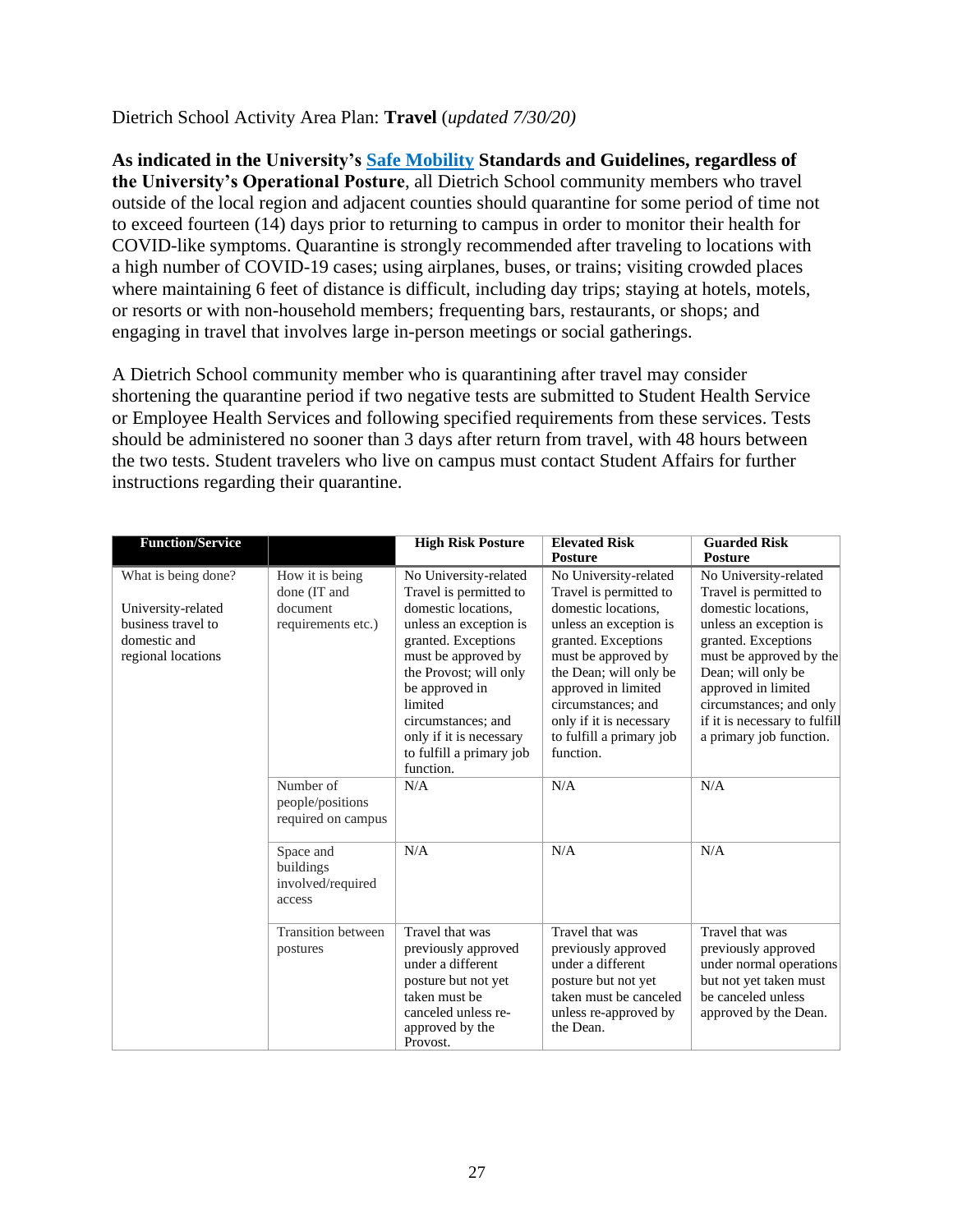| <b>Function/Service</b>                                                                                                             |                                                                                | <b>High Risk Posture</b>                                                                                                                                                                                                                                                                          | <b>Elevated Risk Posture</b>                                                                                                                                                                                                                                                                   | <b>Guarded Risk Posture</b>                                                                                                                                                                                                                                                                                                                          |
|-------------------------------------------------------------------------------------------------------------------------------------|--------------------------------------------------------------------------------|---------------------------------------------------------------------------------------------------------------------------------------------------------------------------------------------------------------------------------------------------------------------------------------------------|------------------------------------------------------------------------------------------------------------------------------------------------------------------------------------------------------------------------------------------------------------------------------------------------|------------------------------------------------------------------------------------------------------------------------------------------------------------------------------------------------------------------------------------------------------------------------------------------------------------------------------------------------------|
| What is being done?<br>University-related<br>business travel to<br>international locations                                          | How it is being<br>done (IT and<br>document<br>requirements etc.)              | No University-related<br>Travel is permitted to<br>international locations,<br>unless an exception is<br>granted. Exceptions<br>must be approved by<br>the Provost; will only<br>be approved in limited<br>circumstances; and<br>only if it is necessary<br>to fulfill a primary job<br>function. | No University-related<br>Travel is permitted to<br>international locations,<br>unless an exception is<br>granted. Exceptions<br>must be approved by<br>the Dean; will only be<br>approved in limited<br>circumstances; and<br>only if it is necessary<br>to fulfill a primary job<br>function. | No University-related<br>Travel is permitted to<br>international locations,<br>unless an exception is<br>granted. Exceptions<br>must be approved by<br>the Dean; will only be<br>approved in limited<br>circumstances; and<br>only<br>if it is necessary to fulfill<br>a primary job function.                                                       |
|                                                                                                                                     | Number of<br>people/positions<br>required on campus                            | N/A                                                                                                                                                                                                                                                                                               | N/A                                                                                                                                                                                                                                                                                            | N/A                                                                                                                                                                                                                                                                                                                                                  |
|                                                                                                                                     | Space and<br>buildings<br>involved/required<br>access                          | N/A                                                                                                                                                                                                                                                                                               | N/A                                                                                                                                                                                                                                                                                            | N/A                                                                                                                                                                                                                                                                                                                                                  |
|                                                                                                                                     | Transition between<br>postures                                                 | Travel that was<br>previously approved<br>under a different<br>posture but not yet<br>taken must be<br>canceled unless re-<br>approved by the Dean.                                                                                                                                               | Travel that was<br>previously approved<br>under a different<br>posture but not yet<br>taken must be canceled<br>unless re-approved by<br>the Dean.                                                                                                                                             | Travel that was<br>previously approved<br>under a different posture<br>but not yet taken must<br>be canceled unless re-<br>approved by the Dean.                                                                                                                                                                                                     |
| <b>Function/Service</b>                                                                                                             |                                                                                | <b>High Risk Posture</b>                                                                                                                                                                                                                                                                          | <b>Elevated Risk Posture</b>                                                                                                                                                                                                                                                                   | <b>Guarded Risk Posture</b>                                                                                                                                                                                                                                                                                                                          |
| What is being done?<br>Group travel to alternate<br>locations for class-based<br>instructional purposes<br>(e.g. field trips, etc.) | How it is being<br>done (IT and<br>document<br>requirements etc.)<br>Number of | No group travel is<br>permitted. Instruction<br>is remote only.<br>N/A                                                                                                                                                                                                                            | No group travel is<br>permitted.<br>N/A                                                                                                                                                                                                                                                        | No group travel is<br>permitted to alternate<br>locations unless an<br>exception is granted by<br>the Dean.<br>Instruction adheres to<br>Flex@Pitt. Both the<br>mode of travel and<br>in person class meetings<br>in the alternate location<br>adhere to Shared Spaces<br>and Cleaning,<br>Disinfection, Hygiene<br>Guidelines.<br>Varied numbers of |
|                                                                                                                                     | people/positions<br>required on campus                                         |                                                                                                                                                                                                                                                                                                   |                                                                                                                                                                                                                                                                                                | students and faculty<br>visiting alternate<br>locations.                                                                                                                                                                                                                                                                                             |
|                                                                                                                                     | Space and<br>buildings<br>involved/required<br>access                          | N/A                                                                                                                                                                                                                                                                                               | N/A                                                                                                                                                                                                                                                                                            | Allegheny Observatory<br>Pymatuning Lab<br>Various other alternate<br>locations                                                                                                                                                                                                                                                                      |
|                                                                                                                                     | <b>Transition</b> between<br>postures                                          | Travel that was<br>previously approved<br>under a different<br>posture but not yet<br>taken must be<br>canceled.                                                                                                                                                                                  | Travel that was<br>previously approved<br>under a different<br>posture but not yet<br>taken must be<br>canceled.                                                                                                                                                                               | Group travel must have<br>approval from the<br>Associate Dean for<br>Undergraduate or<br>Graduate Studies, as<br>appropriate.                                                                                                                                                                                                                        |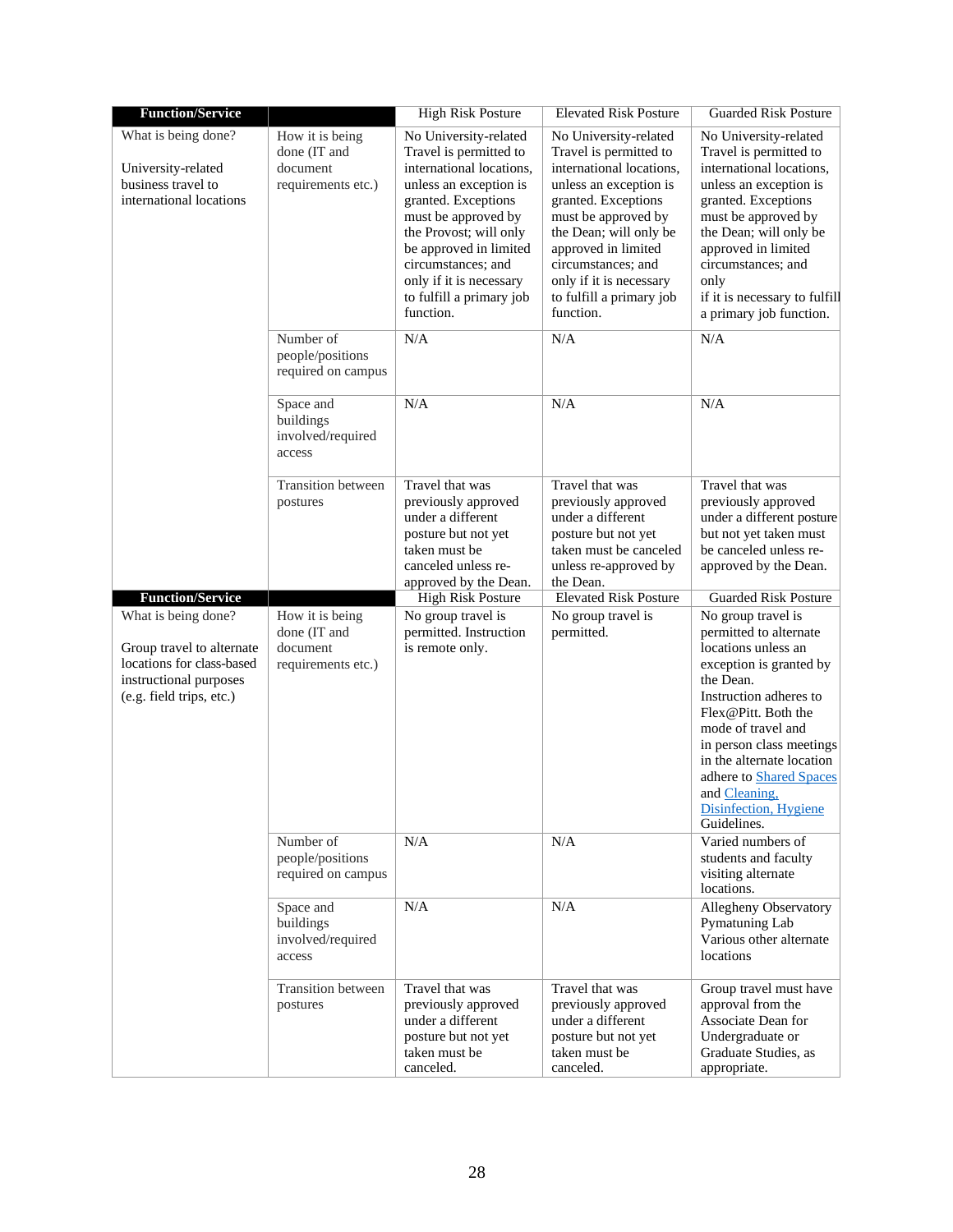## Dietrich School Activity Area Plan: **Visitors** *(updated 7/30/20)*

**Regardless of the University's Operational Posture**, all visitors who travel from outside of the local region and adjacent counties should quarantine for some period of time not to exceed fourteen (14) days prior to entering campus facilities in order to monitor their health for COVID-like symptoms. All visitors must adhere to the University's [Cleaning, Disinfection,](https://www.policy.pitt.edu/sites/default/files/covid/Cleaning%20Disinfection%20Hygiene%20FINAL.pdf)  [Hygiene](https://www.policy.pitt.edu/sites/default/files/covid/Cleaning%20Disinfection%20Hygiene%20FINAL.pdf) guidelines, along with any other [standards and guidelines](https://www.policy.pitt.edu/university-policies-and-procedures/covid-19-standards-and-guidelines) that may apply to their visit.

| <b>Function/Service</b>                                                                                                         |                                                                                                 | <b>High Risk Posture</b>                                                                                                                                                                                                                                                                                                                                                                                                                                                                    | <b>Elevated Risk</b><br><b>Posture</b>                                                                                                                                                                                                                                                                                                                                                                                                                                                                 | <b>Guarded Risk</b><br><b>Posture</b>                                                                                                                                                                                                                                                                                                                                                                                                                                             |
|---------------------------------------------------------------------------------------------------------------------------------|-------------------------------------------------------------------------------------------------|---------------------------------------------------------------------------------------------------------------------------------------------------------------------------------------------------------------------------------------------------------------------------------------------------------------------------------------------------------------------------------------------------------------------------------------------------------------------------------------------|--------------------------------------------------------------------------------------------------------------------------------------------------------------------------------------------------------------------------------------------------------------------------------------------------------------------------------------------------------------------------------------------------------------------------------------------------------------------------------------------------------|-----------------------------------------------------------------------------------------------------------------------------------------------------------------------------------------------------------------------------------------------------------------------------------------------------------------------------------------------------------------------------------------------------------------------------------------------------------------------------------|
| What is being done?<br>Visitors traveling to<br>campus for research<br>purposes from domestic<br>or international<br>locations. | How it is being<br>done (IT and<br>document<br>requirements etc.)<br>Number of                  | No visitors are<br>permitted to campus<br>locations unless an<br>exception is granted.<br>Exceptions must be<br>approved by the<br>Provost; will only be<br>approved in limited<br>circumstances; and<br>only if it is necessary<br>to support a research<br>function.<br>Varied                                                                                                                                                                                                            | No visitors are<br>permitted to campus<br>locations unless an<br>exception is granted.<br>Exceptions must be<br>approved by the Dean;<br>will only be approved<br>in limited<br>circumstances; and<br>only if it is necessary<br>to support a research<br>function.<br>Varied                                                                                                                                                                                                                          | No visitors are<br>permitted to campus<br>locations unless an<br>exception is granted.<br>Exceptions must be<br>approved by the Dean;<br>will only be approved in<br>limited circumstances;<br>and only if it is<br>necessary to support a<br>research function.<br>Varied                                                                                                                                                                                                        |
|                                                                                                                                 | people/positions<br>required on campus<br>Space and<br>buildings<br>involved/required<br>access | Allen Hall<br>Alumni Hall<br>Bellefield Hall<br>Cathedral of Learning<br>Chevron Hall<br>Clapp Hall<br>The O'Hara St.<br>Student Ctr.<br>Crawford Hall<br><b>Eberly Hall</b><br>Frick Fine Arts<br><b>GSCC</b><br><b>Langley Hall</b><br>Life Sciences Annex<br>Music<br><b>NPL</b><br><b>OEH</b><br>Posvar<br>Sennott Square<br><b>SRCC</b><br>Stephen Foster<br><b>Memorial Theatre</b><br>Thackeray Hall<br>Thaw Hall<br>Allegheny<br>Observatory<br>Pymatuning Lab<br>Parkvale Building | Allen Hall<br>Alumni Hall<br><b>Bellefield Hall</b><br>Cathedral of Learning<br>Chevron Hall<br>Clapp Hall<br>The O'Hara St. Student<br>Ctr.<br><b>Crawford Hall</b><br><b>Eberly Hall</b><br>Frick Fine Arts<br><b>GSCC</b><br><b>Langley Hall</b><br>Life Sciences Annex<br>Music<br><b>NPL</b><br><b>OEH</b><br>Posvar<br>Sennott Square<br><b>SRCC</b><br>Stephen Foster<br><b>Memorial Theatre</b><br>Thackeray Hall<br>Thaw Hall<br>Allegheny Observatory<br>Pymatuning Lab<br>Parkvale Building | Allen Hall<br>Alumni Hall<br>Bellefield Hall<br>Cathedral of Learning<br>Chevron Hall<br>Clapp Hall<br>The O'Hara St.<br>Student Ctr.<br>Crawford Hall<br><b>Eberly Hall</b><br>Frick Fine Arts<br><b>GSCC</b><br>Langley Hall<br>Life Sciences Annex<br>Music<br><b>NPL</b><br><b>OEH</b><br>Posvar<br>Sennott Square<br><b>SRCC</b><br>Stephen Foster<br><b>Memorial Theatre</b><br>Thackeray Hall<br>Thaw Hall<br>Allegheny Observatory<br>Pymatuning Lab<br>Parkvale Building |
|                                                                                                                                 | Transition between<br>postures                                                                  | Visits that were<br>previously approved<br>under a different<br>posture but have not<br>yet occurred must be<br>canceled unless re-<br>approved by the<br>Provost.                                                                                                                                                                                                                                                                                                                          | Visits that were<br>previously approved<br>under a different<br>posture but have not<br>yet occurred must be<br>canceled unless re-<br>approved by the Dean.                                                                                                                                                                                                                                                                                                                                           | Visits that were<br>previously approved<br>under normal operations<br>but have not yet<br>occurred must be<br>canceled unless<br>approved by the Dean.                                                                                                                                                                                                                                                                                                                            |